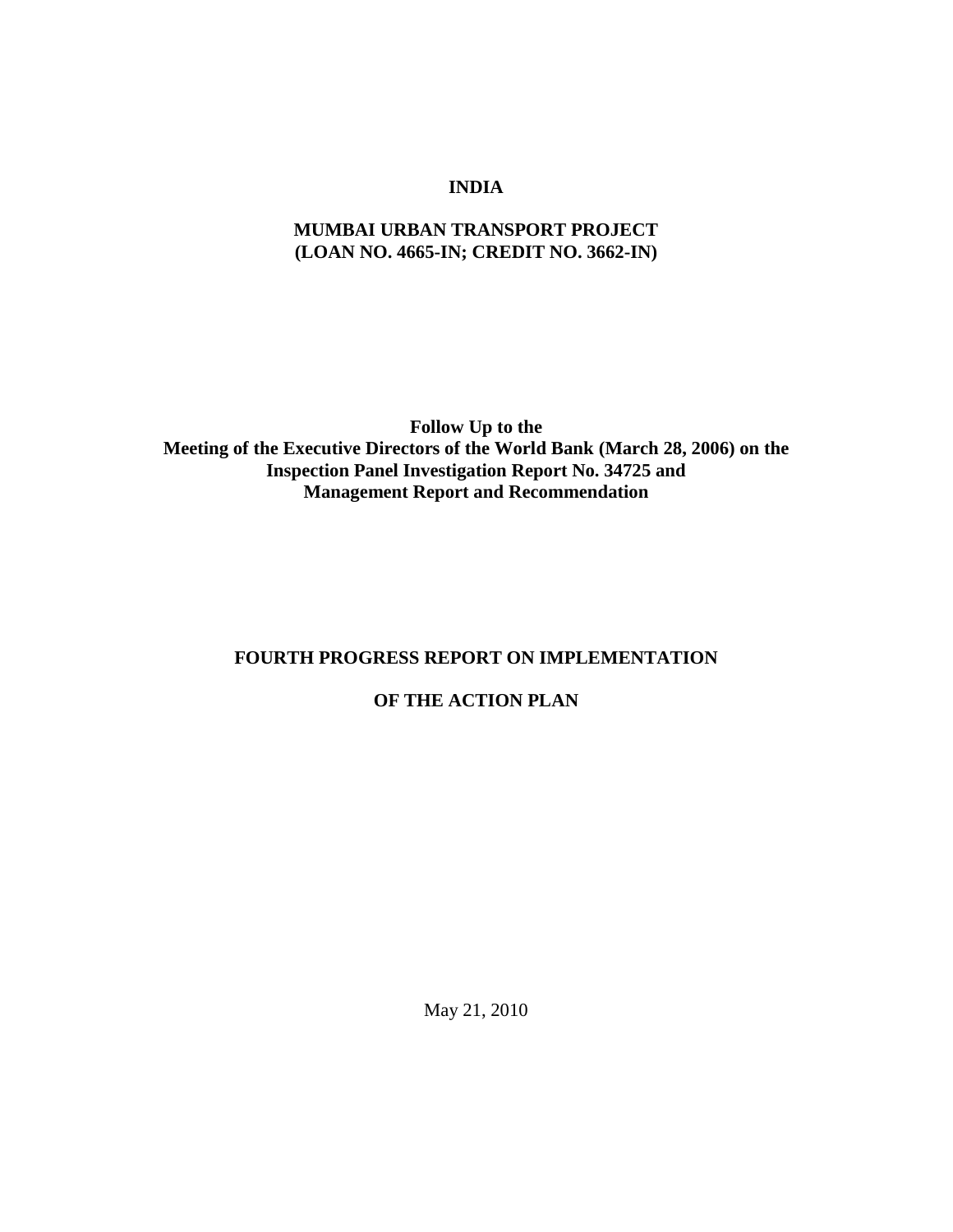# **CONTENTS**

| B.             |             |                                                                                                                                                      |  |  |  |
|----------------|-------------|------------------------------------------------------------------------------------------------------------------------------------------------------|--|--|--|
|                |             |                                                                                                                                                      |  |  |  |
|                |             |                                                                                                                                                      |  |  |  |
| <b>Annexes</b> |             |                                                                                                                                                      |  |  |  |
|                |             |                                                                                                                                                      |  |  |  |
|                |             |                                                                                                                                                      |  |  |  |
|                |             |                                                                                                                                                      |  |  |  |
|                | <b>SCLR</b> |                                                                                                                                                      |  |  |  |
|                |             | Annex 2: World Bank Implementation Support Missions, March 2006 – February<br>Annex 4: MUTP: Status of Impediments and R&R Related Issues for JVLR & |  |  |  |

# **Tables**

| Table 1. | Project at a Glance                        |
|----------|--------------------------------------------|
| Table 2. | Status of Resettlement (September 1, 2008) |
| Table 3. | Detailed Status of Shops Resettlement      |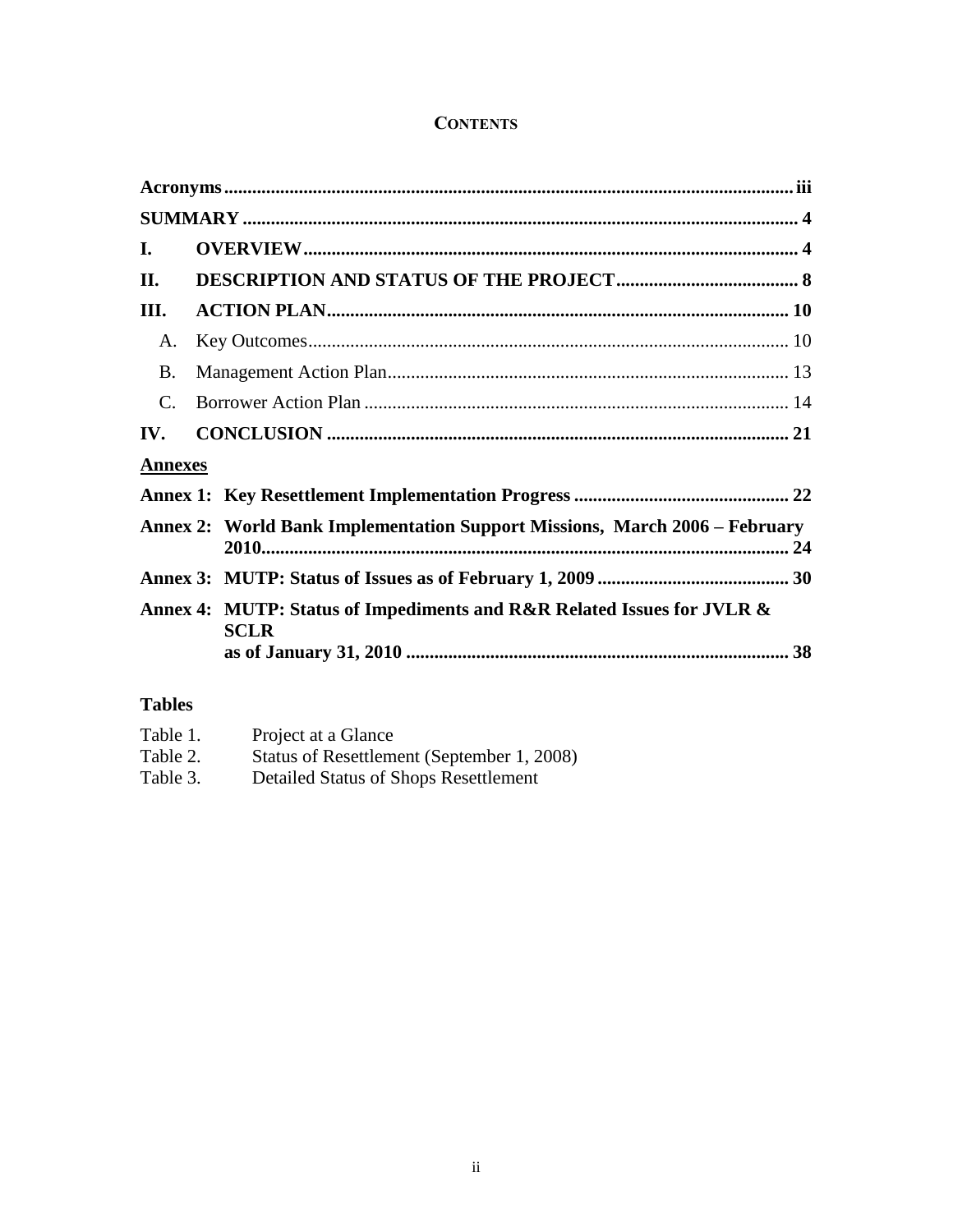Acronyms

<span id="page-2-0"></span>

| <b>BEST</b>  | Bombay Electricity and Suburban Transport Corporation |
|--------------|-------------------------------------------------------|
| <b>EMCB</b>  | <b>Environmental Management Capacity Building</b>     |
| <b>ESR</b>   | <b>Elevated Storage Reservoir</b>                     |
| GoI          | Government of India                                   |
| GoM          | Government of Maharashtra                             |
| <b>GRC</b>   | <b>Grievance Redress Committee</b>                    |
| <b>IBRD</b>  | International Bank for Reconstruction and Development |
| <b>IDA</b>   | <b>International Development Association</b>          |
| <b>IMP</b>   | <b>Independent Monitoring Panel</b>                   |
| <b>INR</b>   | <b>Indian Rupee</b>                                   |
| <b>JVLR</b>  | Jogeshwari-Vikhroli Link Road                         |
| <b>KNWA</b>  | Kismat Nagar Welfare Association                      |
| <b>LEAP</b>  | Livelihoods Enhancement Action Plan                   |
| lpcd         | Liters per capita per day                             |
| <b>MCGM</b>  | Municipal Corporation of Greater Mumbai               |
| <b>MHADA</b> | Maharashtra Housing Area and Development Authority    |
| <b>MMRDA</b> | Mumbai Metropolitan Region Development Authority      |
| <b>MN</b>    | <b>Motilal Nehru</b>                                  |
| MoU          | Memorandum of Understanding                           |
| <b>MRVC</b>  | Mumbai Railways Corporation                           |
| <b>MSRDC</b> | Maharashtra State Roads Development Corporation       |
| <b>MUTP</b>  | Mumbai Urban Transport Project                        |
| <b>NGO</b>   | Nongovernmental Organization                          |
| <b>PAH</b>   | Project-affected Household                            |
| <b>PAP</b>   | Project-affected Person                               |
| <b>PIC</b>   | <b>Public Information Center</b>                      |
| R&R          | <b>Resettlement and Rehabilitation</b>                |
| <b>RIP</b>   | <b>Resettlement Implementation Plan</b>               |
| <b>ROB</b>   | Road-over-Bridge                                      |
| <b>SATIS</b> | <b>Station Area Traffic Improvement Schemes</b>       |
| <b>SCLR</b>  | Santacruz-Chembur Link Road                           |
| <b>SHG</b>   | Self-Help Groups                                      |
| <b>SRA</b>   | <b>Slum Rehabilitation Authority</b>                  |
| <b>USD</b>   | <b>United States Dollar</b>                           |
| <b>USOA</b>  | <b>United Shop Owners Association</b>                 |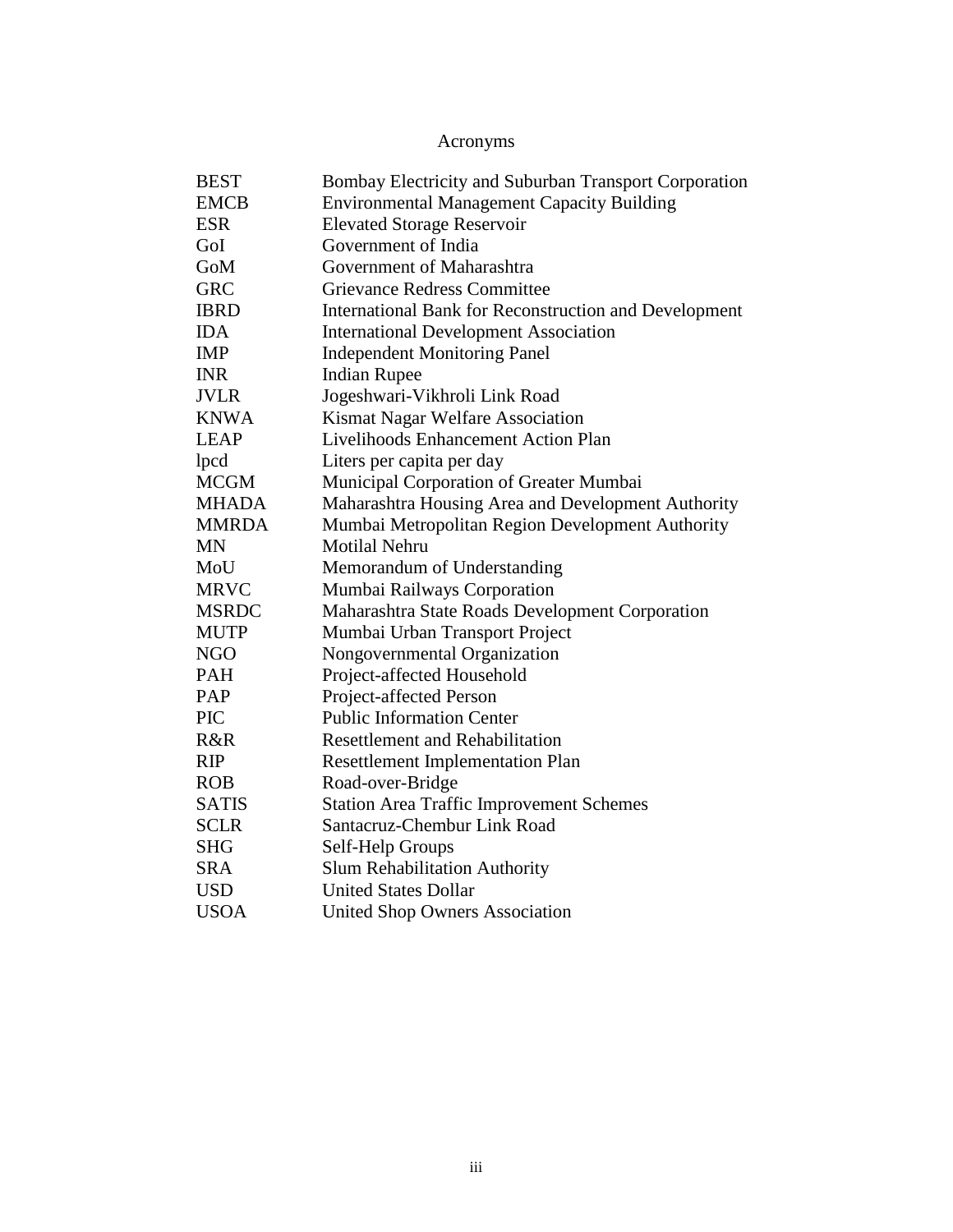### **INDIA MUMBAI URBAN TRANSPORT PROJECT (Loan No.4665-IN; Credit No.3662-IN)**

### **MANAGEMENT REPORT ON STATUS OF IMPLEMENTATION OF THE ACTION PLAN FOLLOWING THE INSPECTION PANEL INVESTIGATION REPORT (No. 34725) AND MANAGEMENT REPORT AND RECOMMENDATION (INSP/R2005-0005/4)**

### <span id="page-3-0"></span>**SUMMARY**

1. This is the fourth report documenting the progress in implementing the India Mumbai Urban Transport Project (MUTP) Action Plan following the Inspection Panel Investigation Report (No. 34725) and Management Report and Recommendation (INSP/R2005-0005/4). The Project continues to be implemented slowly within a challenging environment. Since submission of the third progress report in March 2009, negotiations with and resettlement of shopkeepers have progressed and been mostly completed, with the exception of some cases related to land acquisition or religious structures; the issue of income restoration of the affected employees has been addressed; the management of post-resettlement activities (including promotion of sustainable selfmanagement of the resettlement sites), the environment management of the resettlement sites and the institutional mechanism for resettlement and rehabilitation  $(R\&R)$ implementation have been strengthened; the quality of the R&R process, of database management, and of communication with the Project Affected Persons (PAPs) has improved; and finally, the grievance redress mechanism has been streamlined and the R&R Implementation Manual operationalized.

2. Management is satisfied that the Mumbai Metropolitan Region Development Authority (MMRDA), also the Borrower, has sustained its shift to an approach to resettlement characterized by openness to pursuing negotiated solutions in consultations with PAPs. Management is therefore reasonably confident that MMRDA will be able to complete the remaining R&R process in a compliant manner despite pressing deadlines. Post-resettlement activities overall have been exemplary, in spite of difficulties with handling specific issues such as repairs, and Management considers the post-resettlement process to be on track to be completed with sustainable outcome. In accordance with the provisions of OP 4.12 a project is not considered complete – and the Bank implementation support continues – until the resettlement measures set out in the Action Plan have been implemented. Therefore, beyond loan closure, Management will continue to monitor progress in resolution of outstanding R&R issues through annual technical visits until such issues are fully resolved.

### <span id="page-3-1"></span>I. OVERVIEW

3. This is the fourth progress report submitted to the Board providing an update on the implementation status of the Action Plan for MUTP, including additional information on new developments. The Action Plan was included in the Management Report and Recommendation that was discussed by the Board of Executive Directors on March 28,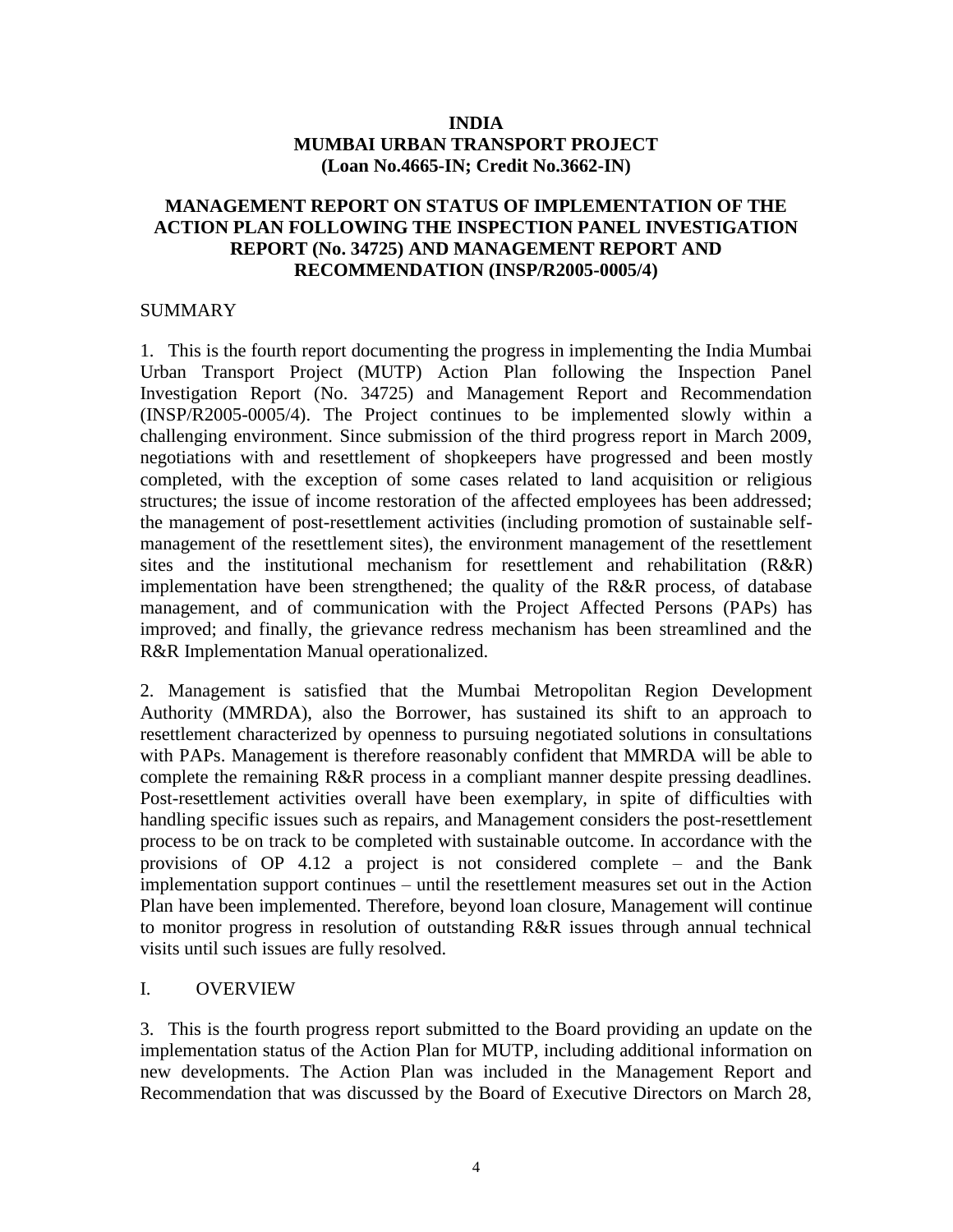2006, along with the Inspection Panel"s investigation report (INSP/R2005-0005/4). The present progress report follows three earlier reports on the Action Plan, respectively submitted on March 7 (SecM2007-0096), December 7, 2007 (SecM2007-0511) and April 23, 2009 (SecM2009-0213).

4. The last progress report documented MMRDA"s efforts to implement the Action Plan, highlighting the post-resettlement support activities. Earlier, the second report, submitted in December 2007, discussed steps taken to introduce a gradual shift in MMRDA"s approach to R&R towards an adaptive and problem-solving one, exploring negotiated win-win resettlement solutions for large and medium size shopkeepers and title holder residential PAPs. MMRDA has continued to maintain this shift in approach since 2007. This was evident in the manner in which MMRDA recently negotiated the resettlement issue with 260 legal resident families living in 13 buildings provided by the Maharashtra Housing and Area Development Agency (MHADA) along the Santacruz-Chembur Link Road (SCLR) and proactively responded to and amicably resolved a request made to the Panel by Messrs. Deepak Mehta and Co., absentee land owners from Jogeshwari-Vikhroli Link Road (JVLR) in June 2009. 1

5. The Project has so far progressed well, albeit at a much slower pace than originally anticipated. The efficiency of suburban train operation has increased, with a rise in peak time capacity by 7-10 percent and a reduction in commuting time by 4-9 minutes for about 6 million citizens as a result of track doubling and relocation of thousands of squatter families living along the rail tracks.

6. Progress in implementation of the Borrower Action Plan has been overall satisfactory. A brief outline of progress made to date in implementation of the 10 key actions is provided below.

- (i) Negotiations with and resettlement of shopkeepers *(Action 1)* have been completed in the case of JVLR and mostly in the case of SCLR, except a few involving land acquisition. The resettlement of shopkeepers affected by Railway sub-projects was completed earlier; and the Road-over-Bridges (ROBs) have been removed from the Project as a part of restructuring.
- (ii) The issue of income restoration of the affected employees *(Action 2)* has been addressed by providing for the payment of one year"s income as assistance in the event of job loss, which has been publicized. Identity cards have been issued to the employees for such assistance.

<sup>&</sup>lt;sup>1</sup> The Panel in its Report and Recommendation on Request from the Mehtas (No 49873-IN August 7, 2009) recorded satisfaction regarding MMRDA"s response to the Request thus: "In their electronic communication sent to the Panel, the Requesters express satisfaction with this arrangement and thank both the Inspection Panel and the World Bank Management for their "*cooperation and initiative'* in helping them *'settle the matter.'* **The Panel wants to record the positive contributions of all parties to this process which led to an early resolution of the Requesters' concerns."**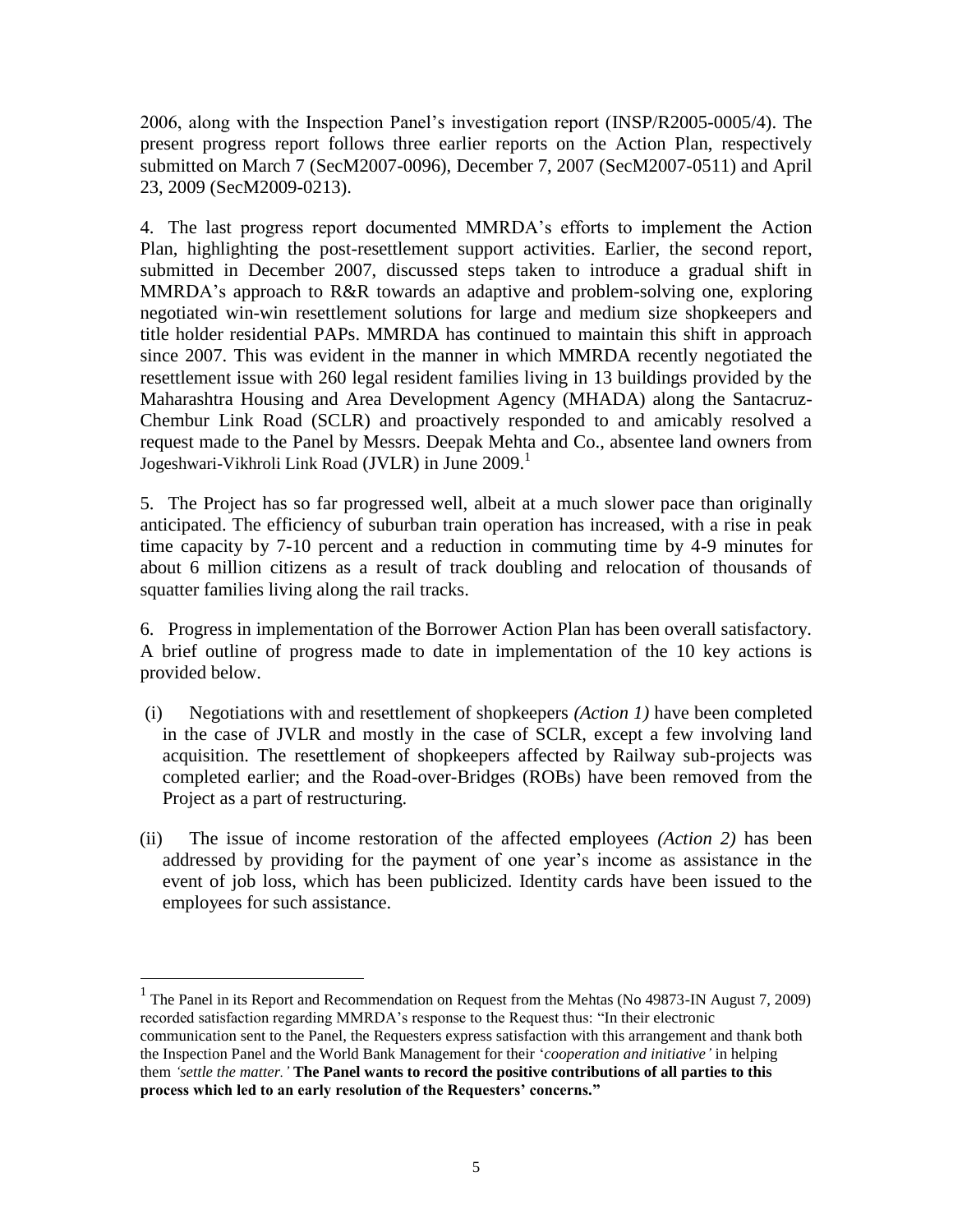- (iii) Improvement in the management of post-resettlement activities *(Action 3)* has been sustained over the last four years. MMRDA continues to follow up on implementation of a post resettlement action plan for sustainable self management of R&R sites carried out earlier with the help of a professional consultant. Registration of 90 percent of the housing societies in occupied buildings has been completed with maintenance funds and community management funds transferred to about 90 percent, and common social facilities handed over to 100 percent of these registered societies. Social service facilities have been set up in major resettlement sites including schools at Mankhurd and Anik; a community hall/health center at Majaj and flour mills in others. MMRDA has started an assessment of demand and land availability for setting up service facilities including health centers, community halls, schools, etc. at different resettlement sites. The water supply and transport situations have considerably improved compared to March 2006.
- (iv) The environmental management of the resettlement sites *(Action 4)* has been strengthened with the preparation and implementation, with the help of a professional consultant, of an environmental management capacity building plan. The majority of repairs related to civil work at resettlement buildings have been completed (in 42 out of 52 buildings identified with problems) and waste management in resettlement sites has improved. MMRDA and the Municipal Corporation of Greater Mumbai (MCGM) have agreed on a timeframe for finalizing modalities for fuller integration of the resettlement sites into the city"s urban services network.
- (v) The institutional mechanism for R&R implementation has been strengthened *(Action 5)* with the streamlining of the role of the nongovernmental organizations (NGOs) and staff enhancement of the R&R Cell.
- (vi) Several steps have been taken to improve the quality of the R&R process *(Action 6)*, which include: finalization and disclosure of the Implementation Manual and its application; better data management; disclosure of Baseline Surveys and Resettlement Implementation Plans (RIP) prior to actual relocation; regular implementation reporting; issuance of identity cards to 94 percent of the resettled PAPs; relocation of a majority of affected religious/community structures through negotiations; reconstitution of the Independent Monitoring Panel (IMP), which has been effectively monitoring resettlement colonies.
- (vii) Database management *(Action 7)* has considerably improved with updating of the baseline surveys and PAP eligibility lists, and MMRDA continues to refine the new Oracle database system.
- (viii) Communication with the PAPs *(Action 8)* has improved with disclosure of R&R related information on the MMRDA website and at its public information center (PIC), and through frequent meetings with the PAPs.
	- (ix) The grievance redress mechanism has been streamlined and the hearing procedure widely publicized *(Action 9)*, which has contributed to efficient resolution of 95 percent of cases placed before the field level grievance committee and 89 percent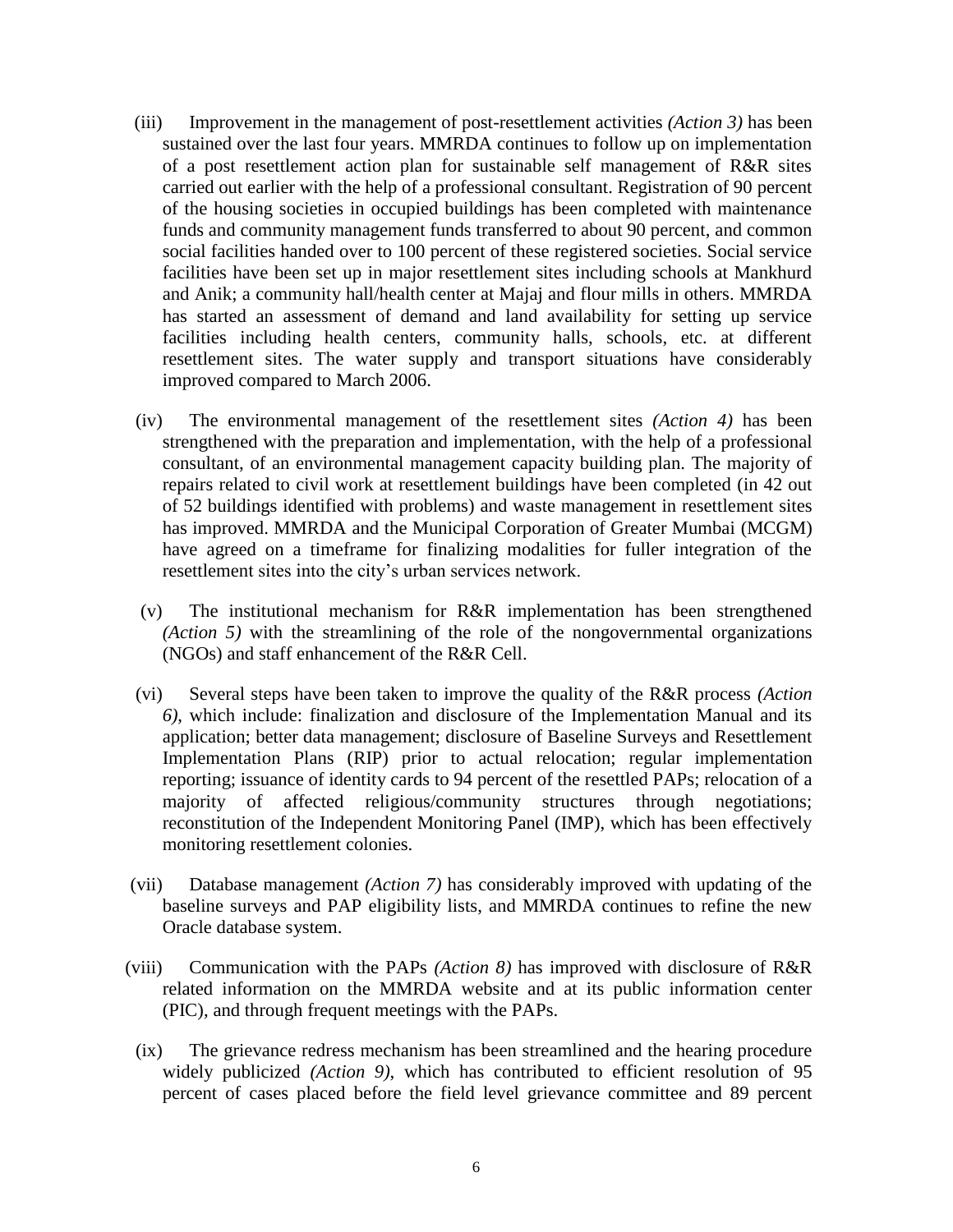before the senior level grievance committee. The independent Impact Assessment Study records a high degree of PAP satisfaction with the grievance redress process.

(x) Finally, the R&R Implementation Manual *(Action 10)* has been finalized, disclosed, and put into operation.

7. Since submission of the third progress report in March 2009, MMRDA has made progress on relocating the remaining structures along SCLR and JVLR to speed up civil works; and in carrying forward the post-resettlement activities to ensure long-term sustainability of the Project. The relocation process has been completed for JVLR except for two commercial structures, a temple, and the boundary wall for a cremation ground. Along SCLR major progress in clearing work fronts for civil work was achieved by signing the Memorandum of Understanding (MoU) with the majority group of United Shop Owners Association (USOA) representing 85 shopkeepers, and by removing 13 multi-storey residential buildings and key religious/community structures. MMRDA is following up on the post-resettlement action plan implemented earlier with the help of a professional consultant for strengthening people"s capacity to manage their own affairs in the resettlement sites. The resettlement process continues to benefit from the advice of the IMP, which has been monitoring the R&R situation. The Livelihoods Cell of MMRDA has started implementing the Livelihood Enhancement Action Plan (LEAP) prepared with the help of a consultant to support income restoration activities among resettled PAP groups. MMRDA has progressed towards handing over management responsibilities to the PAP cooperative housing societies (CHS) in R&R colonies by accelerating registration of societies, and providing them with financial and capacity building assistance. Areas that require further attention include: relocating remaining shops and residences along SCLR and community and religious structures along JVLR and SCLR; improving the coordination of civil works with the implementation of R&R activities; and completing the Exit Strategy for the resettled PAP societies that will complete the rehabilitation process.

8. **Progress in resolving the concerns of the Requesters.** The concerns of the first group of Requesters, shopkeepers along the SCLR, have been almost resolved. One group of the SCLR shopkeepers, the Kismat Nagar Welfare Association (KNWA), signed a MoU with MMRDA in 2007 for a private *in-situ* resettlement scheme; the other group of shopkeepers, the USOA split into two, and the majority group recently signed a MoU with MMRDA for their resettlement in a new shopping complex to be developed at Motilal Nehru Nagar located in Mumbai"s new business district, Bandra-Kurla Complex (BKC). The other USOA group of 50 odd shopkeepers has long favored the *in-situ* resettlement scheme chosen by KNWA; however it has yet to sign any MoU with MMRDA to this effect. The second group of Requesters, Gazi Nagar, has relocated from SCLR to a non-MUTP site of their choice. With respect to the third group of Requesters, the Bharti Nagar residents along the SCLR, MMRDA has clarified that the Project will neither affect nor disturb these Requesters. The fourth group of Requesters, the shopkeepers affected by Jogeshwari ROB has not been resettled. Now that the ROBs have been removed from MUTP as part of Project restructuring, this group will be resettled as per the agreed procedure explained in Annex 5 of the third progress report.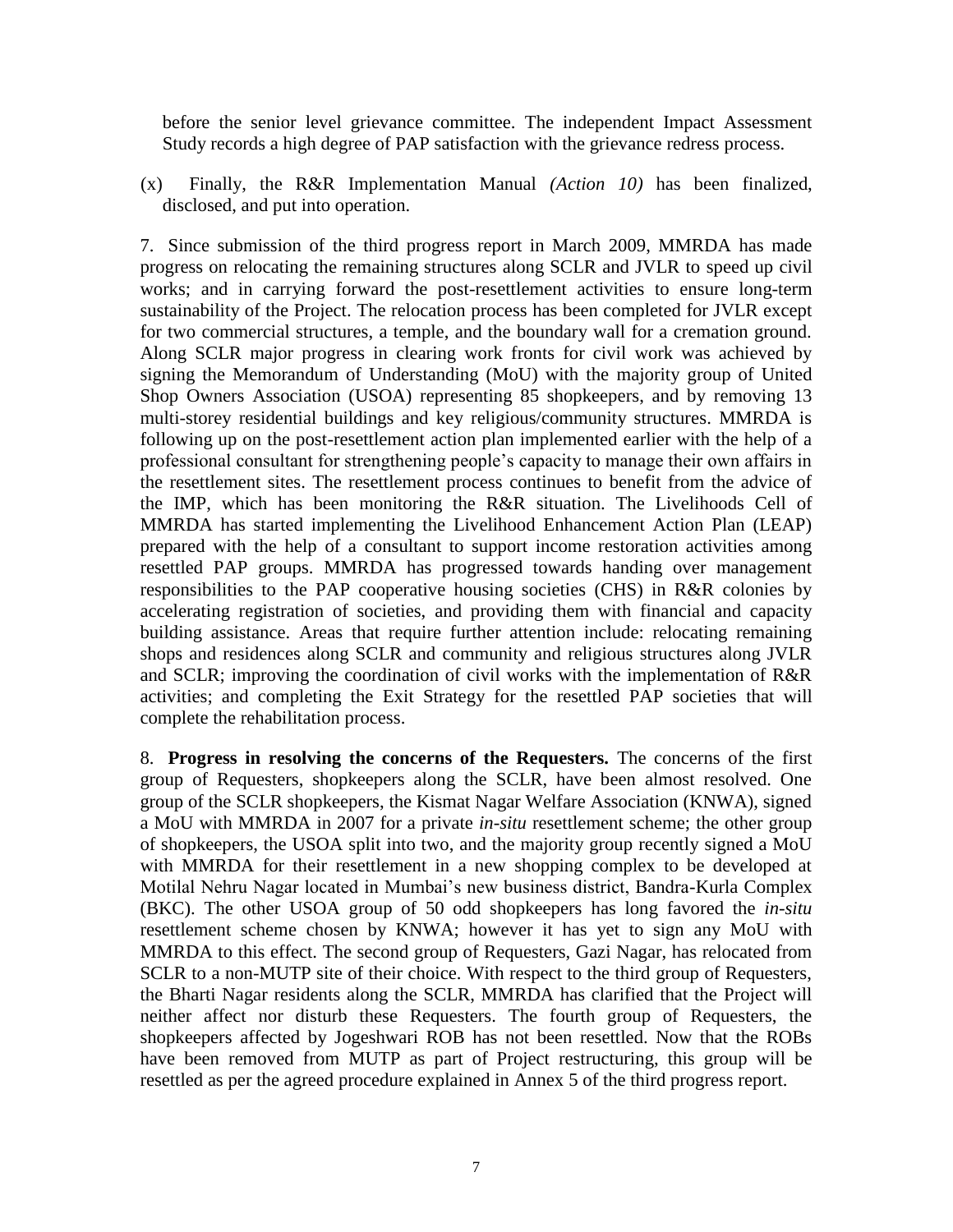9. **Looking forward.** The Project is scheduled for closure on June 15, 2010; a further extension has been requested and is under the Bank"s consideration. If the project gets extended, the Bank team will continue to provide MMRDA technical support for implementing the Action Plan and the construction works and will monitor implementation progress with a close eye on policy compliance. Supervision will include frequent interaction with the implementing agencies, site visits, and follow-up as needed. Overall, the quality of compliance in the R&R component has improved and the focus of technical support and monitoring has gradually shifted to strategic implementation issues. The Bank continues to closely monitor and advise on the quality of the resettlement process, the progress of various activities and the quality of safeguard compliance. Bank Management will report in year's time on progress made in the implementation of the Action Plan.

### <span id="page-7-0"></span>II. DESCRIPTION AND STATUS OF THE PROJECT

10. The Project continues to be a highly challenging undertaking in urban development. MUTP aimed to improve road and rail transport infrastructure and was approved by the Bank"s Board of Executive Directors on June 18, 2002 (Loan No. 4665-IN; Credit No.  $3662$ -IN).<sup>2</sup> Project restructuring, with an extension of the closing date until December 2009, was approved by the Executive Directors on September 30, 2008. The total Project cost is now USD 1.1 billion, of which USD 463.0 million is financed by an IBRD Loan, SDR 62.5 million (USD 92.0 million equivalent) by an IDA Credit, and additional financing of USD 568 million from the Government of India (GoI). The Project is being implemented by several entities and coordinated by MMRDA.<sup>3</sup> The Project was extended thrice for a cumulative period of 23.5 months, its current closing date is June 15, 2010, and request for further extension is under the Bank"s consideration.

11. In 2008, the Project was restructured (R2008-0202, September 19, 2008) to focus on a more limited set of key activities to have a better likelihood of successful completion. Activities removed from the Project under restructuring include, inter alia, the Station Area Traffic Improvement Schemes (SATIS) and the ROBs for which construction had not yet started due to difficulties regarding design or land acquisition. The R&R procedure to be adopted for resettling people to be affected as and when these activities will be undertaken, which will differ from the Bank procedure, was explained in the last Progress Report.<sup>4</sup>

<sup>&</sup>lt;sup>2</sup> It should be noted that during the preparation phase, the R&R aspects were for some time considered to be implemented as a separate, but complementary project, the Mumbai Urban Rehabilitation Project.

 $3$  The Mumbai Railways Corporation (MRVC); the MCGM; Bombay Electricity and Suburban Transport Corporation (BEST); Maharashtra State Roads Development Corporation (MSRDC); Traffic Police of Mumbai; and MMRDA on behalf of the Government of Maharashtra (GoM) and the Borrower, the GoI. As well as being the coordinating agency, MMRDA is responsible for implementing the R&R component on behalf of all the implementing agencies.

<sup>&</sup>lt;sup>4</sup> The proposed R&R procedure differs from the MUTP policy in two respects: (a) the PAPs will have to choose relocation to one of the available resettlement sites within a month of relocation notification; (b) the relocation will be carried out under the guidance of the IMP, but not under Bank supervision. The Bank accepted this procedure in view of the following: (a) entitlements offered are the same as the MUTP policy; (b) the grievance process will be same as that adopted for MUTP; (c) the client will carry out resettlement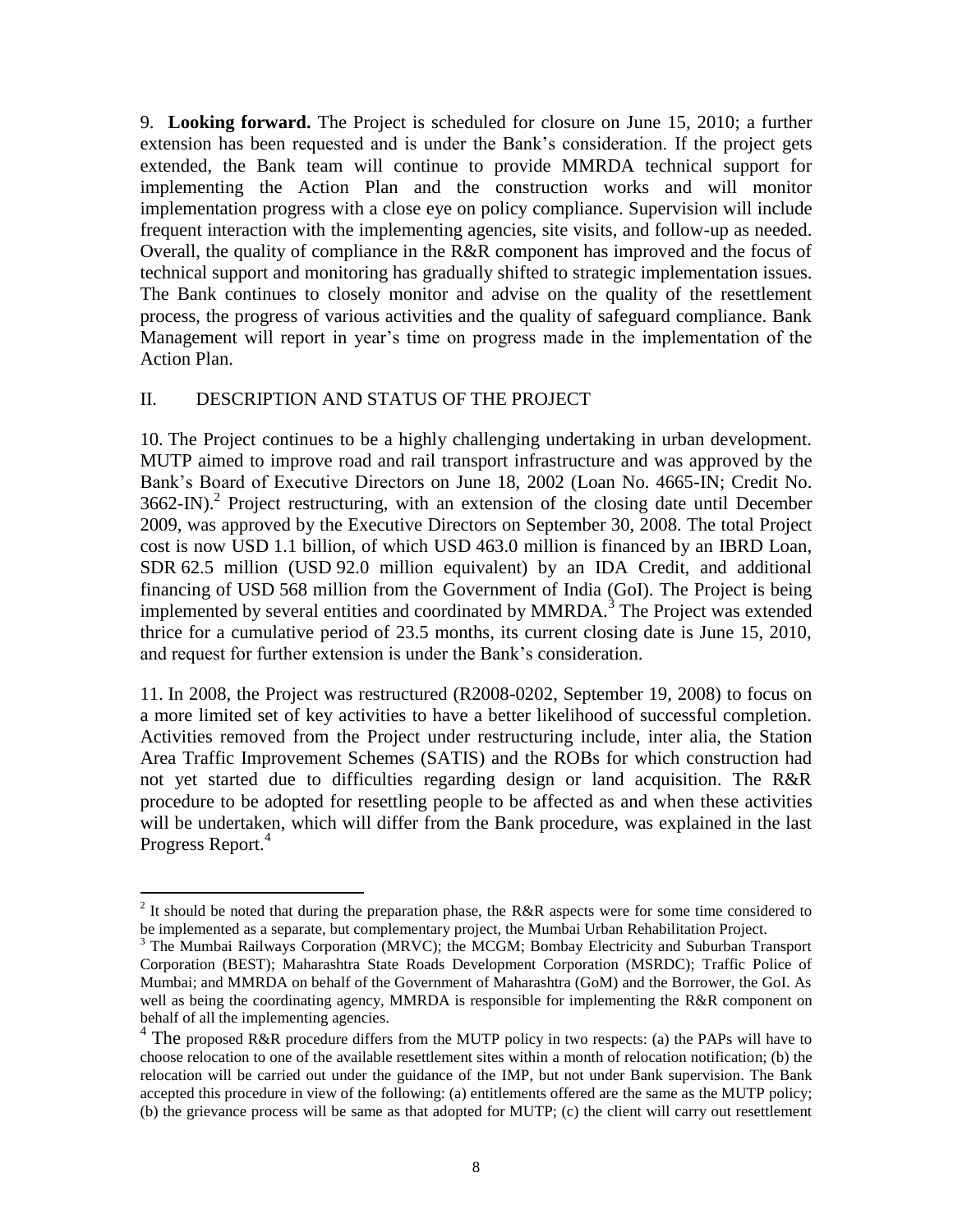- 12. The Project after restructuring includes the following components:
- *Component 1 -- Rail Transport,* the main activities of which are: (a) improvement of capacity and performance of the suburban rail network of the Central and Western Railways through provision of infrastructure (track additions, signaling systems, power, etc.) and new rolling stock (101 9-car electric motor units); and (b) technical assistance.
- *Component 2 -- Road-based Transport,* the main activities of which are: (a) selected area traffic control and traffic management infrastructure schemes implemented by MCGM; (b) buses (644) procured by BEST; and (c) road widening to facilitate two East-West linkages, the JVLR and the SCLR, implemented by MMRDA and the MSRDC.
- *Component 3 -- Resettlement and Rehabilitation (R&R),* comprising mainly: construction of housing, and provision of services for R&R of Project-affected families, implemented by MMRDA and financed with an IDA credit.

13. **Progress towards Attaining Objectives:** The Project has progressed towards achieving its development objectives, albeit slowly, due to several factors including land acquisition and R&R, lack of effective inter-agency coordination, delay in engineering designs and procurement of rail cars, and lack of effective project management. There is substantial improvement in transport service in terms of quality and comfort as a result of adding new trains, replacing 644 old buses with new ones, and installing synchronized traffic signals. However, the pace of implementation has been slow reflected in low disbursement levels (average of 68 percent).

|                                               | Table 1. I ruject at a Giance |                                   |
|-----------------------------------------------|-------------------------------|-----------------------------------|
| <b>Project Financing at Appraisal (2002):</b> | At Appraisal (2002)           | <b>After Restructuring (2008)</b> |
|                                               | <b>USD</b> million            | <b>USD</b> million                |
| IBRD <sup>*</sup> :                           |                               |                                   |
| Component 1 (Rail)                            | 463.00                        | 463.00                            |
| Component 2 (Road)                            | 304.90                        | 304.90                            |
| IDA:                                          | 150.50                        | 150.50                            |
| Component $3(R\&R)$                           | (SDR 62.5)<br>79.00           | (SDR 62.5)<br>92.00               |
| GoI:                                          | 79.00                         | 92.00                             |
| <b>TOTAL</b>                                  | 403.00                        | 568.00                            |
|                                               | 945.00                        | 1123.00                           |
| <b>Disbursed</b>                              |                               | <b>March 31, 2010</b>             |
| IBRD:                                         |                               | 309.56 (67%)                      |
| IDA:                                          |                               | 64.92 (71%)                       |
| <b>TOTAL</b>                                  |                               | $(67.5\%)$<br>374.49              |

| <b>Table 1: Project at a Glance</b> |  |
|-------------------------------------|--|
|-------------------------------------|--|

Note 1: exchange rate at time of restructuring  $(1 SDR = 1.57 US\$  applied on undisbursed balance

Note 2: the total value of the Loan/Credit amount has slightly increased in US dollars terms as a result of the restructuring, from USD 542 to 555 million**;**

\* including the Project Preparation Facility and Front End Fee of USD 7.63 million.

 $\overline{a}$ 

for the remaining PAPs under the guidance of the IMP, which has played an effective role in monitoring the R&R process with a positive influence on the outcomes.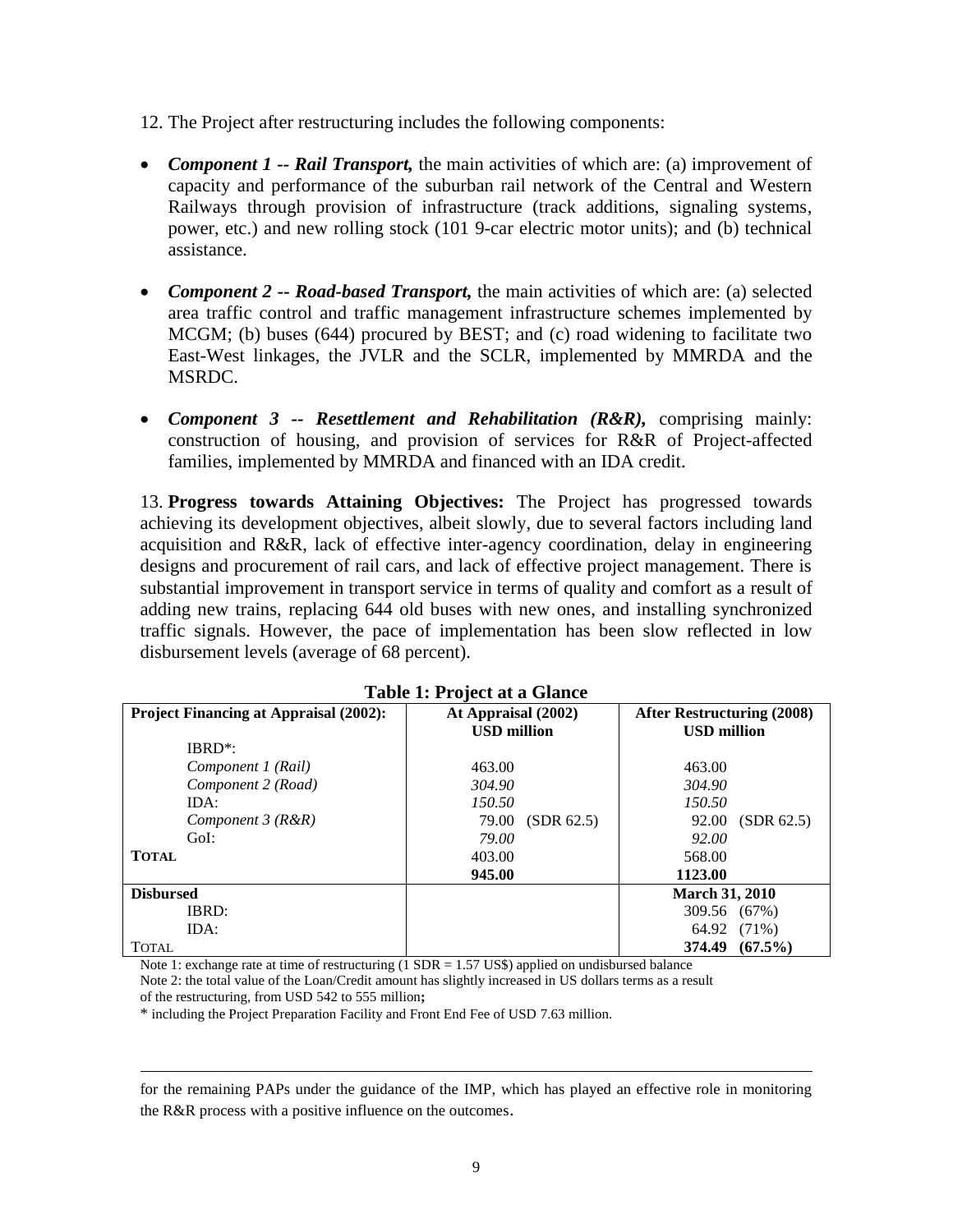14. **The Inspection Panel Investigation.** The four Requests for Inspection were submitted on behalf of several hundred residents and shopkeepers in 2004. Most of the Requesters, including those with the most complex cases, are located along SCLR. Section III below sets out in detail implementation of the Action Plan, which addresses key concerns raised by the Inspection Panel, including:

- Resettlement of medium- and large-size shopkeepers (Actions 1 and 2);
- Quality of baseline survey data (Actions 3 and 7);
- Management of post-resettlement activities (such as registration of housing cooperative societies, transfer of maintenance funds, adequate water supply and transport facilities, environmental management of resettlement sites, and institutional capacity) (Actions 3, 4, 6, 8, and 10);
- Grievance redress process (Action 9); and
- Supervision (Action 5).

## <span id="page-9-0"></span>III. ACTION PLAN

### <span id="page-9-1"></span>**A. KEY OUTCOMES**

15. **Implementation of the Action Plan shows consolidation of the improvement in the quality of implementing R&R, which has led to better results for PAPs**. MMRDA has resettled 4,378 households (residences and shops) in the last 48 months (since the Management Report and Recommendation was submitted to the Panel and the Executive Directors in February 2006). To date, 18,624 households (or 95.5 percent of the total) have received alternative houses or shops, or have decided to resettle in partially affected structures or under other resettlement schemes. About 98 percent of residential PAPs and 71 percent of shopkeepers have been relocated to permanent houses/shops (61 percent of medium- and large-size shopkeepers and 77 percent of the small shopkeepers have been resettled.). Key achievements are listed below and details are in Annex 1.

| Unit<br>Type     | <b>Totals</b> | <b>Recast</b><br><b>Totals</b> | <b>Resettled</b><br>(as of<br>1/31/06 | <b>Resettled</b><br>(as of<br>12/31/06) | <b>Resettled</b><br>(as of<br>9/1/07 | <b>Resettled</b><br>(as of<br>2/1/09 | <b>Resettled</b><br>(as of<br>2/1/10 | To be<br><b>Resettled</b> |
|------------------|---------------|--------------------------------|---------------------------------------|-----------------------------------------|--------------------------------------|--------------------------------------|--------------------------------------|---------------------------|
|                  |               |                                |                                       |                                         |                                      |                                      |                                      |                           |
| House            | 17,378        | 17,420                         | 13,877                                | 15,315                                  | 15,784                               | 16,580                               | $17.134**$                           | 286                       |
| holds            |               |                                | $(80\%)$                              | (88%)                                   | $(91\%)$                             | (95%)                                | (98%)                                | (2%)                      |
| Shops:           | 2,469         | 2071                           | 369                                   | 752                                     | 1,104                                | 1,437(70%)                           | 1.490***                             | 581                       |
|                  |               |                                | $(14\%)$                              | (29%)                                   | (43%)                                |                                      | $(71\%)$                             | (30%)                     |
|                  |               |                                |                                       |                                         |                                      |                                      |                                      |                           |
| [Of]             | [800]         | 686                            |                                       | 84                                      | 227                                  | 419                                  | 419                                  | 267                       |
| which            |               |                                |                                       | $(10.5\%)$                              | $(28.4\%)$                           | $(61\%)$                             | $(61\%)$                             | (39%)                     |
| >225             |               |                                |                                       |                                         |                                      |                                      |                                      |                           |
| <u>sq.ft.]</u> . |               |                                |                                       |                                         |                                      |                                      |                                      |                           |

**Table 2: Status of Resettlement (February 1, 2010)**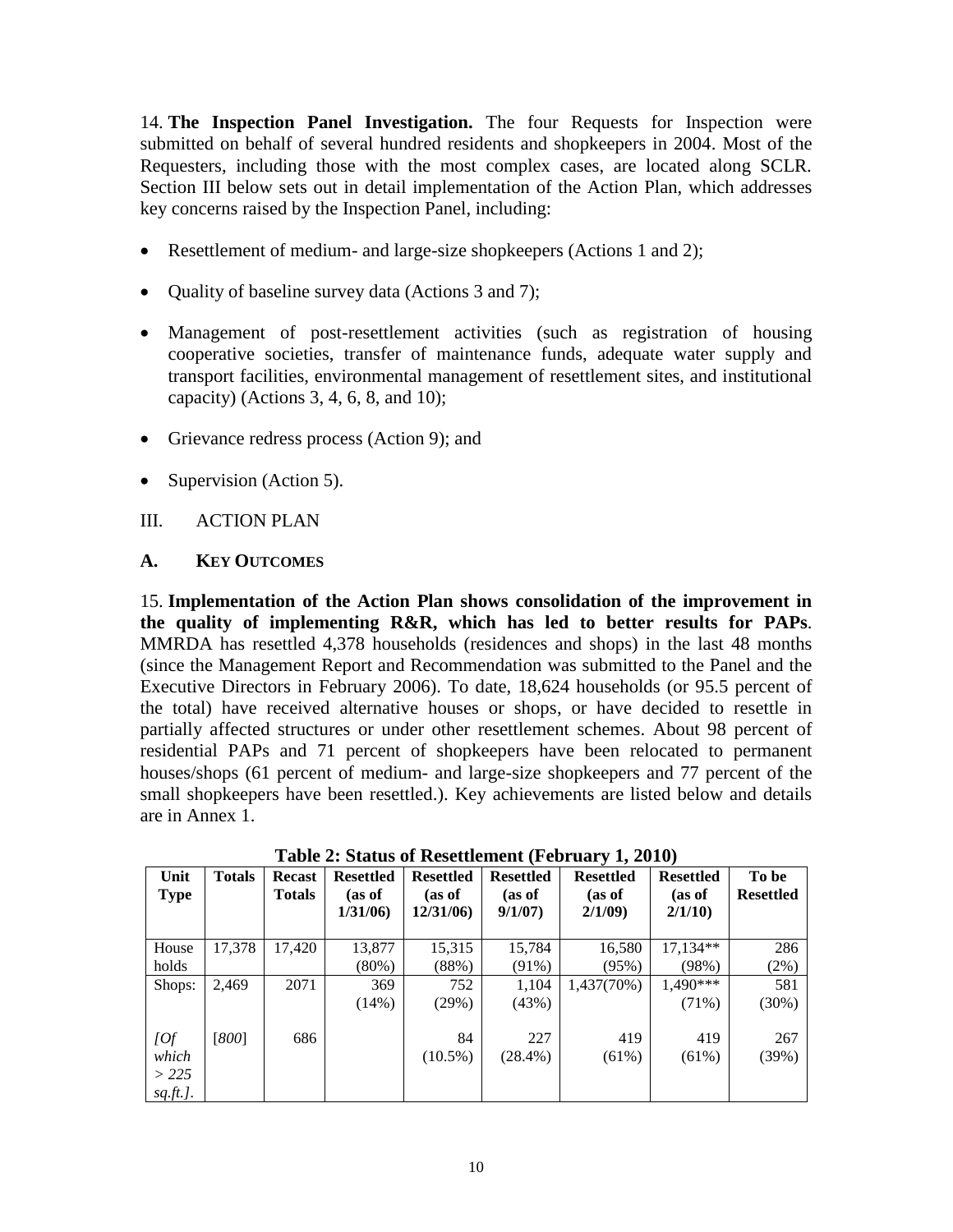| <b>Total:</b> | $19,847$   19,491 | 14.246   | 16.040     | 16.888     | 18.017   | 18.624     | $867*$ |
|---------------|-------------------|----------|------------|------------|----------|------------|--------|
|               |                   | $(71\%)$ | $(80.4\%)$ | $(84.7\%)$ | $(92\%)$ | $(96\%)$ # | (4%)   |
|               |                   |          |            |            |          |            |        |

\* The estimate for the number of PAPs remaining to be resettled was recast after Project restructuring based on data provided by MMRDA. The number of shopkeepers to be resettled may still come down since the 3 ROBs and the SATIS have been removed from the Project as part of restructuring. The shopkeepers from these sub-projects number 676 (Table 3, Annex 2 of Management Report No ISNP/34725-IN). Out of these, only 13 have been resettled so far and many of the remaining shopkeepers may not opt for resettlement under MUTP since the sub-projects were dropped, preferring to continue their businesses in their original locations. Those who do opt for resettlement under MUTP will be resettled following the agreed procedures (Annex 5 of the Third Progress Report).

\*\* Includes 34 households who have opted for resettlement under non-MUTP Slum Rehabilitation schemes; 51 households that opted for partial retention; 46 households that continued unaffected; and 134 that consensually relocated to accommodate reconstruction of affected religious/community structures.

\*\*\* Includes 47 commercial PAPs, who have joined *in-situ* scheme at Kismat Nagar and vacated their impacted structures; 15 who have opted for partial retention; and 46 shops that continued business at same place. This figure however does not include 85 USOA shopkeepers who have signed the MoU and are likely to clear their shops. #percentage figures for the last resettlement status calculated against the recast Totals.

16. Further progress has been achieved with resettlement since the submission of the last progress report in April 2009:

### Shopkeepers:

- The status of resettlement of large-size shopkeepers has remained at 61 percent over the last one year, but is expected to improve once the MoU recently signed with the majority USOA group of 85 large/medium shopkeepers is implemented.
- The overall progress for the shopkeepers' resettlement has increased from 24 percent in February 2006 to 71 percent (see details in Table 2 and Annex 1). This figure will further improve once a clear picture emerges regarding how many of the remaining ROB shopkeepers opt to be resettled under MUTP.
- There has been a resolution of resettlement issues with the SCLR shopkeepers, including the signing of a MoU for a private *in-situ* resettlement with some shopkeepers (KNWA), and the MoU with the 85 USOA shopkeepers, who represent 15 percent of the large shopkeepers, for their relocation to a new shopping complex to be developed at Motilal Nehru (MN) Nagar in the Bandra-Kurla Complex, the new business district in Mumbai which is the preferred choice of relocation for the shopkeepers.

### Post-resettlement:

- MMRDA continues to make progress in implementing the post-resettlement support action plan in order to promote and strengthen sustainable self-management of the R&R sites.
- An environmental action plan, prepared with the help of an environmental management capacity building (EMCB) consultant is being implemented with the aim of improving environmental management in the R&R sites.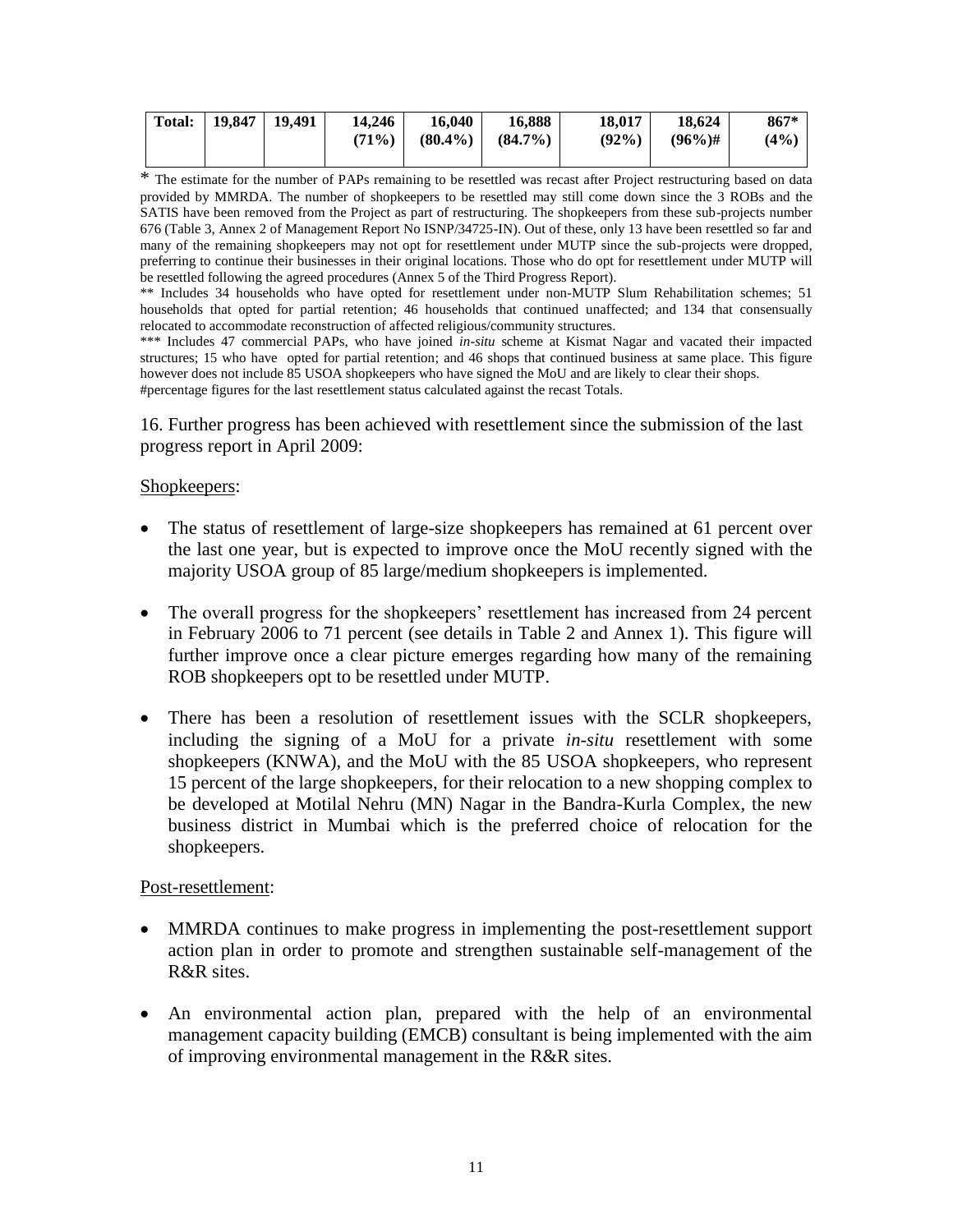- The registration of cooperative societies has increased from 46 in March 2006 to 174 in January 2010 (about 93 percent) of 187 existing societies, with an additional 7 having commenced the registration process;
- Transfer of common facilities (society offices, welfare and women's centers) is completed for 179 partially- or fully-registered societies (96 percent);
- Identity cards have been issued to some 18,432 Project-affected households (PAHs), representing about 94 percent of the total PAHs and 98.5 percent of the resettled PAHs;
- Significant progress has been made in providing post-relocation financial assistance to the PAP cooperative societies: building maintenance funds have been transferred to joint accounts of 157 out of 174 (92 percent) registered societies; outstanding interest on maintenance funds have been paid to 150 out of 174 (82 percent) societies; and community management funds handed over to 155 out of 174 (89 percent) registered societies.

# Other activities:

- The Livelihoods Cell established at MMRDA has started to implement the LEAP with the help of a professional consultant to promote and coordinate income generating activities among resettled women, and provide capacity-building measures for income restoration; and
- MMRDA has prepared 92 out of the 174 registered (52 percent) PAP societies for program exit using exit indicators, with repair and re-fix works completed for 42 buildings out of 52 identified with problems. The procedure for program exit will involve certification of fulfillment of exit indicators by the Deputy Registrar of Societies with approval from the IMP.

17. MMRDA has appointed a full time Chief-Post R&R to augment the pace of postresettlement support activities and implement the exit strategy in a sustainable manner. The IMP continues to play a helpful role in the resettlement process, including facilitating dialogue with PAPs and monitoring improvement in living conditions at the resettlement sites.

18. **Negotiations with large shopkeepers have progressed carefully.** Of the 686 large shopkeepers, (i.e., those with premises greater than 225 square feet), some 419 (or 61 percent) have been resettled to date, including 188 large shopkeepers along the SCLR. MMRDA"s hard efforts to explore mutually acceptable resettlement solutions through negotiations with PAPs explain the slow relocation process. Along JVLR, resettlement for all but two shopkeepers including title holders has been completed. Along the SCLR, MMRDA has signed MoUs with the two key shopkeeper groups including the KNWA and the majority USOA group. This USOA group has started clearing its shops as per the MoU to enable civil work. The breakaway USOA group of some 50 shopkeepers who earlier preferred to join KNWA opting for the private *in-situ* resettlement scheme is yet to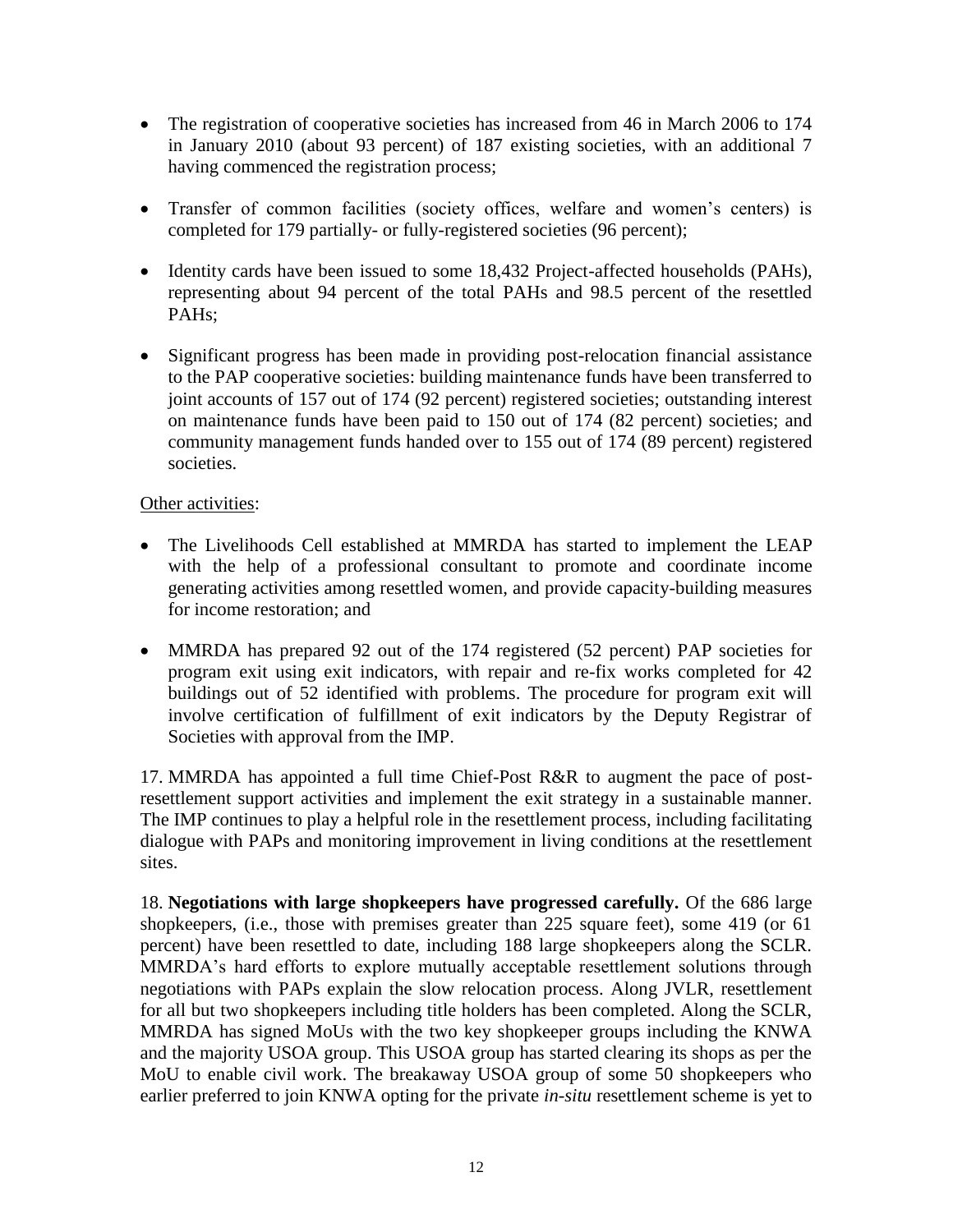sign a formal MoU with MMRDA to this effect, failing which MMRDA may relocate them applying the procedure for failure of negotiations.

19. Remaining key challenges in achieving full implementation of the Action Plan include: resolving cases involving litigation and relocation of affected religious and a few other community structures and utilities. (A summary table showing the locations and specifics of resettlement-related impediments is provided in Annex 4.) MMRDA continues to face non-cooperation from landowner PAPs, especially along SCLR. It has recently initiated legal procedure for land acquisition to relocate these land owner PAPs including some 15 shopkeepers and the residents of 3 MHADA buildings at Netaji Nagar.

# <span id="page-12-0"></span>**B. Management Action Plan**

20. Following the Project restructuring in September 2008, Management continued to monitor closely the actions taken by the Borrower to improve the speed of Project implementation. Over the last two years, monitoring has been done against an implementation schedule for completing specific tasks (including R&R actions for various sub-projects) with clear timelines and roles and responsibilities set out using project management software. The monitoring process involved regular joint stock taking by participating agencies and steps to strengthen inter-agency coordination. On realizing that scheduling did not help real targets to be achieved on time without a fuller appreciation of the implementation management issues involved, MMRDA hired a professional Management Consultant (KPMG), on the advice of Bank Management, to identify and address project management issues affecting progress. The Bank implementation support team regularly visits the Project to review progress and continues to follow up on agreed actions. The key remaining impediments include land acquisition cases, relocation of community structures and utilities and the resettlement of shopkeepers (see details below).

21. Management has been working closely with the Borrower and affected communities to resolve issues identified in the Action Plan, in particular, R&R. Most of the issues with respect to the overall management of R&R, including grievance process, communications, and implementation of the post-resettlement action plan. have been resolved and implementation progress has been slow but satisfactory. Members of the Bank"s implementation support team have made 38 visits to Mumbai between March 2006 and March 2010 (including seven visits by the Social Development Specialist focused on MUTP); maintained intense implementation support of the Project; remained engaged with MMRDA and the GoM on key issues; and have kept interacting with PAP groups to understand their problems (see Annex 2, List of Supervision and Other Key Missions). Major missions and visits undertaken to review progress and discuss key issues since the last progress report include: the visit by the World Bank Senior Vice President (External Affairs) and interaction with MUTP PAPs on February 5, 2009<sup>5</sup> and two full implementation support missions in July 2009 and February 2010.

 $\overline{a}$ <sup>5</sup> This visit happened while the last progress report was being prepared and could not be captured in the report at the time.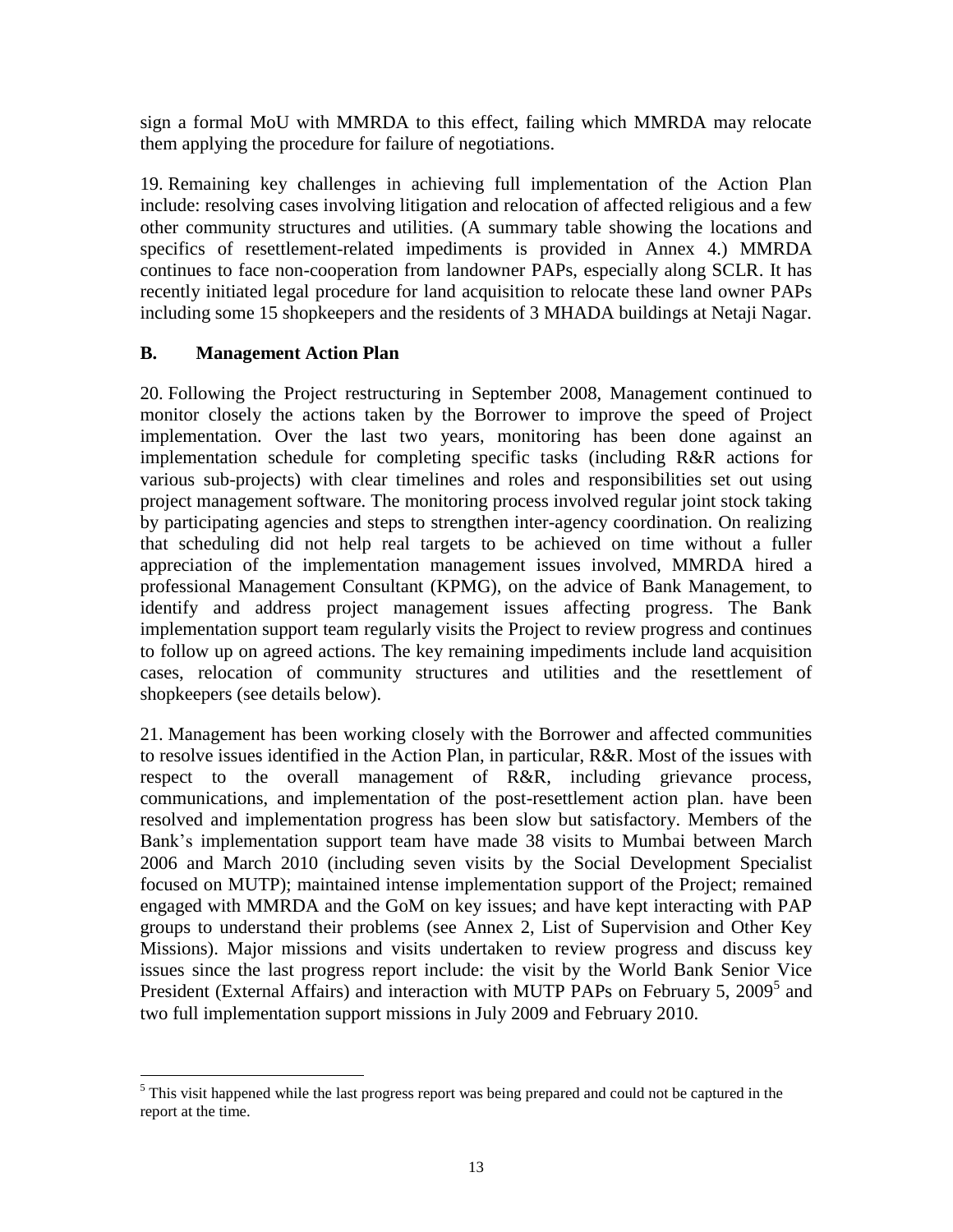22. Management regularly receives requests from PAPs seeking clarifications or additional information and expressing grievances or deficiencies in the process of resettlement, including those related to entitlements, consultations/disclosure, etc. Management maintains a database on all such communications and requests, and follows up with MMRDA to ensure that applicable R&R benefits are provided to eligible people, that grievances or problems are attended to, and any additional information is provided as appropriate. Management also meets with the Requesters during implementation support missions and as necessary, organizes specific visits to meet with them, and follows up with MMRDA. The data base for tracking and managing communications from the PAPs is continuously updated and has been managed at the World Bank New Delhi Office since October 2005. About 50 such requests were received since the last progress report bringing the total to 850, all of which have been replied to and followed up with the implementing agencies wherever necessary. The large number of requests from the PAPs or groups of PAPs reflects increasing awareness among people regarding their rights and entitlements and in some cases expectations for the Bank to intervene in order to resolve any outstanding case in the PAP"s favor. The study commissioned by the Bank on Urban Resettlement Management by Management to offer technical guidance to the Borrower regarding urban R&R has been finalized and shared with the GoM.

# <span id="page-13-0"></span>**C. Borrower Action Plan**

23. The status of issues under the current Board-endorsed Action Plan is discussed below and summarized in Annex 3:

*Action 1: Negotiations with each eligible shopkeeper will be held on the basis of options listed in the Action Plan when applicable. Agreements reached will be recorded and implemented.* 

24. The resettlement of shopkeepers along the JVLR, including land titleholders and those having medium- and large-size shops, has been completed, except for one case involving court litigation and another requiring restructuring of a fuel station beyond the road alignment. The protracted and challenging negotiation process with Kismat Nagar shopkeepers along SCLR is nearing a conclusion with the majority USOA group signing the MoU with MMRDA for their relocation to a new shopping complex at MN Nagar in BKC. Earlier, the KNWA group had signed a MoU with MMRDA for a private *in-situ* resettlement scheme. To date, more than half of the affected SCLR shopkeepers have been resettled. The challenge now will be to commence the shopping complex scheme at MN Nagar; and deal with the breakaway USOA group of 50 shopkeepers that have not signed any MoU with MMRDA for resettlement, and who may be relocated under the procedure for failure of negotiations. MMRDA has initiated legal procedures to relocate some 15-20 land owner shopkeepers along SCLR that have stayed away from these negotiations.

*Action 2: MMRDA will publicize policy provisions related to making available up to one year of income on a one-time basis to those affected employees who are not reemployed as a result of Project resettlement and will process the requests as and when received.*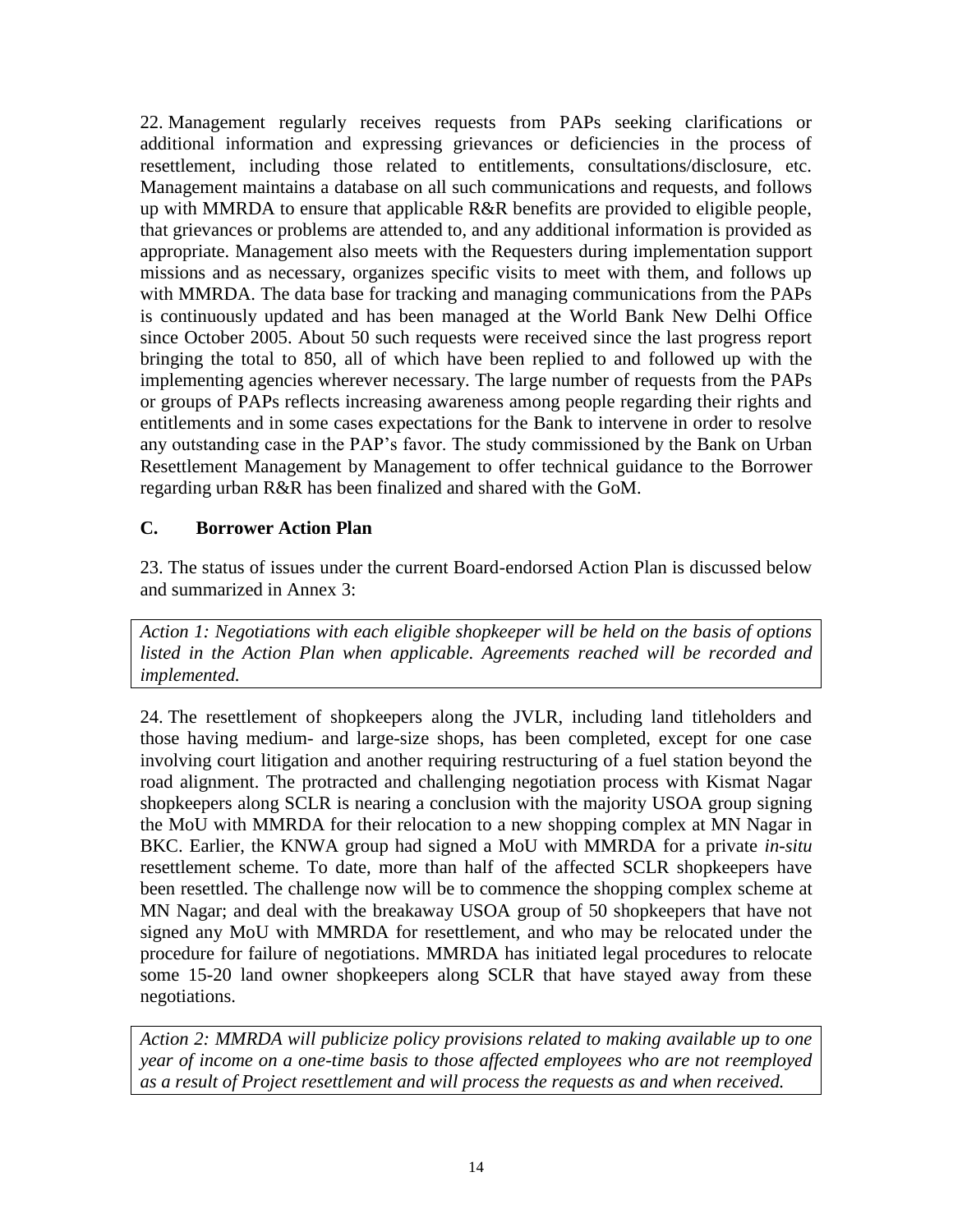25. Information regarding R&R benefits for affected employees explained in the Implementation Manual (page 12) is available for reference in the PIC at MMRDA and on MMRDA"s website [\(www.mmrdamumbai.org\)](http://www.mmrdamumbai.org/). Affected employees losing their job are entitled to receive a one-time assistance equivalent to one year"s income. The affected employees are given identity cards prior to displacement in order to enable them to obtain assistance in the event of loss of employment.

*Action 3: MMRDA will improve its resettlement implementation mechanisms through various measures such as: (a) registration process for PAP cooperative societies and cooperative management plan; (b) undertaking construction of additional social services at R&R sites; (c) transferring maintenance funds from the Slum Rehabilitation Authority (SRA) to PAP cooperative societies; (d) transferring conveyance deeds from MMRDA to the cooperative societies; (e) providing building maintenance manuals and brochures for supporting proper management of cooperative societies; (f) taking steps to improve water supply at resettlement sites; (g) improving transport connectivity at resettlement sites;*  and (h) undertaking impact assessments to determine the improvements in the living *standards and proposing remedial measures for any improvement required as a result of assessment findings.* 

26. **Registration Process for PAP Cooperative Societies and Cooperative Management Plan**. Some 187 partially or fully occupied buildings have functional societies with or without formal registration. To date, 174 societies have been fully registered (compared to 157 societies registered as of January 2009) with another 7 societies having completed name registration. MMRDA has transferred common facilities (society office, child welfare, center, and women"s welfare center) to 179 societies, compared to 168 societies a year ago.

27. MMRDA continued the post-resettlement support program with its own staff after the professional consultant"s assignment ended in June 2008; under this program, an action plan for strengthening self-management of resettlement sites was prepared and implemented. Management training for institutional development has enabled the PAP cooperative societies to function sustainably, periodically electing their management committees; using household contributions to meet recurring expenses, such as common electricity and water bills, cleaning, and remuneration for teachers at the child care centers; and managing their own accounts. As of January 31, 2010, 92 societies had received the full course of management and financial management training, management committee elections had been held for 171 societies; 157 societies had completed financial audit of their accounts; and 102 societies had paid all pending water bills.

28. **Construction of Additional Social Services at R&R Sites**. As noted in the last progress report, two primary schools built by MMRDA are run by MCGM at Mankhurd and Anik resettlement sites, and a large secondary school had started operations in Mankhurd. In addition, a few informal education centers run by Sarva Shiksha Abhiyan (Universal Literacy Mission) and private schools managed by charities in and around the R&R sites also benefit the resettled children. MMRDA has set up a community center at the Majas site which will double as a primary health care center and has provided four flour mills at different R&R sites. It has appointed an architect to assess the demand for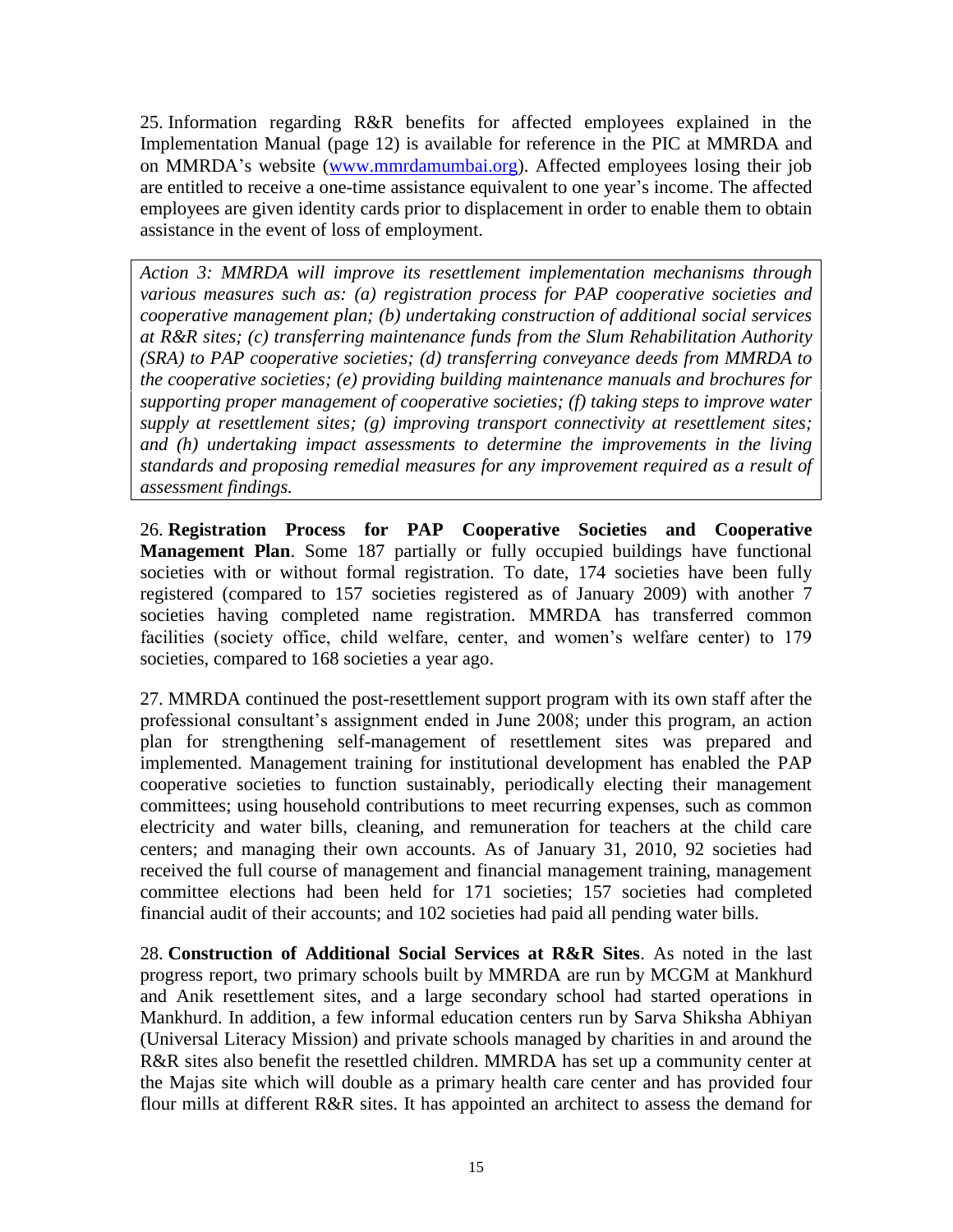various social facilities as well as the available vacant plots in various resettlement sites, so that a plan for setting up social facilities can be finalized. In April 2008 the Urban Development Department of the GoM took a policy decision to provide primary schools, dispensaries and health care centers at all large R&R sites developed in Mumbai, if such facilities are not available within 1 kilometer of the site.

29. **Transferring Maintenance Fund Interest and Conveyance Deeds.** Transfer of interest on maintenance funds has been updated for 150 cooperative societies and MMRDA has opened joint bank accounts for 157 societies for keeping the capital amount of maintenance and management funds. Community management funds have been transferred to 155 societies. The borrower has informed that the transfer of conveyance deeds will be processed after completion of the post resettlement activities.

30. **Providing Building Maintenance Manuals and Brochures to Societies**. MMRDA has distributed maintenance manuals and brochures on society management to the registered cooperative society committees. Additional information, education, and communication materials on society management and cohesive living developed by the post-resettlement consultant are being disseminated to the housing cooperative societies to strengthen self-management of assets and facilities.

31. **Steps to Improve Water Supply at Resettlement Sites.** The improvement in the water situation since the summer of 2006 has been sustained, with more regular water flow except during April and May when Mumbai as a whole faces a supply deficit. MMRDA along with MCGM has largely addressed the inadequacy in water supply due to low pressure at the Anik and Mankhurd sites. The following steps have been taken to improve water supply in the R&R sites: (a) construction and commissioning of an elevated storage reservoir at Mahul; Chembur; (b) testing and commissioning of a water pumping station at Trombay; and (c) commissioning of a pipeline to an outlet distribution network at Trombay also. These activities are expected to sustainably augment water supply to Anik. The water supply at the resettlement sites is now quite comparable to that in most parts of Mumbai.

32. **Improving Transport Connectivity at Resettlement Sites.** Since the last progress report, BEST has continued to operate buses connecting the Anik and Mankhurd sites with the main city centers. The Anik-Chembur site is accessible via 11 bus routes on which 107 buses make 929 trips; some 255 buses make 1,504 trips using 25 bus routes to the three closest access points surrounding the Mankhurd resettlement site. MMRDA has begun construction of a skywalk connecting the Kanjurmarg resettlement site with the nearest suburban railway station. MMRDA has also decided to set up a similar skywalk to connect the Mankhurd resettlement site.

33. **Independent Impact Assessments to Determine Improvements in Living Standards and Remedial Measures.** The previous progress report discussed the outcome of the independent resettlement impact study undertaken by the Tata Institute of Social Sciences, Mumbai, covering the Anik, Mankhurd and Majas resettlement sites. The study highlighted 80 percent PAP satisfaction with resettlement buildings; an increase in average monthly household incomes and 80 percent job retention among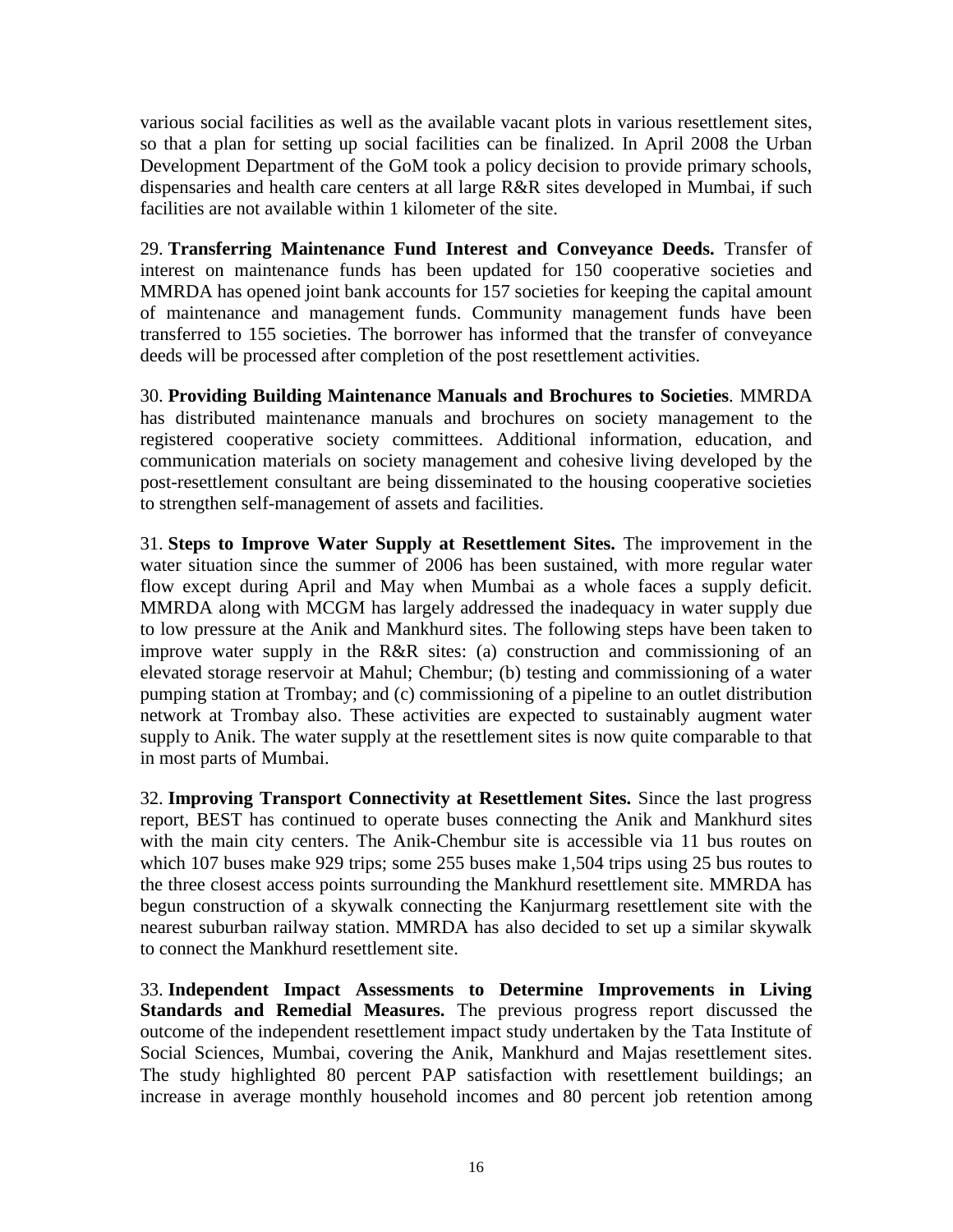relocated PAPs; the purchase of additional household assets; and an enhanced sense of social security. The study also noted the loss of supplementary incomes by women earlier employed in mixed communities, building repair issues, etc. MMRDA has initiated remedial measures, including establishment of a Livelihoods Cell to promote income generating activities; repair works in several resettlement buildings; and allotment of shopping kiosks/work sheds to poor PAPs. A final R&R Impact Assessment Study will be commissioned at the time of Project completion.

34. The Livelihoods Cell established by MMRDA promotes and supports income generating activities among the resettled women"s groups. Some 11,700 women have been enrolled in different group based income activities through self-help groups (SHGs): the NGO SPARC-Mahila Milan has enrolled 9,889 women in a micro-credit scheme, with cumulative savings of INR 7,649,404 (USD 170,000); the NGO SRS has enrolled 791 women, most of whom are provided with vocational training for income activities; MMRDA"s Livelihoods Cell has directly formed 66 SHGs with 1,020 members, some of whom have formed an Industrial Women's Cooperative named "Sankalp" ("resolve") to undertake micro-enterprise activities.<sup>6</sup> At Anik, the CAP Foundation<sup>7</sup> continues to conduct employment training programs for resettled youth. MMRDA began planning and implementation of the LEAP for about 700 poor women SHG members, about 350 of whom have already found employment. The Livelihoods Cell anchors and coordinates diverse livelihood initiatives for restoring people"s incomes in resettlement colonies. MMRDA identified 215 vulnerable families in Anik and 224 vulnerable families in Mankhurd, and provided 15 work sheds to some of these families at Anik. More work sheds for poor families are being built. Earlier, MMRDA had organized an "opportunities fair" for youth, in which 427 young people participated. Among the difficulties encountered, public interest litigation was filed against MMRDA"s offer of hawking sheds on the sky walk to the Railway station to the shopkeepers resettled at Kanjurmarg. The construction of the skywalk has been completed.

35. MMRDA has ensured concessions in property and water charges levied in order to enable the families living in resettlement colonies to adapt to the new conditions which require them to pay property tax and for water $8$ . MMRDA facilitated the participation of people living in resettlement sites in the state assembly elections by ensuring that they were issued voter identity. The majority of building repairs have been completed in 42 out of 52 resettlement buildings identified with problems. MMRDA has prepared an action plan to complete the remaining repair works for another 20 buildings that have reported problems. This action plan will be implemented at an estimated cost of about INR 2.5 million following formal agreement with the PAP societies, who will henceforth address recurring maintenance issues on their own. The Grievance Redress Centers established at five R&R sites to strengthen estate management and address maintenance related complaints have been functioning.

<sup>&</sup>lt;sup>6</sup> These activities include making and selling greeting cards, office stationery, and traditional earthen lamps; food processing; buying and selling sarees, etc. While the women"s groups in Anik and Mankhurd are producing handmade consumer items, the women"s group at Kanjurmarg has set up a small bakery.

<sup>7</sup> MMRDA and the Corporate Social Responsibility wing of the Tata Consultancy Services have engaged the CAP Foundation to teach English and computer skills to the resettled youth.

<sup>&</sup>lt;sup>8</sup> Earlier the PAPs lived in slums and neither had to pay property tax nor for water they consumed.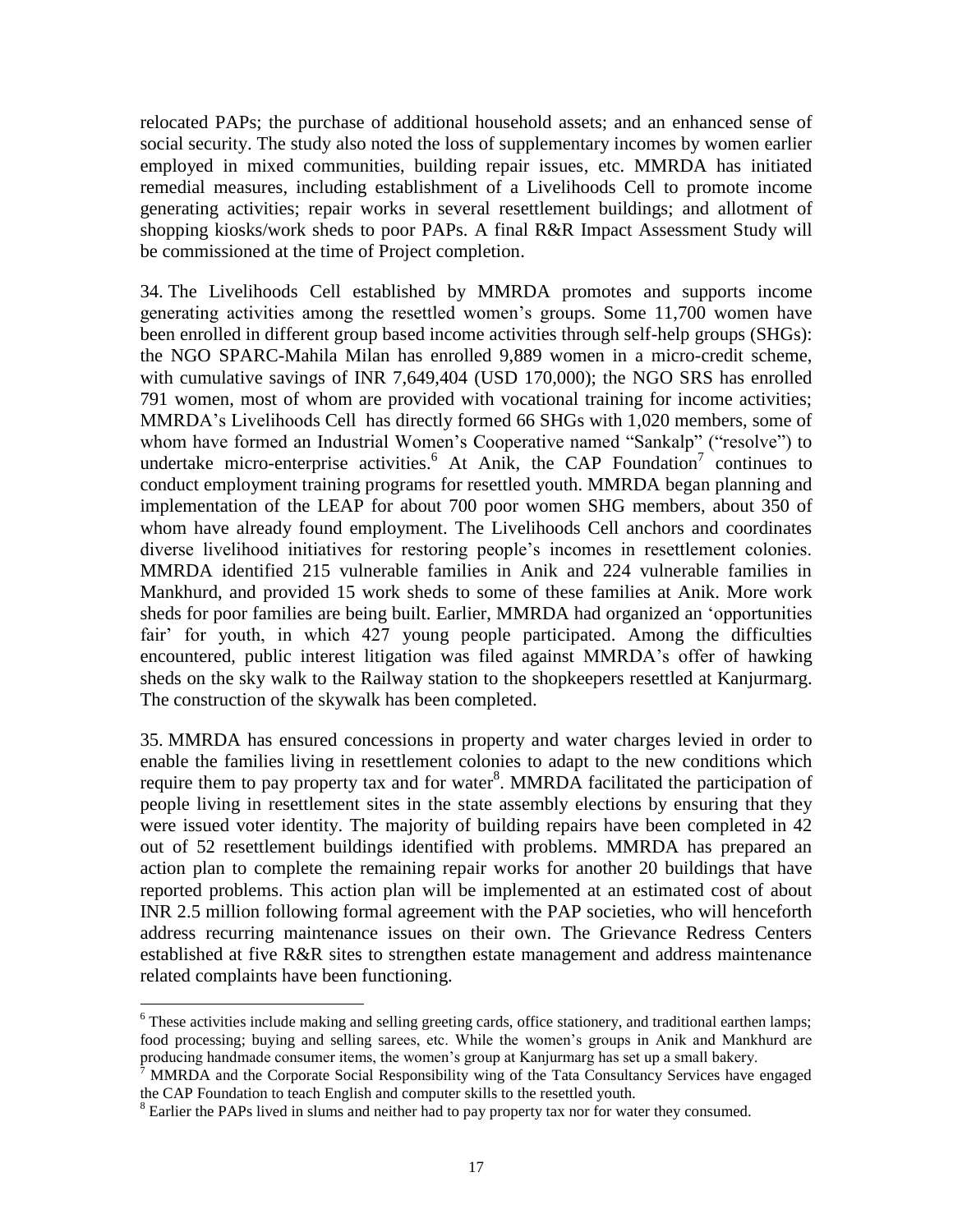*Action 4: MMRDA will assist cooperative societies to maintain public assets and take measures for solid waste management in resettlement sites.* 

36. Following up on the implementation of the post-resettlement action plan by the professional consultant, MMRDA has continued to facilitate registration of societies and provide them with eligible technical and financial support; and has been preparing them to take over responsibilities for managing their assets and surroundings. An exit strategy had been prepared by MMRDA, satisfactory to the Bank, to conclude the postresettlement. According to the exit indicators for individual buildings, 92 societies are ready to take over responsibilities.<sup>9</sup> MMRDA will prepare and submit exit proposals for individual housing societies, which will take effect after being reviewed and approved by the Deputy Registrar of Societies and the IMP. Proposals to conclude R&R programs for any resettlement colony will take effect after the same have been reviewed and approved by the IMP, which may undertake field visits to reconfirm facts on the ground. The exit indicators for resettlement sites include: (a) MCGM assumption of street light and conservancy responsibilities, including waste management, sewerage, and drainage maintenance; (b) formation of a federation of PAP societies, where feasible; and (c) resolution of urgent civil works problems that present safety risks (e.g., missing manhole covers). The exit strategy has been agreed upon and disclosed on the MMRDA website.

37. For site exit, the EMCB consultant has prepared location specific action plans that are being implemented. MMRDA continues to implement environmental management plans for all sites. The community-managed waste disposal unit set up under a pilot plan at Kanjurmarg is functioning. The sustainability of resettlement sites will largely depend on their integration into the urban services network, which has been delayed. MMRDA and MCGM are working out modalities for transfer of the resettlement sites to MCGM, which will maintain the roads, street lights, waste disposal, storm water drains, and sewage management for the sites. The formal institutional arrangement, delayed due to lack of consensus, is expected to be achieved in the next few months. MCGM has commenced waste collection from various pick-up points in the R&R sites; and MMRDA for its part has started coordinating efforts with MCGM officials.

<sup>9</sup> The achievement of overall exit indicators is as follows: (a) society registration completed for 174 buildings; (b) transfer of common facilities completed for 179 buildings; (c) transfer of community management funds (CMF) completed for 155 societies; (d) opening of joint accounts for depositing maintenance and management funds completed for 157 societies; (e) payment of interest on maintenance funds until the joint accounts are opened completed for 150 societies; (f) regular payment of water and electricity bills (bills should not be outstanding for over 6 months) updated for 103 societies; (g) completion of urgent repair works to minimize adverse safety implications completed for 42 out of 52 societies reporting problems; (h) completion of the yearly statutory audit of society accounts completed by 157 societies; (i) democratic management of the PAP cooperative societies (at least one election held to choose the management committee) done by 171 societies; and (j) housing society members trained in management skills in case of 92 societies.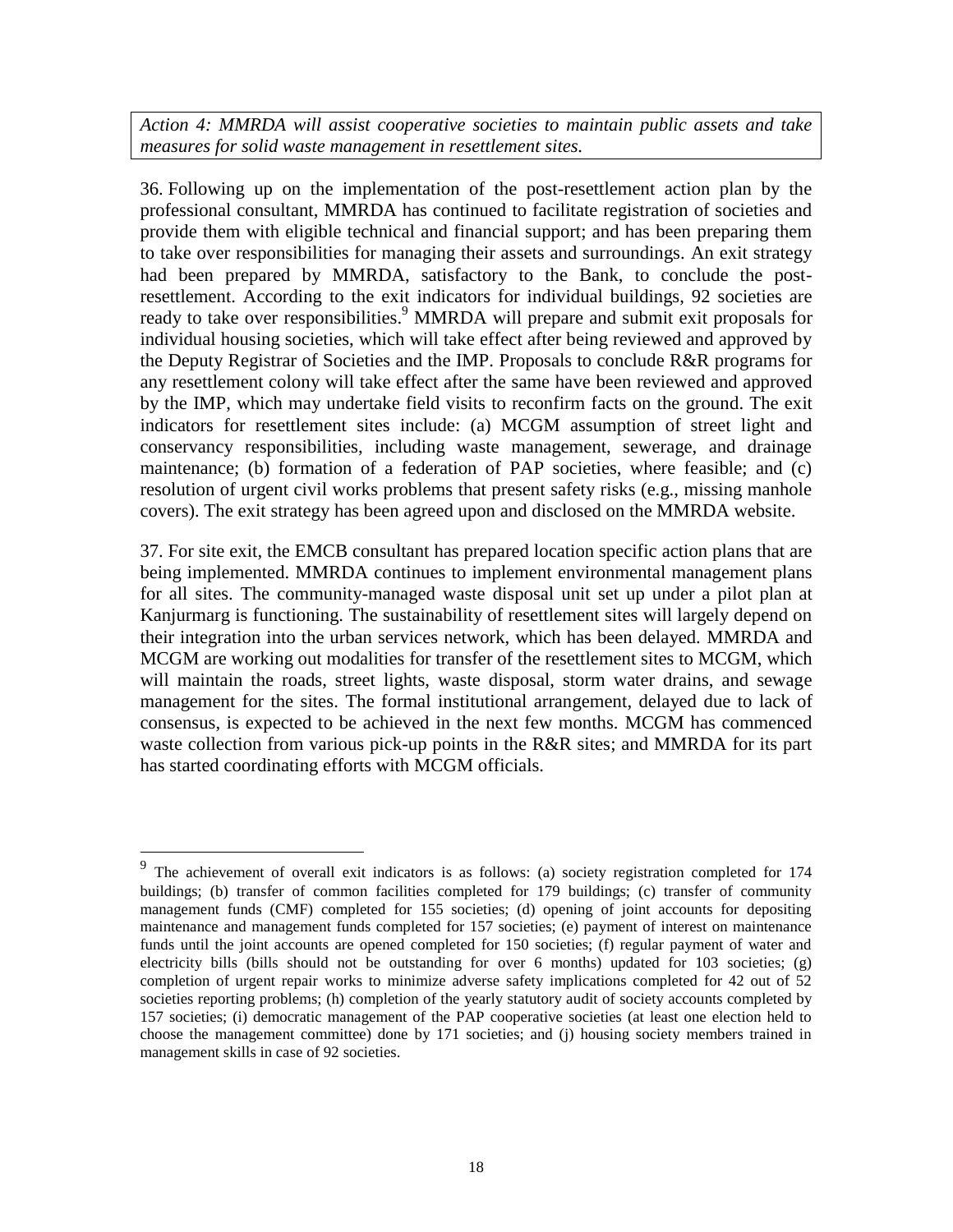*Action 5: MMRDA will strengthen its institutional arrangements for day to day management, assess NGOs' capacity and roles and prepare and implement a training program for sensitization and skills improvement of staff, NGOs and others involved in implementation.*

38. MMRDA has strengthened its R&R capacity with additional staff, including a Social Development Specialist, Community Development Assistants, a Deputy Registrar of Societies, and a Special Land Acquisition Officer. The post-resettlement consultant completed its assignment and ended its contract. To continue the post-resettlement activities, MMRDA hired two executive engineers and three social work professionals, in addition to the Livelihoods Cell that promotes income generating micro-enterprise activities in resettlement sites. Steps taken by MMRDA to streamline roles and responsibilities of NGOs, consultants, and its own staff, explained in the previous progress report, have been sustained without any changes to the agreed guidelines. A new Chief-Post R&R has been appointed in order to strengthen the program exit process and to provide more time to the Chief-R&R to focus attention on relocation activities.

*Action 6: MMRDA will improve its R&R process through measures such as: (a) finalizing the R&R implementation manual to define the procedures; (b) expediting the finalization of outstanding RIPs; (c) expediting the issuance of identity cards and payment of shifting allowances; (d) assessing the magnitude of relocation of community assets and synchronizing their relocation with the civil works time table; and (e) the GoM filling the position of IMP Chairman and clarifying the IMP's role.* 

39. **Finalizing the R&R Implementation Manual to Define Procedures.** The updated R&R Implementation Manual is available at the PIC and on MMRDA's website.

40. **Expediting the Finalization of Outstanding Resettlement Implementation Plans (RIPs).** There is no outstanding RIP to be prepared for completing remaining R&R activities.

41. **Expediting Issuance of Identity Cards and Payment of Shifting Allowances.**  MMRDA has issued 18,342 identity cards to resettled PAHs (compared to 17,467 identity cards issued as of January 31, 2009), which is about 98.5 percent of those resettled.

42. **Assessing Magnitude of Community Asset Relocation and Synchronizing with Civil Works Timetable.** There has been significant progress in relocating community and religious structures and other assets in the last 12 months, despite strong social sensitivities involved. MMRDA was able to relocate host communities $10$  in order to reconstruct three mosques, two temples, one social welfare center, and two electric pylons along SCLR, and one temple and one cremation place along JVLR. The relocation

 $10$  A host community is the community located on an area selected to relocate a structure that has to be demolished in order to allow the construction of the road, but that needs to be reconstructed in the immediate vicinity. In such case the host community itself is relocated as part of MUTP.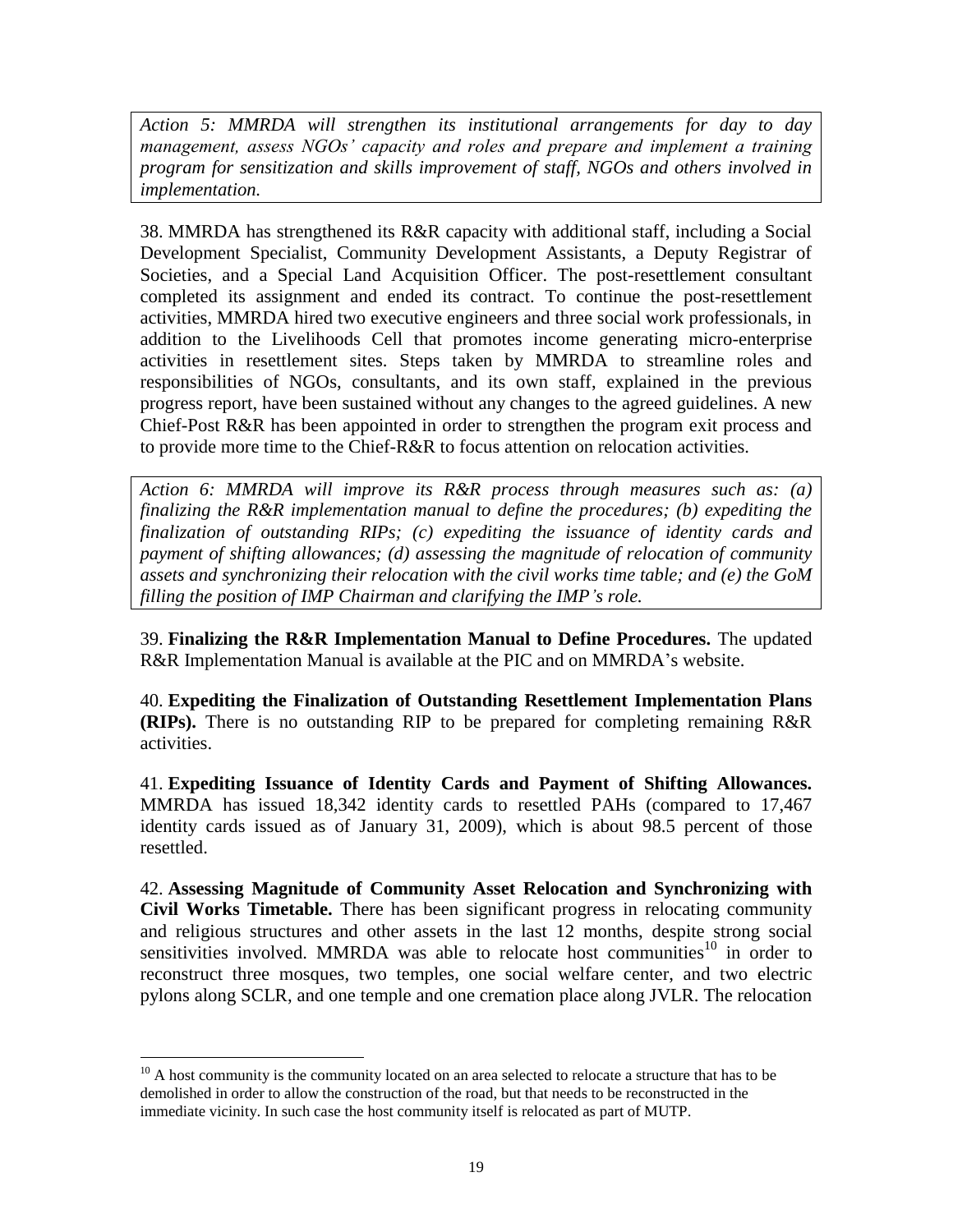of some other religious structures is likely to take several months in view of the social sensitivity of such relocations. .

43. *Position of IMP Chairman Filled by GoM and Clarification of IMP's Role.* The IMP, reconstituted with a new chairperson in March 2006, continues to play an important role in monitoring living conditions in the resettlement sites through regular field visits and facilitating MMRDA"s consultations and negotiations with the PAPs. To date it has held 32 meetings and has undertaken 14 field visits for monitoring the resettlement process.

*Action 7: Improving data base management.* 

44. MMRDA has decided to continue using its Visual Basic/Excel database for managing data and information relating to resettlement of eligible PAPs, and this database provides sufficient control of the management of the current process. The Bank team continues to monitor the process of R&R data management and the timely disclosure of all relevant information, including, especially, the lists of eligible PAPs prior to their actual relocation.

*Action 8: MMRDA will engage in communications with Project-affected Persons and improve documentation.*

45. MMRDA has made sustained efforts to maintain communications with the PAPs. Specific hours during weekdays have been set aside for face to face to meetings with PAPs by the Chief-R&R, in addition to special meetings held with specific PAP groups, such as residents, shopkeepers, and custodians of religious structures. In addition, it is evident that the Chief-R&R and his personnel are meeting PAPs on an almost daily basis. All relevant Project-related information is available at the PICs and on the MMRDA website.

*Action 9: Improve grievance redress process.*

46. This action was completed and documented in the first progress report to the Board in March 2007. Since April 2006, the single member independent Grievance Redress Committees (GRCs) have continued to hear and resolve cases registered with them. MMRDA stopped accepting grievances after May 15, 2009, which was set as the deadline for registering grievance petitions through a prior public notice, in view of the near completion of the resettlement process. In total, 3,704 cases were registered with the field level GRC before May 15, 2009 including about 800 new applications received during April-May 2009. Out of these, 3,506 cases (95 percent) have been resolved. The senior level GRC has resolved 639 out of 716 cases received (i.e., 89 percent).

*Action 10: Operationalization of the Implementation Manual.*

47. As reported in the March 2007 progress report, this action has been completed. The Implementation Manual was finalized, taking into account the Bank"s comments, and is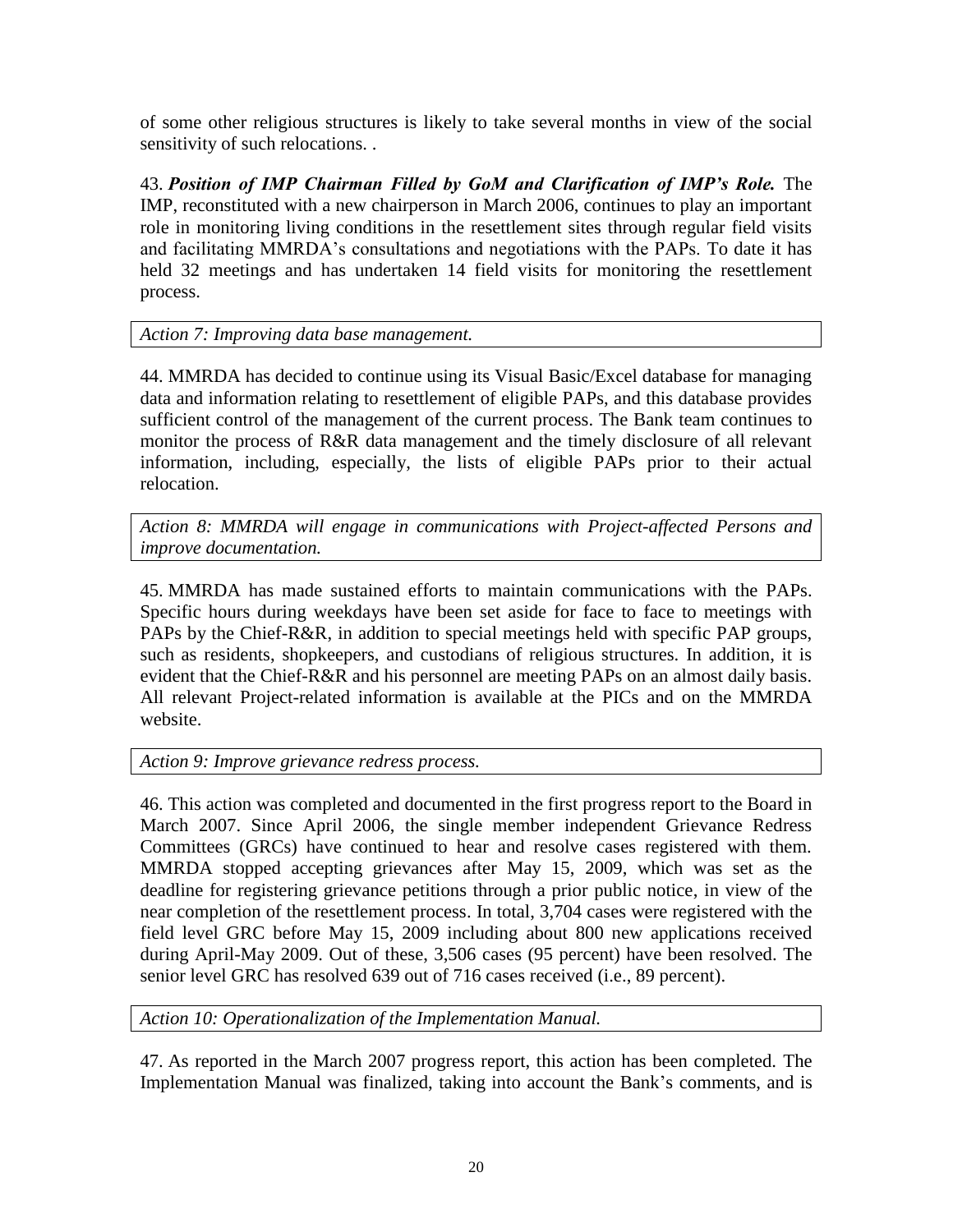now available at the PIC and on the MMRDA website. The manual is being used to administer the entitlements and apply relevant procedures.

# <span id="page-20-0"></span>IV. CONCLUSION

48. **Resettlement**. Management is satisfied that the shift in MMRDA"s approach to resettlement, characterized by its openness to pursue negotiated solutions in consultation with PAPs, has been sustained. MMRDA has demonstrated its capacity to engage in negotiations and achieve results even in the case of difficult PAP groups, which is evident from the manner in which it relocated the MHADA building residents at New Tilak Nagar and religious structures along SCLR, and completed negotiations with the majority group of USOA shopkeepers. MMRDA has indicated that it will apply the legal procedure for relocating PAPs not amenable to mutually agreeable resettlement options, especially in view of the long delayed civil works. Other than the above, the remaining resettlement challenges which continue to delay civil work include: (a) about 15 land owner shopkeepers, who will be relocated applying the legal procedure; and (b) some 5 religious structures which will be relocated through negotiation. Management is reasonably confident that MMRDA will be able to address these resettlement challenges in a compliant manner. , despite pressing deadlines.

49. **Post-resettlement.** MMRDA"s overall post-resettlement activities have been exemplary, despite difficulties with handling specific issues such as repairs. The progress made in registering and enabling PAP cooperatives to take over financial and technical responsibility for self-managing their assets and facilities has been very good over the last year. Noteworthy among these activities are: the LEAP, implemented for poor women; the assessment in view of expansion of social services in resettlement sites; considerable repairs undertaken and planned for all buildings reporting any problem in agreement with the societies; and preparing about 90 societies for program exit. Management considers the post-resettlement process to be on track to be completed with sustainable outcomes.

50. The Bank team will continue to assist MMRDA with need-based technical support for implementing the Action Plan and the construction works and will monitor progress of various activities and the quality of compliance. Supervision will include frequent interaction with the implementing agencies, site visits, and follow-up as needed. Overall, the quality of compliance in the R&R component has improved and the focus of technical support and monitoring has gradually shifted to strategic implementation issues. In view of this, the Bank has, since January 2008, reduced the involvement of its social development specialist. In accordance with the provisions of OP 4.12 a project is not considered complete – and the Bank implementation support continues – until the resettlement measures set out in the Action Plan have been implemented. Therefore, beyond loan closure, Management will continue to monitor progress in resolution of outstanding R&R issues through annual technical visits until such issues are fully resolved. Bank Management will report in a year's time on progress made in implementation of the Action Plan.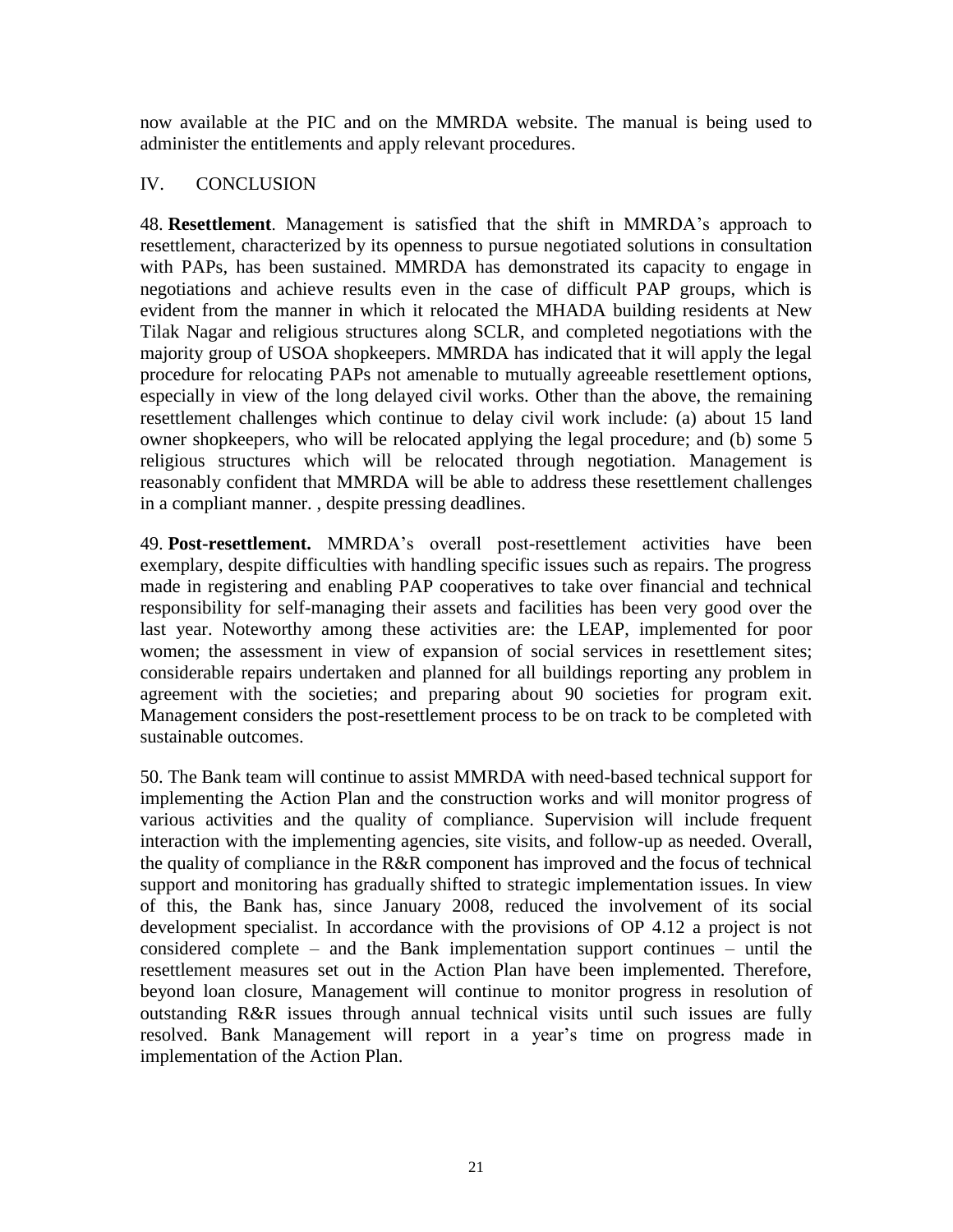# <span id="page-21-0"></span>**Annex 1: KEY RESETTLEMENT IMPLEMENTATION PROGRESS**

| N <sub>0</sub> | <b>Action</b>                                                                                                                                    | <b>Target</b>         | <b>Current</b><br><b>Target</b> | <b>April-May</b><br>2005<br>(Inspection<br>Panel Visit) | February<br>2006<br>(Submission<br>of<br>Management<br>Response to<br>Inspection<br>Panel<br>Report) | <b>December</b><br>2006<br>(First<br>Progress<br>Report on<br>Action Plan) | September<br>2007<br>(Second<br>Progress<br>Report on<br>Action Plan) | <b>January</b><br>2009<br>(Third<br>Progress<br>Report on<br>Action<br>Plan)                | <b>January</b><br>2010<br>(Fourth)<br>Progress<br>Report on<br>Action Plan) |
|----------------|--------------------------------------------------------------------------------------------------------------------------------------------------|-----------------------|---------------------------------|---------------------------------------------------------|------------------------------------------------------------------------------------------------------|----------------------------------------------------------------------------|-----------------------------------------------------------------------|---------------------------------------------------------------------------------------------|-----------------------------------------------------------------------------|
| 1              | No. of<br>households<br>shifted to<br>permanent<br>houses                                                                                        | 17,378                | 17,420                          | 12,396<br>(71%)                                         | 13,877<br>(80%)                                                                                      | 15,315<br>(88%)                                                            | 15,784<br>(91%)                                                       | 16,580<br>(95%)                                                                             | 17,134<br>(98%)                                                             |
| $\overline{c}$ | No. of<br>affected<br>shopkeepers<br>provided<br>permanent<br>alternative<br>shops<br>$<$ 225 sq.ft.<br>(small)<br>$>$ 225 sq.ft.<br>(medium and | 2,469<br>1,669<br>800 | 2,071<br>1,385<br>686           | 249<br>(10%)<br>na<br>na                                | 369<br>(14%)<br>na<br>Na                                                                             | 752<br>(29%)<br>668 (37.7%)<br>84 (10.5%)                                  | 1,104<br>(43%)<br>877 (50%)<br>227 (28.4%)                            | 1,437<br>(70%)<br>1,018(71%)<br>419 (61%)                                                   | 1,490<br>(71%)<br>1,071(77%)<br>419 (61%)                                   |
| 3              | large}<br>No. of<br>households<br>issued<br>identity cards                                                                                       | 19,847                | 19,491                          | 1,685<br>$(8\%)$                                        | 5,616<br>(28%)                                                                                       | 6,319<br>(32%)                                                             | 15,011<br>(75%)                                                       | 17,467<br>$(90\%)$                                                                          | 18,432<br>(98.5% of<br>resettled)                                           |
| $\overline{4}$ | Disclosure of<br>beneficiaries<br>list on the<br>website                                                                                         | 19,847                | 19,491                          | Nil                                                     | 10,910<br>(55%)                                                                                      | 15,627<br>(78%)                                                            | 16,447<br>(82%)                                                       | 17,467<br>$(90\% \text{ of }$<br>total and<br>97% of the<br>resettled<br>PAP <sub>s</sub> ) | 18,202<br>(94% of<br>total and<br>87% of the<br>resettled)                  |
| 5              | No. of<br>cooperative<br>societies<br>registered<br>(approximate)                                                                                | $200*$                | 180                             | 47<br>$(27%)$ <sup>+</sup>                              | 48<br>$(28)$ :                                                                                       | 58<br>$(33%)_+^+$                                                          | 85<br>$(49\%)$ ‡<br>(name<br>registration<br>done for<br>another 56)  | 157 (90%);<br>$(13$ in<br>process)                                                          | 174 (93%)<br>(7)<br>in process)                                             |
| 6              | No. of<br>maintenance<br>funds<br>(Interest)<br>transferred to<br>the joint<br>accounts of<br>cooperative<br>societies                           | 200*                  | 180                             | 23<br>(13%)                                             | 23<br>(13%)                                                                                          | 46<br>$(26\%)^+$                                                           | 46<br>$(26\%)\ddagger$                                                | 52<br>$(30\%)\ddagger$                                                                      | 157 out of<br>174<br>registered<br>(90%)                                    |
| 7              | No. of<br>cooperative<br>societies that<br>received<br>Community<br>Maintenance<br>Funds                                                         | 200*                  | 180                             | 47<br>(27%)                                             | 47<br>$(27%)$ <sup>+</sup>                                                                           | 47<br>$(27%)$ <sup>+</sup>                                                 | 47<br>$(27%)$ ‡                                                       | $\overline{125}$<br>$(71\%)$                                                                | 155 out of<br>174<br>registered<br>(89%)                                    |
| 8              | No. of PAPs                                                                                                                                      | $2000\,$              | $\rm NA$                        | $\rm NA$                                                | 244                                                                                                  | 244                                                                        | 244                                                                   | The fund is                                                                                 | The fund is                                                                 |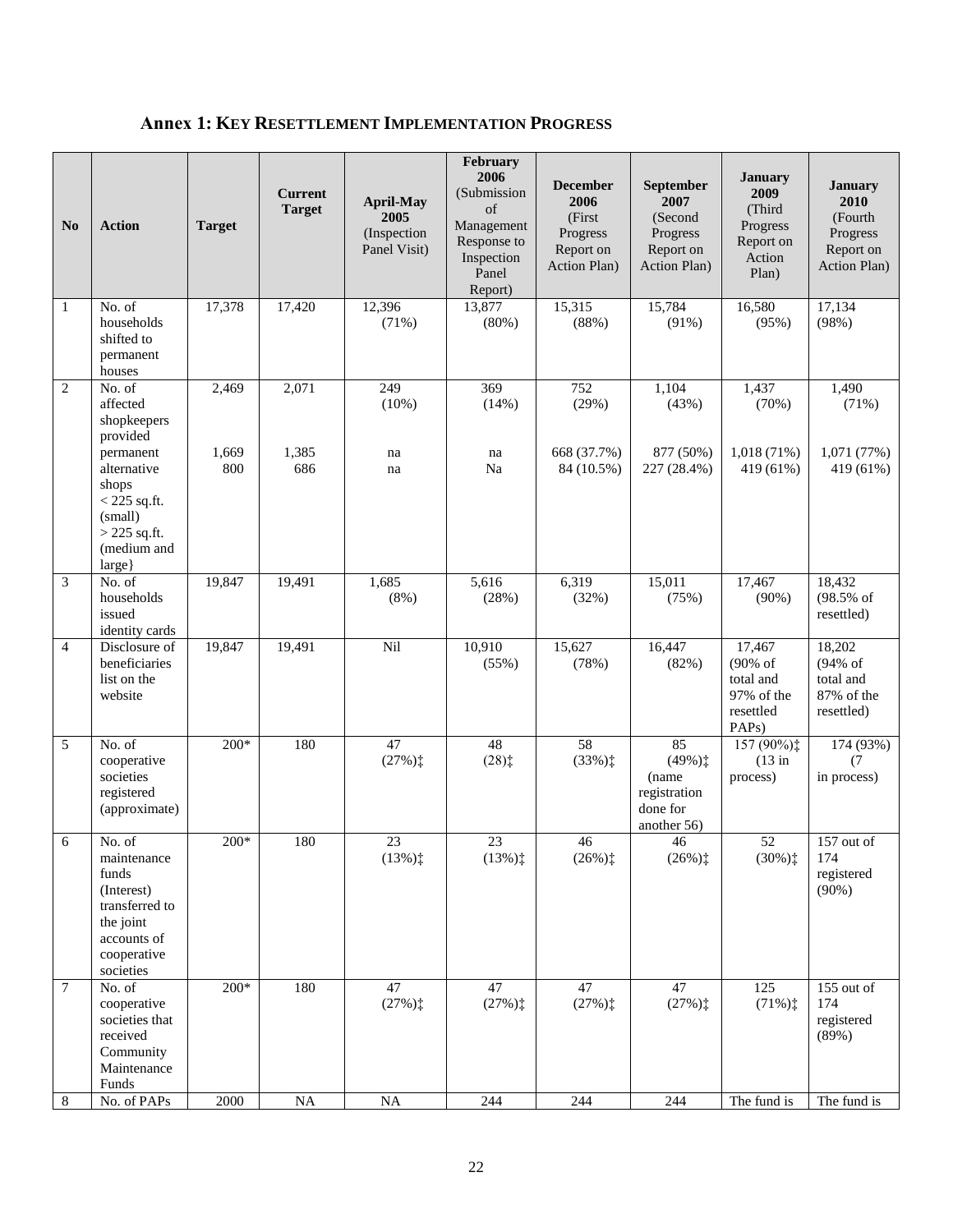|    | who received<br>assistance<br>under<br>Community<br>Maintenance<br>Funds                                                         |                                |                 |          | (12%)       | (12%)        | (12%)                                                                                       | provided to<br>cooperative<br>societies                                          | provided to<br>cooperative<br>societies                                          |
|----|----------------------------------------------------------------------------------------------------------------------------------|--------------------------------|-----------------|----------|-------------|--------------|---------------------------------------------------------------------------------------------|----------------------------------------------------------------------------------|----------------------------------------------------------------------------------|
| 9  | Transfer of<br>common<br>facilities (pre-<br>school,<br>society office<br>and welfare<br>centre) to<br>cooperative<br>societies) | 600<br>(for 200)<br>societies) | 540             | Nil      | Nil         | 114<br>(18%) | 423<br>(70%)                                                                                | 445<br>(82%)                                                                     | For 179<br>societies<br>received<br>(100 % of<br>the<br>registered<br>societies) |
| 10 | Issue of<br>building<br>maintenance<br>manuals to<br>cooperative<br>societies                                                    | 152                            | 157             | Nil      | Nil         | 100<br>(66%) | 100<br>(66%)                                                                                | 157                                                                              | 174                                                                              |
| 11 | No. of<br>community<br>assets<br>reconstructed                                                                                   | $87*$                          |                 | $\rm NA$ | 16<br>(18%) | 18<br>(21%)  | 50<br>(58%)                                                                                 | 60                                                                               | 69                                                                               |
| 12 | Water supply<br>- Mankhurd<br>(sample<br>$building$ ) $-$<br>lpcd                                                                | 90                             | $\overline{90}$ | 69       | $60-65$     | 70-125       | $90-150$<br>27 buildings<br>get 90-95<br>lpcd; 2 get<br>121 and 150<br>lpcd<br>respectively | $71 - 171$<br>lpcd]                                                              | NA                                                                               |
| 13 | Water supply<br>$-$ Anik<br>(sample<br>buildings)<br>lpcd                                                                        | 90                             | 90              | 25       | 30          | $70-125$     | 60-129<br>6 buildings<br>get 60-85<br>lpcd;<br>27 buildings<br>get 90-129<br>lpcd           | $\frac{1}{57-197}$<br>58% of 33<br>buildings<br>received<br>more than<br>90 lpcd | NA                                                                               |

Note 1: The number of shopkeepers remaining to be resettled has been reduced due to total target recast after Project restructuring.

Note 2: The figures in parentheses indicate percentages.

# Building maintenance manuals not prepared for initial 48 buildings purchased directly from Maharashtra Housing Board.

\* Revised target. At this stage there are 175 occupied buildings, 180 buildings are expected to be finally occupied.

‡ This represents the percentage of the 175 fully occupied buildings where residents can register their housing cooperative societies.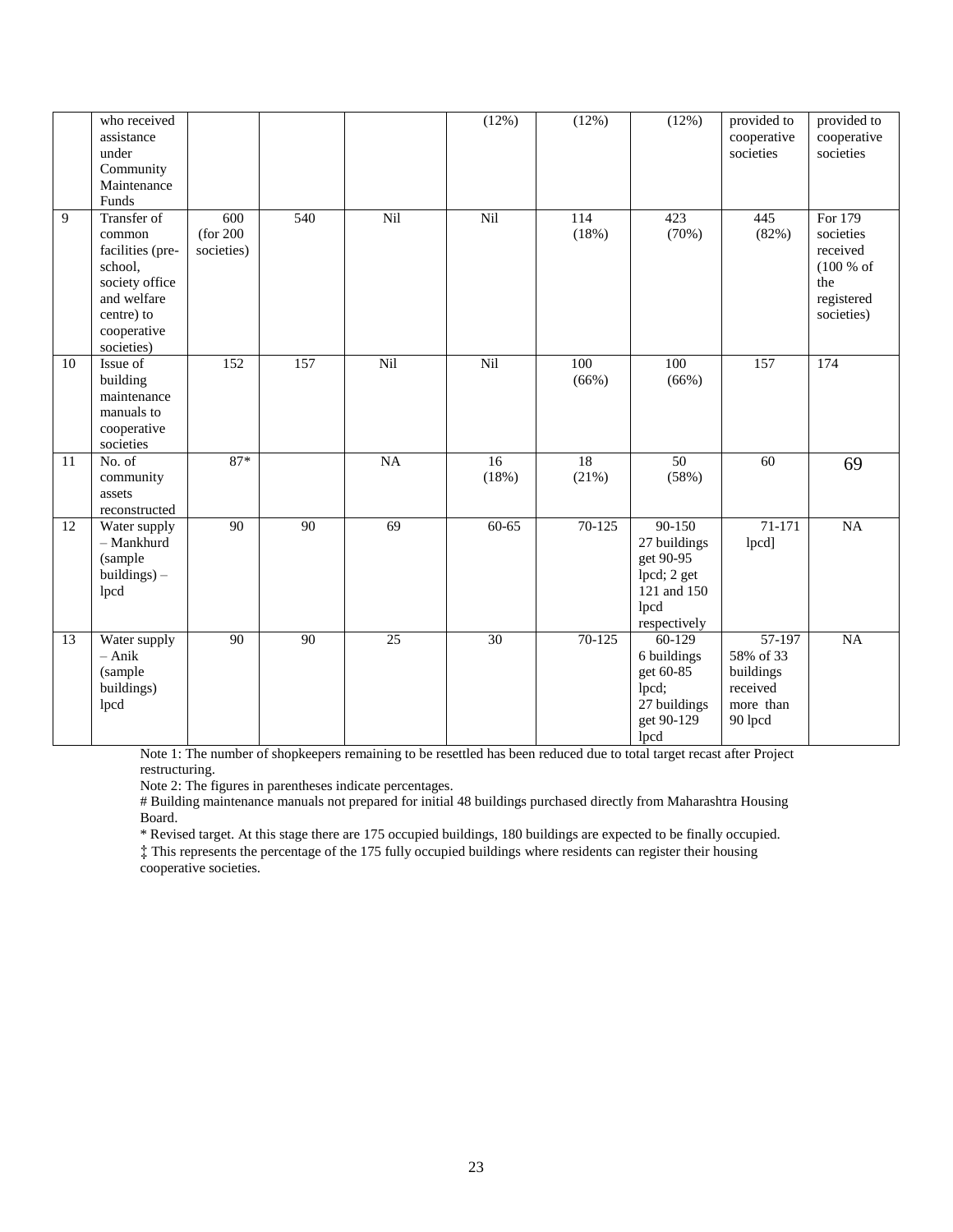# **ANNEX 2: WORLD BANK SUPERVISION MISSIONS, MARCH 2006 – FEBRUARY 2010**

#### **March 9 – 14, 2006**

<span id="page-23-0"></span>

| <b>Hubert Nove-Josserand</b> | <b>Task Team Leader</b>                |
|------------------------------|----------------------------------------|
| Manmohan Singh Bajaj         | Senior Procurement Specialist          |
| Priya Goel                   | <b>Financial Management Specialist</b> |
| Els Hinderdael               | Manager, Procurement                   |
| Manoj Jain                   | Senior Financial Management Specialist |
| Rajat Narula                 | Senior Finance Officer                 |
| I.U.B. Reddy                 | Senior Social Development Specialist   |
| Robert J. Saum               | Manager, Financial Management          |
| <b>Warren Waters</b>         | Lead Social Development Specialist     |

#### **April 12 – 21, 2006**

| Hubert Nove-Josserand | <b>Task Team Leader</b>        |
|-----------------------|--------------------------------|
| Sameer Akbar          | Senior Environment Specialist  |
| Mr. Apte              | Architect                      |
| Frederick Brusberg    | Regional Safeguards Advisor    |
| Richard Clifford      | Lead Urban Specialist          |
| Satya Mishra          | Social Development Consultant  |
| Fayez Omar            | Senior Country Program Manager |
| I.U.B. Reddy          | Senior Social Specialist       |

#### **May 2 – 5, 2006**

| Hubert Nove-Josserand | Task Team Leader                     |
|-----------------------|--------------------------------------|
| Arnab Bandyopadhyay   | <b>Transport Specialist</b>          |
| <b>Sujit Das</b>      | <b>Transport Specialist</b>          |
| Setty Pendakur        | <b>Traffic Management Specialist</b> |

#### **June 5 – 6, 2006**

| <b>Hubert Nove-Josserand</b> | Task Team Leader              |
|------------------------------|-------------------------------|
| Frederic Brusberg            | Safeguards Advisor            |
| Michael Carter               | <b>Country Director</b>       |
| Satya Mishra                 | Social Development Consultant |
| I.U.B. Reddy                 | Senior Social Specialist      |

#### **June 28, 2006**

| Hubert Nove-Josserand | Task Team Leader              |
|-----------------------|-------------------------------|
| Satya Mishra          | Social Development Consultant |

# **July 25 – 28, 2006**

| Hubert Nove-Josserand | Task Team Leader                |
|-----------------------|---------------------------------|
| Sameer Akbar          | <b>Environmental Specialist</b> |
| Arnab Bandyopadhyay   | <b>Transport Specialist</b>     |
| <b>Sujit Das</b>      | <b>Transport Specialist</b>     |
| Satya Mishra          | Social Development Consultant   |
| I.U.B. Reddy          | Senior Social Specialist        |
| Sonia Sandhu          | <b>Environmental Specialist</b> |
| Sankaran Vaideeswaran | <b>Environmental Specialist</b> |

### **August 14, 2006**

| 1100              |                         |
|-------------------|-------------------------|
| <b>Favez Omar</b> | Acting Country Director |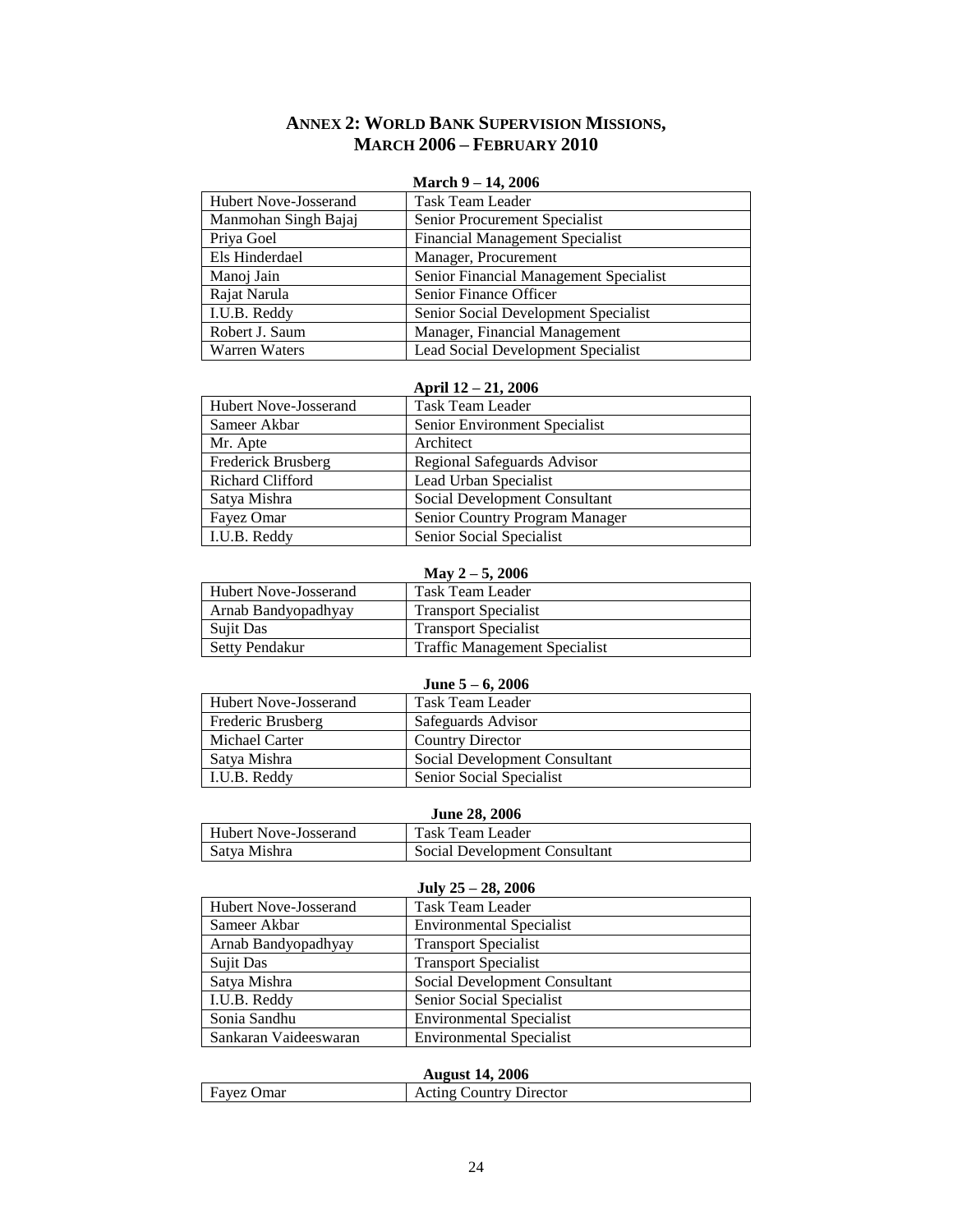| Satya Mishra | Social Development Consultant |
|--------------|-------------------------------|
| LU.B. Reddy  | Senior Social Specialist      |

### **August 17 – 25, 2006**

| $11050011$ $201000$   |                                        |
|-----------------------|----------------------------------------|
| Hubert Nove-Josserand | <b>Task Team Leader</b>                |
| Manmohan Singh Bajaj  | Senior Procurement Specialist          |
| Arnab Bandyopadhyay   | <b>Transport Specialist</b>            |
| Sonia Sandhu          | <b>Environmental Specialist</b>        |
| <b>Sujit Das</b>      | <b>Transport Specialist</b>            |
| Ke Fang               | <b>Transport Specialist</b>            |
| Priya Goel            | <b>Financial Management Specialist</b> |
| Satya Mishra          | Social Development Consultant          |
| Setty Pendakur        | <b>Traffic Management Specialist</b>   |
| Jitendra Sondhi       | Rail Transport Specialist              |
| Sona Thakur           | <b>Public Relations Specialist</b>     |
| Sankaran Vaideeswaran | <b>Environmental Specialist</b>        |

#### **September 25 – 26, 2006**

| Satva Mishra | Social Development Consultant   |
|--------------|---------------------------------|
| I.U.B. Reddy | <b>Senior Social Specialist</b> |

#### **November 22 – 24 and 26 – 29, 2006**

| Hubert Nove-Josserand | Task Team Leader                       |
|-----------------------|----------------------------------------|
| Frederick Brusberg    | Regional Safeguards Advisor            |
| I.U.B. Reddy          | Senior Social Specialist               |
| Satya Mishra          | Social Development Consultant          |
| Shyamal Sarkar        | Senior Water and Sanitation Specialist |

## **January 16 – 25, 2007**

| <b>Hubert Nove-Josserand</b> | <b>Task Team Leader</b>                 |
|------------------------------|-----------------------------------------|
| Frederick Brusberg           | Regional Safeguards Advisor             |
| <b>Richard Clifford</b>      | Lead Urban Specialist                   |
| Sujit Das                    | <b>Transport Specialist</b>             |
| Priya Goel                   | <b>Financial Specialist</b>             |
| Stephen Lintner              | Senior Technical Advisor for Safeguards |
| Satya Mishra                 | Social Development Consultant           |
| Sudip Mozumdar               | <b>External Relations</b>               |
| I.U.B. Reddy                 | Senior Social Specialist                |
| Sonia Sandhu                 | Senior Environmental Specialist         |
| Shyamal Sarkar               | Senior Water and Sanitation Specialist  |
| Jitendra Sondhi              | Railway Specialist (consultant)         |
| K. Srinivasan                | <b>Financial Analyst</b>                |
| Sankaran Vaideeswran         | <b>Environment Consultant</b>           |

#### **February 2, 2007**

| $1.001$ and $1.000$          |                                 |
|------------------------------|---------------------------------|
| <b>Hubert Nove-Josserand</b> | Task Team Leader                |
| Raiesh Rohatgi               | Civil Engineer                  |
| l Jitendra Sondhi            | Railway Specialist (consultant) |

#### **March 7, 2007**

| Hubert Nove-Josserand | Task Team Leader              |
|-----------------------|-------------------------------|
| Guang Zhe Chen        | Sector Manager, Transport     |
| Satya Mishra          | Social Development Consultant |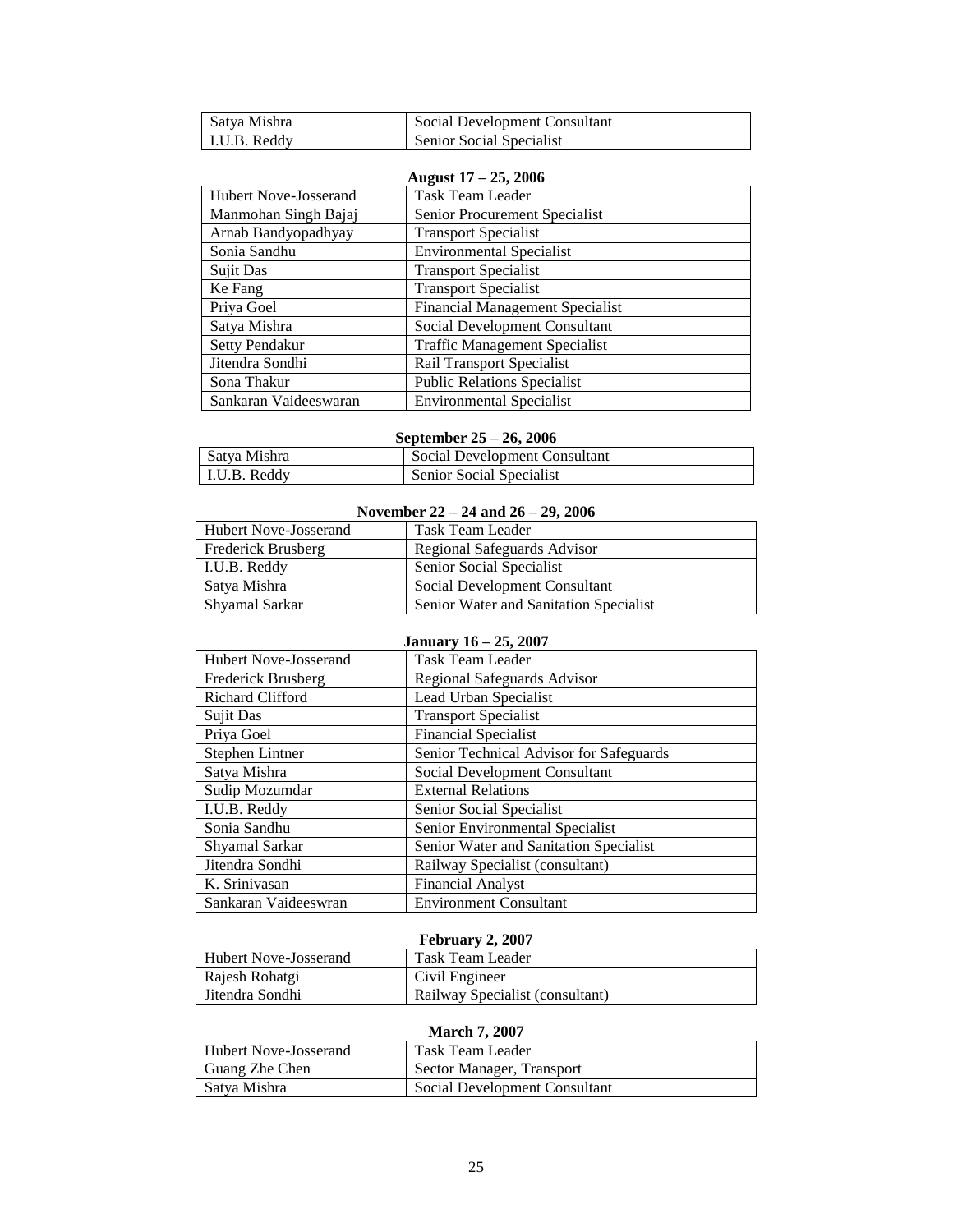|              | April 16 – 19, 2007               |
|--------------|-----------------------------------|
| Sujit Das    | <b>Senor Transport Specialist</b> |
| Satya Mishra | Social Development Consultant     |

|              | April $25 - 27$ , 2007              |
|--------------|-------------------------------------|
| Satya Mishra | Social Development Consultant       |
| I.U.B. Reddy | Senor Social Development Specialist |

| June $6-7, 2007$      |                               |
|-----------------------|-------------------------------|
| Hubert Nove-Josserand | Task Team Leader              |
| Satya Mishra          | Social Development Consultant |

| July $6 - 20$ , 2007         |                                        |  |
|------------------------------|----------------------------------------|--|
| <b>Hubert Nove-Josserand</b> | Task Team Leader                       |  |
| Sameer Akbar                 | <b>Environmental Specialist</b>        |  |
| Manmohan Bajaj               | <b>Procurement Specialist</b>          |  |
| Frederick Brusberg           | Regional Safeguards Advisor            |  |
| Richard Clifford             | Lead Urban Specialist                  |  |
| <b>Sujit Das</b>             | <b>Transport Specialist</b>            |  |
| Priya Goel                   | <b>Financial Specialist</b>            |  |
| Satya Mishra                 | Social Development Consultant          |  |
| Sudip Mozumdar               | <b>External Relations</b>              |  |
| I.U.B. Reddy                 | Senior Social Specialist               |  |
| Sonia Sandhu                 | Senior Environmental Specialist        |  |
| Shyamal Sarkar               | Senior Water and Sanitation Specialist |  |
| Jitendra Sondhi              | Railway Specialist (consultant)        |  |
| K. Srinivasan                | <b>Financial Analyst</b>               |  |
| Roy Sumner                   | <b>ATC</b> Specialist                  |  |
| Sankaran Vaideeswran         | <b>Environment Consultant</b>          |  |
| Pradeep Valsangkar           | <b>ICT</b> Specialist                  |  |
|                              |                                        |  |

### **August 20 – 22, 2007**

| <b>Hubert Nove-Josserand</b> | Task Team Leader              |
|------------------------------|-------------------------------|
| Isabel M. Guerrero           | <b>Country Director</b>       |
| Mandakini Kaul               | Economist                     |
| Satya Mishra                 | Social Development Consultant |
| R.S. Pathak                  | Water Resource Specialist     |
| Sona Thakur                  | External Affairs Consultant   |

#### **September 26 – 28, 2007**

| Hubert Nove-Josserand | Task Team Leader              |
|-----------------------|-------------------------------|
| Sujit Das             | Senior Transport Specialist   |
| Satya Mishra          | Social Development Consultant |

#### **November 20 – 21, 2007**

| <b>Hubert Nove-Josserand</b> | Task Team Leader              |
|------------------------------|-------------------------------|
| Satya Mishra                 | Social Development Consultant |

### **December 16 – 18, 2007**

| <b>Hubert Nove-Josserand</b> | Task Team Leader              |
|------------------------------|-------------------------------|
| Satya Mishra                 | Social Development Consultant |

### **January 07 – 17, 2008 – January 23 – February 4, 2008**

| Hubert Nove-Josserand | Team Leader<br>ask |  |
|-----------------------|--------------------|--|
|                       |                    |  |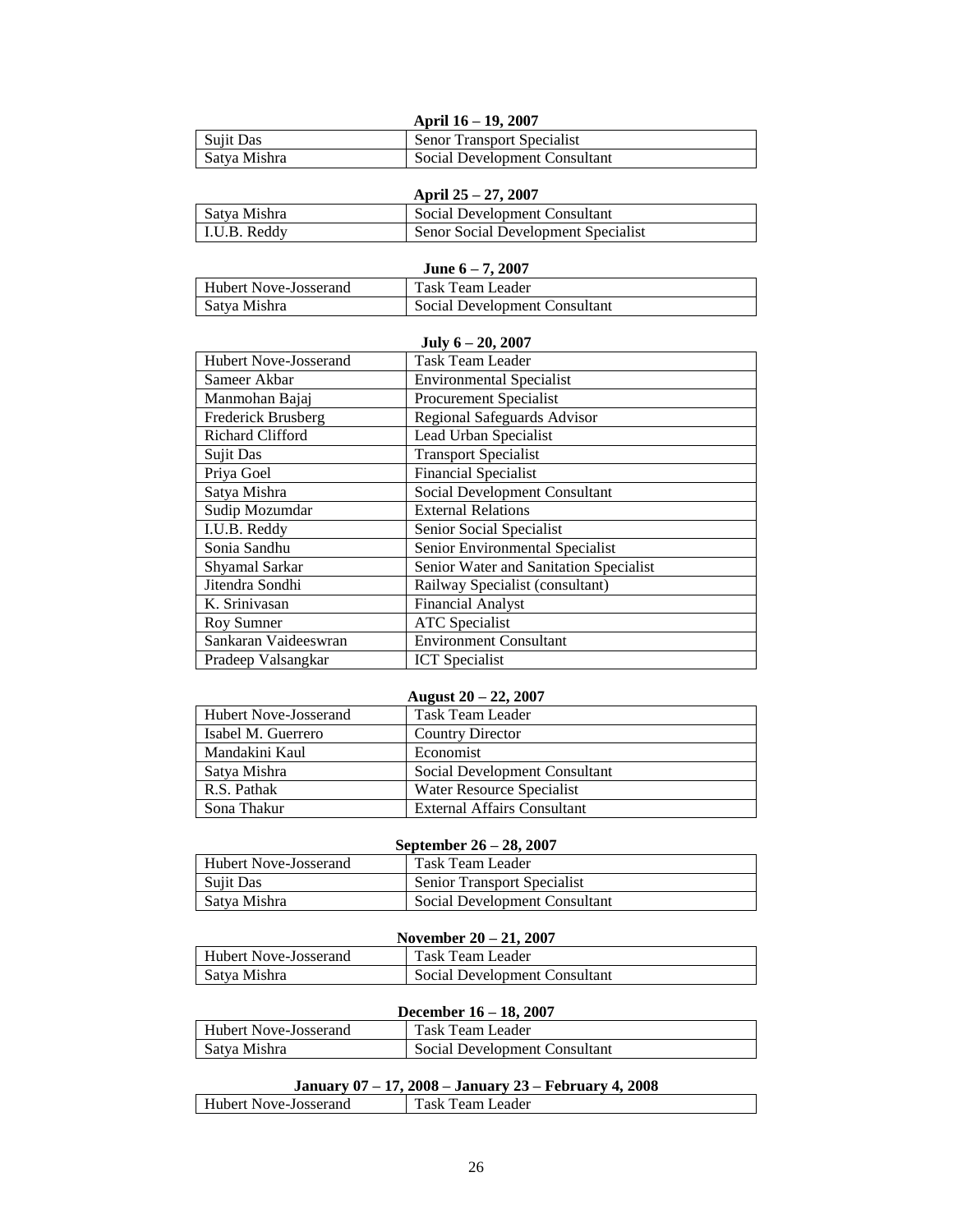| Atul Agarwal         | <b>Transport Specialist</b>               |
|----------------------|-------------------------------------------|
| Sameer Akbar         | <b>Environmental Specialist</b>           |
| Manmohan Bajaj       | Procurement Specialist                    |
| Arnab Bandyopadhyay  | <b>Transport Specialist</b>               |
| Frederick Brusberg   | <b>Regional Safeguards Advisor</b>        |
| Guang Zhe Chen       | <b>Transport Sector Manager</b>           |
| Frederic Giovannetti | Social Safeguards Specialist (consultant) |
| Priya Goel           | <b>Financial Specialist</b>               |
| Punit Kapur          | <b>Financial Specialist</b>               |
| Satya Mishra         | Social Development Consultant             |
| Sudip Mozumdar       | <b>External Relations</b>                 |
| I.U.B. Reddy         | Senior Social Specialist                  |
| Shyamal Sarkar       | Senior Water and Sanitation Specialist    |
| Jitendra Sondhi      | Railway Specialist (consultant)           |
| K. Srinivasan        | <b>Financial Analyst</b>                  |
| Roy Sumner           | <b>ATC</b> Specialist                     |
| Sankaran Vaideeswran | <b>Environment Consultant</b>             |
| Pradeep Valsangkar   | <b>ICT</b> Specialist                     |

### **April 6 – 10, 2008** Hubert Nove-Josserand Task Team Leader<br>
Atul Agarwal Transport Specialis Atul Agarwal Transport Specialist<br>
Vasile Olievschi Rail Transport Specialist Vasile Olievschi Rail Transport Specialist<br>
Jitendra Sondhi Rail Transport Specialist Rail Transport Specialist

|                       | May $14 - 15$ , 2008        |
|-----------------------|-----------------------------|
| Hubert Nove-Josserand | Task Team Leader            |
| Atul Agarwal          | <b>Transport Specialist</b> |

# **May 22 – 23, 2008**

| Hubert Nove-Josserand | Task Team Leader              |
|-----------------------|-------------------------------|
| Satva Mishra          | Social Development Consultant |

#### **Goa, July 11 – 12, 2008**

| Hubert Nove-Josserand | Task Team Leader                           |
|-----------------------|--------------------------------------------|
| Frederic Brusberg     | Safeguards Regional Adviser                |
| Frederic Giovannetti  | Social Safeguards Specialist, (consultant) |
| Gauray Joshi          | <b>Environmental Safeguards Specialist</b> |
| Satya Mishra          | Social Development Consultant              |
| I.U.B. Reddy          | Senior Social Specialist                   |

#### **July 23 – August 5, 2008**

| $0.41$ , $40 - 1.44$ , $400 - 0.7$ |                                        |
|------------------------------------|----------------------------------------|
| <b>Hubert Nove-Josserand</b>       | <b>Task Team Leader</b>                |
| Atul Agarwal                       | <b>Transport Specialist</b>            |
| Manmohan Bajaj                     | Procurement Specialist                 |
| Ramola Bhuyan                      | <b>Financial Specialist</b>            |
| Frederick Brusberg                 | Regional Safeguards Advisor            |
| Sujit Das                          | <b>Transport Specialist</b>            |
| Priya Goel                         | <b>Financial Specialist</b>            |
| Gaurav Joshi                       | <b>Environmental Specialist</b>        |
| Satya Mishra                       | Social Development Consultant          |
| Sudip Mozumdar                     | <b>External Relations</b>              |
| I.U.B. Reddy                       | Senior Social Specialist               |
| Shyamal Sarkar                     | Senior Water and Sanitation Specialist |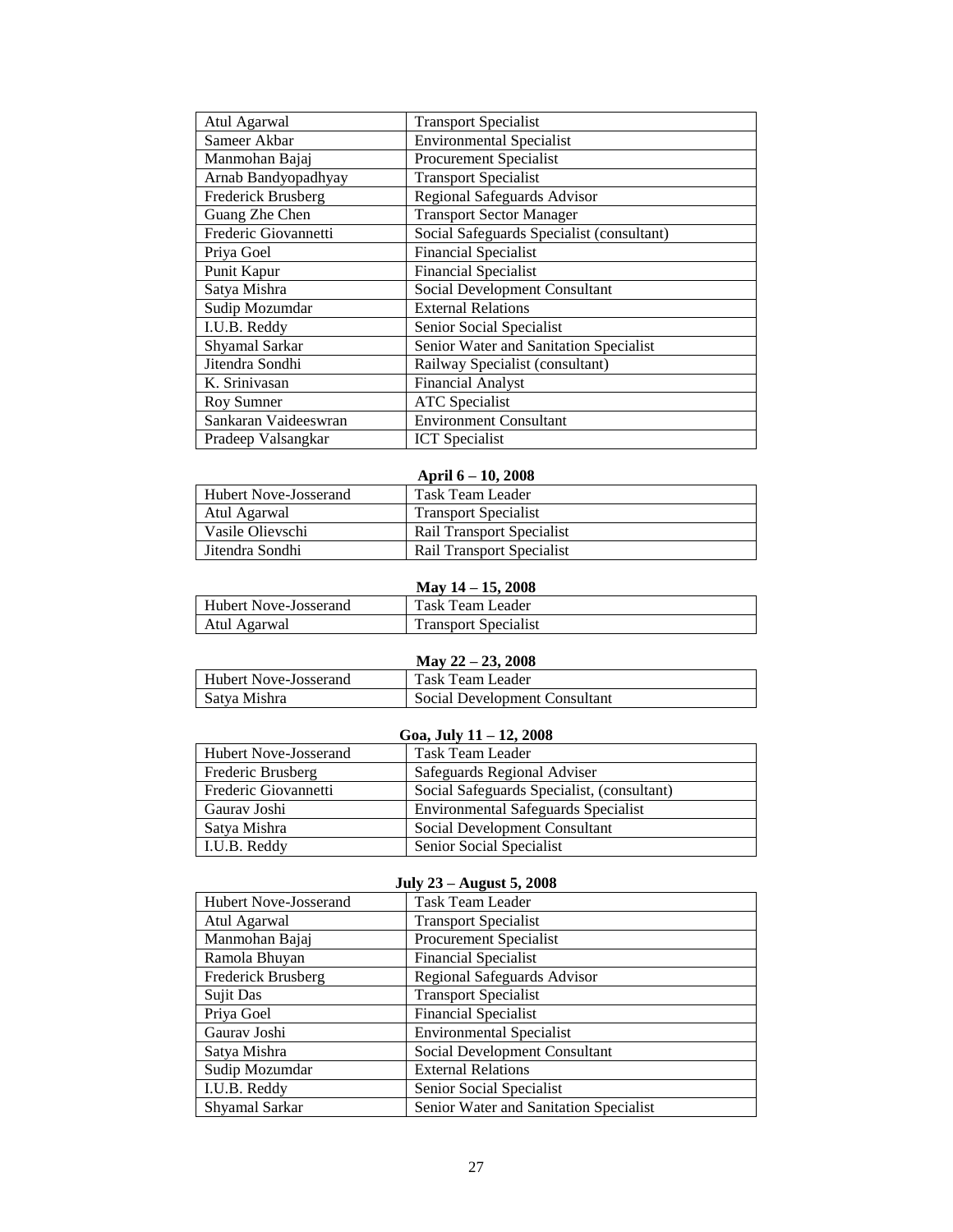| Jitendra Sondhi           | Railway Specialist (consultant) |
|---------------------------|---------------------------------|
| K. Srinivasan             | <b>Financial Analyst</b>        |
| Sankaran Vaideeswran      | <b>Environment Consultant</b>   |
| <b>Pradeep Valsangkar</b> | <b>ICT</b> Specialist           |

### **September 15 – 16, 2008**

| Sujit Das    | <b>Transport Specialist</b>   |
|--------------|-------------------------------|
| Satva Mishra | Social Development Consultant |

#### **November 23 – November 26, 2008**

| Hubert Nove-Josserand | Task Team Leader                       |
|-----------------------|----------------------------------------|
| Atul Agarwal          | <b>Transport Specialist</b>            |
| Ramola Bhuyan         | <b>Financial Management Consultant</b> |
| Rakhi Basu            | <b>Transport Specialist</b>            |
| Gauray Joshi          | <b>Environmental Specialist</b>        |
| Satya Mishra          | Social Development Consultant          |

#### **January 28 – February 6, 2009**

| <b>Hubert Nove-Josserand</b> | Task Team Leader                       |
|------------------------------|----------------------------------------|
| Atul Agarwal                 | <b>Transport Specialist</b>            |
| Manmohan Bajaj               | Procurement Specialist                 |
| Frederick Brusberg           | <b>Regional Safeguards Advisor</b>     |
| Sujit Das                    | <b>Transport Specialist</b>            |
| Rakhi Basu                   | <b>Transport Specialist</b>            |
| Priya Goel                   | <b>Financial Specialist</b>            |
| Gaurav Joshi                 | <b>Environmental Specialist</b>        |
| Satya Mishra                 | Social Development Specialist          |
| Sudip Mozumdar               | <b>External Relations</b>              |
| I.U.B. Reddy                 | Senior Social Specialist               |
| Jitendra Sondhi              | Railway Specialist (consultant)        |
| Sankaran Vaideeswran         | <b>Environment Consultant</b>          |
| Ramola Bhuyan                | <b>Financial Management Consultant</b> |
| Pradeep Valsangkar           | <b>ICT</b> Consultant                  |

#### **March 26-30, 2009**

| Satva Mishra | Social Development Specialist |
|--------------|-------------------------------|
|--------------|-------------------------------|

#### **May 6, 2009**

| Atul Agarwal     | <b>Transport Specialist</b>   |
|------------------|-------------------------------|
| <b>Sujit Das</b> | <b>Transport Specialist</b>   |
| Satya Mishra     | Social Development Specialist |

## **May 25, 2009**

| 1914) 20. 2007 |                               |
|----------------|-------------------------------|
| Satva Mishra   | Social Development Specialist |

#### **June 17-28, 2009**

| Satva Mishra | Social Development Specialist |
|--------------|-------------------------------|
|--------------|-------------------------------|

#### **July 13-24, 2009**

| Hubert Nove-Josserand | Task Team Leader              |
|-----------------------|-------------------------------|
| Atul Agarwal          | <b>Transport Specialist</b>   |
| Manmohan Bajaj        | <b>Procurement Specialist</b> |
| Sujit Das             | <b>Transport Specialist</b>   |
| Alok Bansal           | <b>Transport Economist</b>    |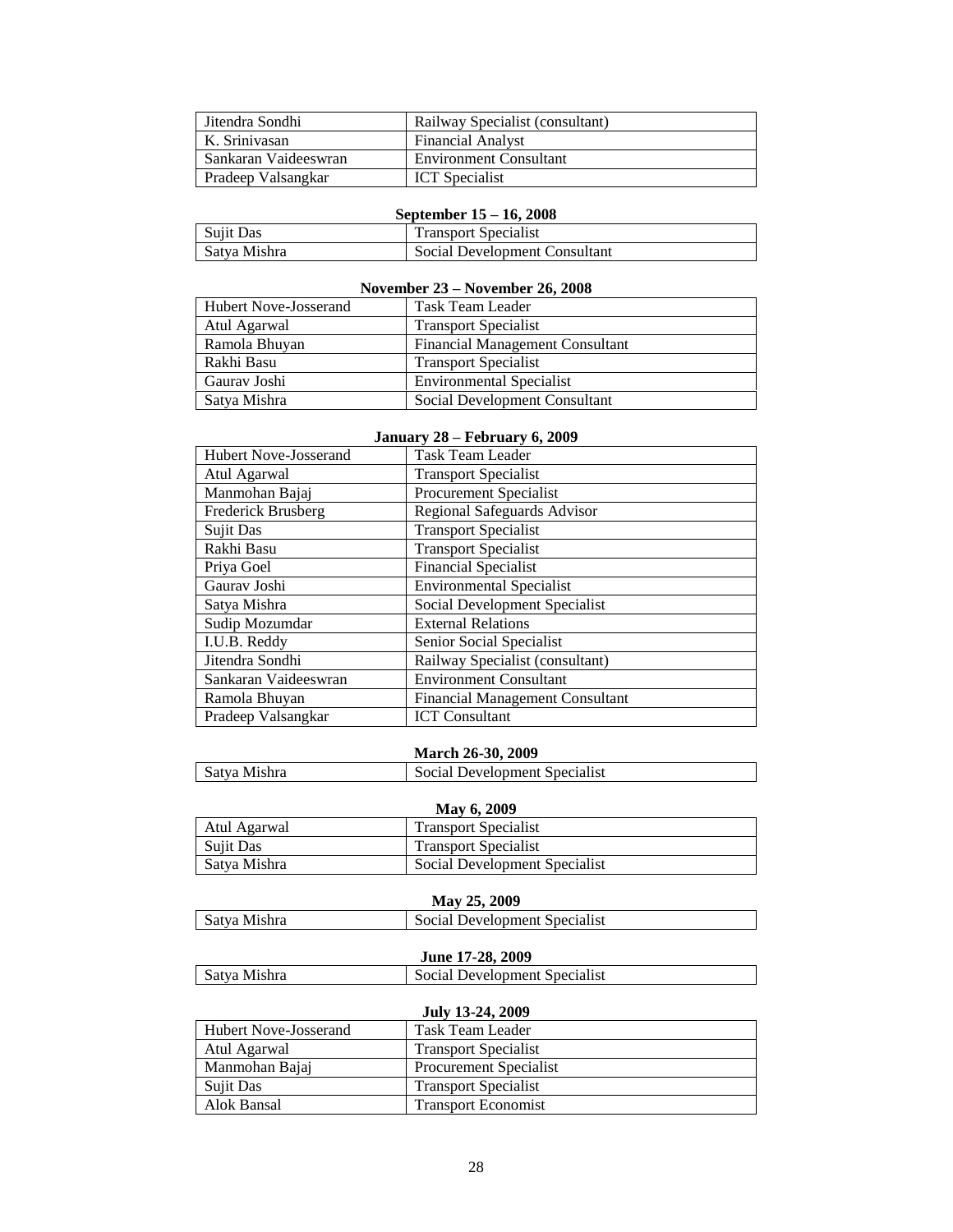| Bogdan Filip Popescu | Economist                              |
|----------------------|----------------------------------------|
| Gaurav Joshi         | <b>Environmental Specialist</b>        |
| Satya Mishra         | Social Development Specialist          |
| Sudip Mozumdar       | <b>External Relations</b>              |
| I.U.B. Reddy         | Senior Social Specialist               |
| Jitendra Sondhi      | Railway Specialist Consultant          |
| Ramola Bhuyan        | <b>Financial Management Consultant</b> |
| Ed Dotson            | <b>Urban Transport Planner</b>         |
| <b>Sumner Roy</b>    | <b>Traffic Management Specialist</b>   |

## **August 16-20,, 2009**

| Satya Mishra | Social Development Specialist |
|--------------|-------------------------------|
|--------------|-------------------------------|

## **October 15, 2009**

| Atul Agarwal | <b>Transport Specialist</b>   |
|--------------|-------------------------------|
| Sujit Das    | <b>Transport Specialist</b>   |
| Satya Mishra | Social Development Specialist |

| February 15-19, 2010         |                                        |  |  |  |
|------------------------------|----------------------------------------|--|--|--|
| <b>Hubert Nove-Josserand</b> | <b>Task Team Leader</b>                |  |  |  |
| Atul Agarwal                 | <b>Transport Specialist</b>            |  |  |  |
| Manmohan Bajaj               | Procurement Specialist                 |  |  |  |
| Marc Davy                    | <b>Project Management Specialist</b>   |  |  |  |
| Bogdan Filip Popescu         | Economist                              |  |  |  |
| Gauray Joshi                 | <b>Environmental Specialist</b>        |  |  |  |
| Satya Mishra                 | Social Development Specialist          |  |  |  |
| Sudip Mozumdar               | <b>External Relations</b>              |  |  |  |
| I.U.B. Reddy                 | Senior Social Specialist               |  |  |  |
| Jitendra Sondhi              | Railway Specialist (consultant)        |  |  |  |
| Ramola Bhuyan                | <b>Financial Management Consultant</b> |  |  |  |
| Ed Dotson                    | <b>Urban Transport Planner</b>         |  |  |  |
| <b>Sumner Roy</b>            | <b>Traffic Management Specialist</b>   |  |  |  |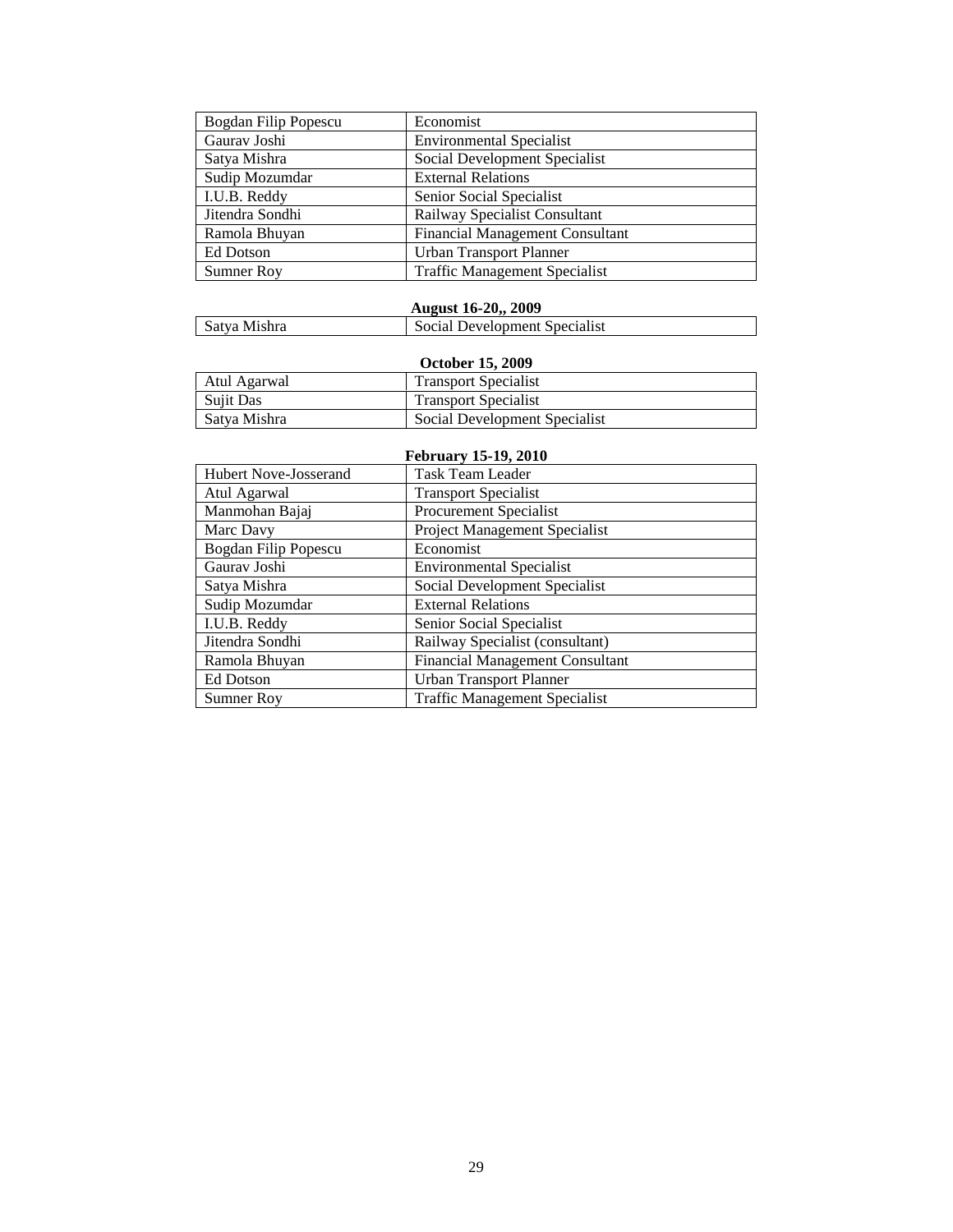| <b>Issue</b>                                                                                                                                                                                                                                                                       | <b>Status as of March 10,</b><br>2010                                                      | <b>Comments</b>                                                                                                                                                                                                                                                                                                                                                                                                                                                                                                                                                                                                                                                                                                                                                                                                                                                                                                                                                                     |
|------------------------------------------------------------------------------------------------------------------------------------------------------------------------------------------------------------------------------------------------------------------------------------|--------------------------------------------------------------------------------------------|-------------------------------------------------------------------------------------------------------------------------------------------------------------------------------------------------------------------------------------------------------------------------------------------------------------------------------------------------------------------------------------------------------------------------------------------------------------------------------------------------------------------------------------------------------------------------------------------------------------------------------------------------------------------------------------------------------------------------------------------------------------------------------------------------------------------------------------------------------------------------------------------------------------------------------------------------------------------------------------|
| <b>Resettlement of Shopkeepers</b>                                                                                                                                                                                                                                                 |                                                                                            |                                                                                                                                                                                                                                                                                                                                                                                                                                                                                                                                                                                                                                                                                                                                                                                                                                                                                                                                                                                     |
| 1. Shopkeeper Resettlement Options                                                                                                                                                                                                                                                 |                                                                                            |                                                                                                                                                                                                                                                                                                                                                                                                                                                                                                                                                                                                                                                                                                                                                                                                                                                                                                                                                                                     |
| 1.1 Complete negotiations /<br>resettlement with all affected<br>shopkeepers of SCLR.                                                                                                                                                                                              | <b>Status: Substantially</b><br>completed<br>Target Date: May 2006<br>Revised: August 2010 | Over 65 percent of SCLR shopkeepers have been resettled,<br>including 188 medium- or large-size shops. A procedure on<br>how MMRDA would deal with shopkeepers who refuse to<br>negotiate has been agreed and disclosed. However, MMRDA<br>has so far pursued negotiations with shopkeepers with IMP<br>guidance. Both groups of SCLR shopkeepers (KNWA) and<br>USOA (IP Requesters) have signed MoU with MMRDA for<br>resettlement. KNWA has opted for a private development<br>scheme whereas USOA prefers relocation to a new shopping<br>complex at MN Nagar. One breakaway faction of USOA of<br>50 shopkeepers favors the <i>in-situ</i> scheme and will like to join<br>this scheme; if it does not, MMRDA will resettle these<br>shopkeepers as per the approved procedure applicable in case<br>of breakdown in negotiations. MMRDA expects to complete<br>resettlement of these shopkeepers by end August 2010.<br>The Bank continues to monitor, advise and assist MMRDA |
| 1.2 Complete negotiations /<br>resettlement of affected<br>shopkeepers of other sub-projects<br>(non-SCLR).                                                                                                                                                                        | <b>Status</b><br>Substantially<br>completed                                                | to expedite the resettlement process.<br>Thus far, 71 percent $(1,590)$ of shopkeepers have been<br>resettled, including 267 medium- or large-size shopkeepers.<br>Negotiation and resettlement of shopkeepers from JVLR<br>(except one involving court case) and Thana-Kurla Railway<br>corridor have been completed. SATIS and ROBs were earlier<br>deleted from the Project as part of restructuring.                                                                                                                                                                                                                                                                                                                                                                                                                                                                                                                                                                            |
| 2. Affected Employees                                                                                                                                                                                                                                                              |                                                                                            |                                                                                                                                                                                                                                                                                                                                                                                                                                                                                                                                                                                                                                                                                                                                                                                                                                                                                                                                                                                     |
| 2.1 MMRDA will publicize the R&R<br>policy, which provides one year's<br>income on a one-time basis to those<br>employees who are not re-<br>employed as a result of Project<br>resettlement.                                                                                      | <b>Status: Completed</b>                                                                   | The provision of assistance to affected employees is<br>described in the Implementation Manual which is disclosed<br>in the PIC and uploaded on MMRDA's website.                                                                                                                                                                                                                                                                                                                                                                                                                                                                                                                                                                                                                                                                                                                                                                                                                    |
| 2.2 MMRDA will process such cases of<br>assistance as and when formal<br>requests are received. The amount<br>of income will be determined by a<br>valuation committee, per the R&R<br>policy. Funding for this assistance<br>will come from the Bank-financed<br>portion of MUTP. | <b>Status:</b> In progress<br>Target Date: Ongoing                                         | MMRDA is yet to receive any requests from the affected<br>employees for assistance.<br>The Bank continues to monitor this issue.                                                                                                                                                                                                                                                                                                                                                                                                                                                                                                                                                                                                                                                                                                                                                                                                                                                    |
| 2.3 Employees will be issued identity<br>cards prior to displacement of the<br>business unit.                                                                                                                                                                                      | <b>Status:</b> In progress<br>Target Date: Ongoing                                         | Issuance of identity cards to employees is ongoing.<br>The Bank monitors the issuance of identity cards to<br>employees prior to their displacement.                                                                                                                                                                                                                                                                                                                                                                                                                                                                                                                                                                                                                                                                                                                                                                                                                                |

# <span id="page-29-0"></span>**ANNEX 3: MUTP: STATUS OF ISSUES AS OF FEBRUARY 1, 2009**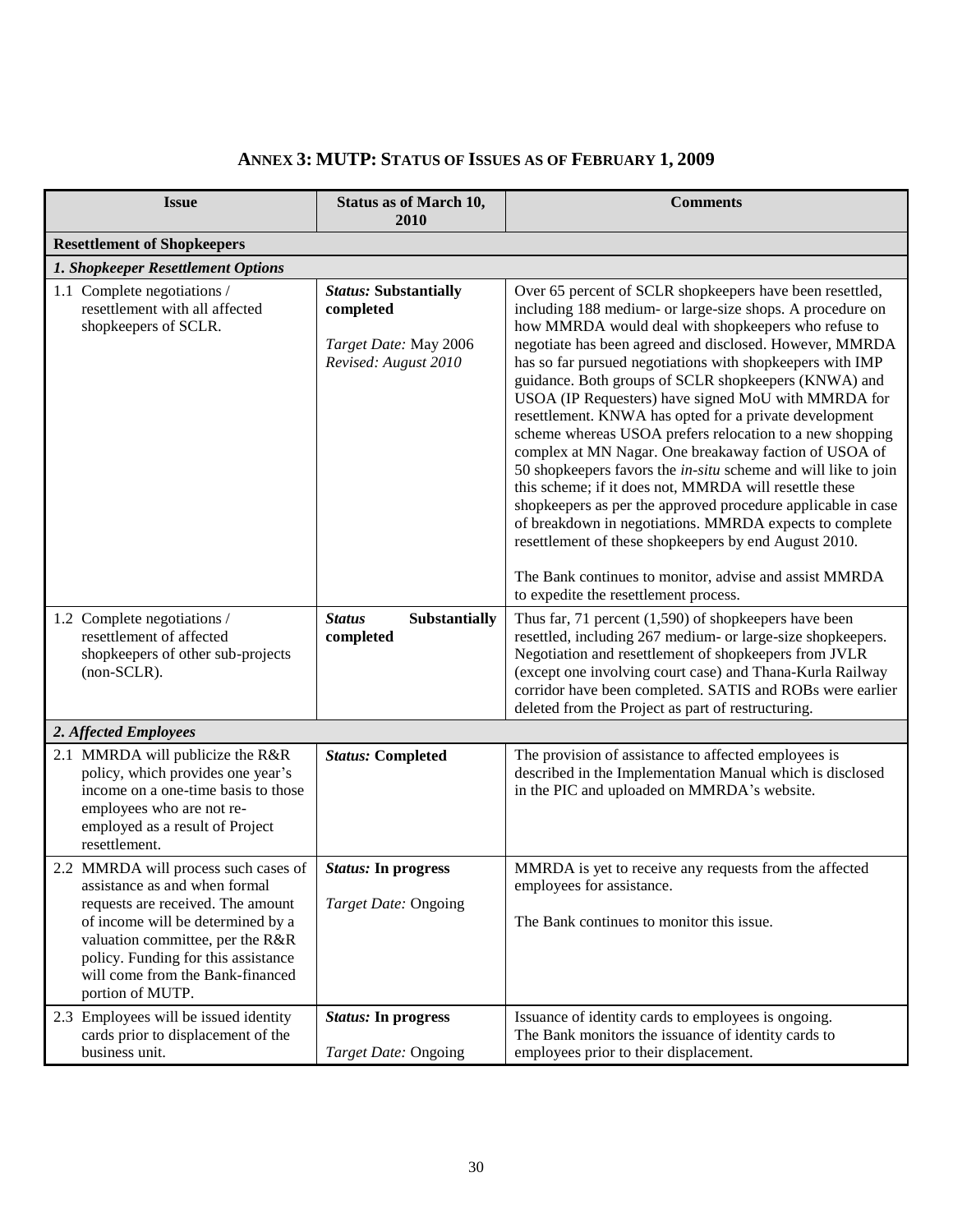| <b>Issue</b>                                                                                                                                                                                                                                                                             | <b>Status as of March 10,</b><br>2010                                                                                                                 | <b>Comments</b>                                                                                                                                                                                                                                                                                                                                                                                                                                                                                                                                                                                                                                                                                                                                                  |  |  |  |  |
|------------------------------------------------------------------------------------------------------------------------------------------------------------------------------------------------------------------------------------------------------------------------------------------|-------------------------------------------------------------------------------------------------------------------------------------------------------|------------------------------------------------------------------------------------------------------------------------------------------------------------------------------------------------------------------------------------------------------------------------------------------------------------------------------------------------------------------------------------------------------------------------------------------------------------------------------------------------------------------------------------------------------------------------------------------------------------------------------------------------------------------------------------------------------------------------------------------------------------------|--|--|--|--|
| <b>Post-Resettlement</b>                                                                                                                                                                                                                                                                 |                                                                                                                                                       |                                                                                                                                                                                                                                                                                                                                                                                                                                                                                                                                                                                                                                                                                                                                                                  |  |  |  |  |
| 3. Implementation                                                                                                                                                                                                                                                                        |                                                                                                                                                       |                                                                                                                                                                                                                                                                                                                                                                                                                                                                                                                                                                                                                                                                                                                                                                  |  |  |  |  |
| 3.1 MMRDA will strengthen the R&R<br>management system and engage<br>additional staff for the timely<br>completion of the registration<br>process of the cooperative societies.                                                                                                          |                                                                                                                                                       |                                                                                                                                                                                                                                                                                                                                                                                                                                                                                                                                                                                                                                                                                                                                                                  |  |  |  |  |
| 3.1.1.<br>Complete registration of<br>80 housing cooperative<br>societies in addition to the<br>initially registered 48<br>societies                                                                                                                                                     | <b>Status: Completed</b>                                                                                                                              | Society registration has been completed for 174 (93%)<br>occupied buildings with name reservation completed for<br>another 7 societies out of 187 occupied buildings. The<br>remaining societies including a few divided societies and<br>partially occupied buildings will take time to be registered.                                                                                                                                                                                                                                                                                                                                                                                                                                                          |  |  |  |  |
| 3.1.2<br>Implementation of<br>cooperative management<br>action plan.                                                                                                                                                                                                                     | <b>Status: Completed</b>                                                                                                                              | MMRDA has implemented the cooperative management<br>action plan through its consultant, Tata Consultancy<br>Services, which has completed its assignment. MMRDA<br>continues to conduct training for the newly registered<br>societies. The Bank will continue to monitor the process.                                                                                                                                                                                                                                                                                                                                                                                                                                                                           |  |  |  |  |
| 3.2 Construction of social services at<br>R&R sites.                                                                                                                                                                                                                                     | <b>Status: Substantially</b><br>completed<br>Target Date: July 2007<br>Revised: June 2009                                                             | Primary schools have been established at Anik and<br>Mankhurd and a larger school started at Mankhurd. In<br>addition, one private school at Mankhurd and two private<br>schools at Anik are managed by charities. Some 86<br>Integrated Child Development Service centers established in<br>three major R&R sites including Anik and Mankhurd provide<br>early childhood nutrition and learning support to 2,150<br>children. MCGM has sanctioned establishment of a health<br>care center at Anik. MMRDA has started construction of a<br>community hall which will double as a health centre at<br>Majaj. MMRDA has hired a consultant to assess the need<br>and availability of space for setting up such other social<br>facilities in different R&R sites. |  |  |  |  |
| 3.3 MMRDA will facilitate, through the<br>GoM, the transfer of maintenance<br>funds to the cooperative societies<br>that have been established. If there<br>is a delay, interest on the<br>maintenance funds will be<br>transferred within 3 months of the<br>end of the financial year. | <b>Status: Completed</b><br>Target Date: April 2006<br>(first 48 societies)<br>Status:<br>Target Date: March 2009<br>(for additional 80<br>societies) | Transfer of interest on maintenance funds* has been done for<br>150 societies and joint bank accounts opened for 157<br>societies compared to 52 last year, from which societies can<br>now directly withdraw interest amount. The Bank continues<br>to monitor the process.                                                                                                                                                                                                                                                                                                                                                                                                                                                                                     |  |  |  |  |
| 3.4 Transfer of conveyance deeds to<br>first 48 cooperative societies.                                                                                                                                                                                                                   | <b>Status: No action taken</b><br>Target Date: July 2006<br>Revised: December 2009                                                                    | MMRDA has not initiated action for transferring the title to<br>the cooperative societies. This issue involves many buildings<br>in Mumbai, not just those affected by the Project. At present,<br>MMRDA's focus is on high priority resettlement issues.<br>The Bank will continue to monitor the progress on this issue.                                                                                                                                                                                                                                                                                                                                                                                                                                       |  |  |  |  |
| 3.5 Transfer of conveyance deeds to<br>next 80 cooperative societies.                                                                                                                                                                                                                    | <b>Status: No action taken</b><br>Target Date: December<br>2007<br>Revised date: December<br>2009                                                     | Process is yet to be started; MMRDA is preoccupied with<br>more pressing post resettlement issues at present.                                                                                                                                                                                                                                                                                                                                                                                                                                                                                                                                                                                                                                                    |  |  |  |  |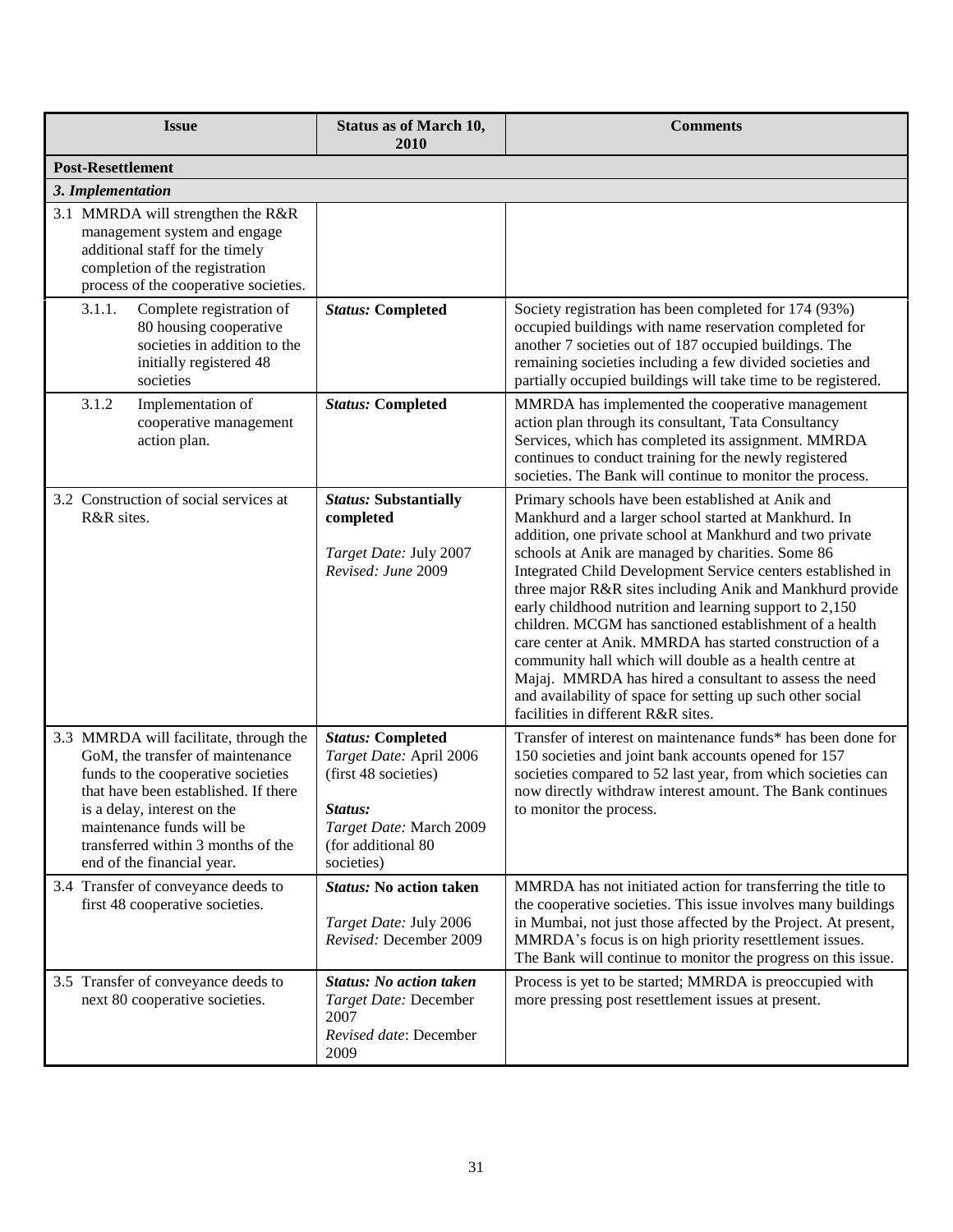| <b>Issue</b>                                                                                                                                                                                                                                                                                                                                                                                                                                                                                  | <b>Status as of March 10,</b><br>2010                                                        | <b>Comments</b>                                                                                                                                                                                                                                                                                                                                                                                                                                                |  |
|-----------------------------------------------------------------------------------------------------------------------------------------------------------------------------------------------------------------------------------------------------------------------------------------------------------------------------------------------------------------------------------------------------------------------------------------------------------------------------------------------|----------------------------------------------------------------------------------------------|----------------------------------------------------------------------------------------------------------------------------------------------------------------------------------------------------------------------------------------------------------------------------------------------------------------------------------------------------------------------------------------------------------------------------------------------------------------|--|
| 3.6 Training and building facilities<br>maintenance manuals and brochures<br>will be provided to cooperative<br>societies' committee members to<br>support proper management of the<br>societies, maintenance of lifts and<br>provision of services, such as water<br>supply, sewerage, solid waste<br>management, etc. The Bank is<br>following up with MMRDA on<br>specific additional measures to<br>assure sustainable self-management<br>of cooperative societies in the<br>longer term. | <b>Status: Substantially</b><br>Completed                                                    | The maintenance manuals have been distributed to 157<br>cooperative societies in the Mankhurd, Asgaonkar, Anik,<br>Kanjurmarg and Majas sites. Tata Consultancy Services<br>prepared a range of information, education and<br>communication materials on society management and<br>cohesive living which are being disseminated among the<br>PAP societies.                                                                                                    |  |
| 3.7 MMRDA will work with the GoM<br>to engage with MCGM on steps<br>required to improve water supply at<br>the resettlement sites.                                                                                                                                                                                                                                                                                                                                                            | <b>Status: Substantially</b><br>completed<br>Target Date: Ongoing                            | The water supply situation has considerably improved in the<br>resettlement sites, despite reports of relative short supply in a<br>few buildings at Anik due to location disadvantage. The<br>special pumping station has been established at Anik and the<br>pipeline from Trombay to Mahul passing through Anik has<br>been constructed.                                                                                                                    |  |
| 3.8 The Bank is pursuing measures<br>with GoM and MMRDA to<br>improve transport connectivity to<br>resettlement colonies.                                                                                                                                                                                                                                                                                                                                                                     | <b>Status: Substantially</b><br>completed<br>Target Date: Ongoing                            | Accessibility and availability of bus service from the<br>resettlement colonies is comparable to that of other areas of<br>Mumbai. Major bus routes are within 1-2 km of the<br>Mankhurd and Anik resettlement colonies. MMRDA has<br>sanctioned the construction of a sky walk at Mankhurd to<br>connect it to the nearby Railway station.                                                                                                                    |  |
| 3.9 Independent resettlement impact<br>assessments will be carried out as<br>and when due for each resettlement<br>site. Remedial measures, if<br>required, will be implemented.                                                                                                                                                                                                                                                                                                              | Status: Completed. End<br>evaluation will be<br>undertaken closer to<br>Project closing date | Tata Institute of Social Sciences, hired by MMRDA to carry<br>out independent resettlement impact assessment studies in<br>Mankhurd, Majas and Anik resettlement sites, has submitted<br>its final report. MMRDA has started undertaking remedial<br>measures to follow up on concerns raised in the report. The<br>Bank continues to monitor the process.                                                                                                     |  |
| <b>Environmental Management of Resettlement Sites</b>                                                                                                                                                                                                                                                                                                                                                                                                                                         |                                                                                              |                                                                                                                                                                                                                                                                                                                                                                                                                                                                |  |
| 4. Maintenance of Public Assets; Waste Management                                                                                                                                                                                                                                                                                                                                                                                                                                             |                                                                                              |                                                                                                                                                                                                                                                                                                                                                                                                                                                                |  |
| 4.1 MMRDA will assist the ad hoc<br>  Status Substantially<br>cooperative housing societies to<br>survey repairs needed to rectify<br>construction defects, such as water<br>and sewerage networks, plumbing<br>and civil works, before expiration<br>of the contractors' liability period.                                                                                                                                                                                                   | completed<br>Target Date: Ongoing                                                            | MMRDA has completed the majority of civil works related<br>repairs at resettlement buildings. As part of the<br>environmental exit strategy, MMRDA agreed on a set of<br>indicators that require completion of all urgent and pending<br>repair works. As part of this exit strategy, MMRDA has<br>prepared a plan to complete all pending civil work repairs in<br>the resettlement sites in the coming months.<br>The Bank will closely monitor the process. |  |
| 4.2 MMRDA has prepared maintenance<br>manuals which will be handed over<br>to each registered cooperative<br>society.                                                                                                                                                                                                                                                                                                                                                                         |                                                                                              | See Item 3.6.                                                                                                                                                                                                                                                                                                                                                                                                                                                  |  |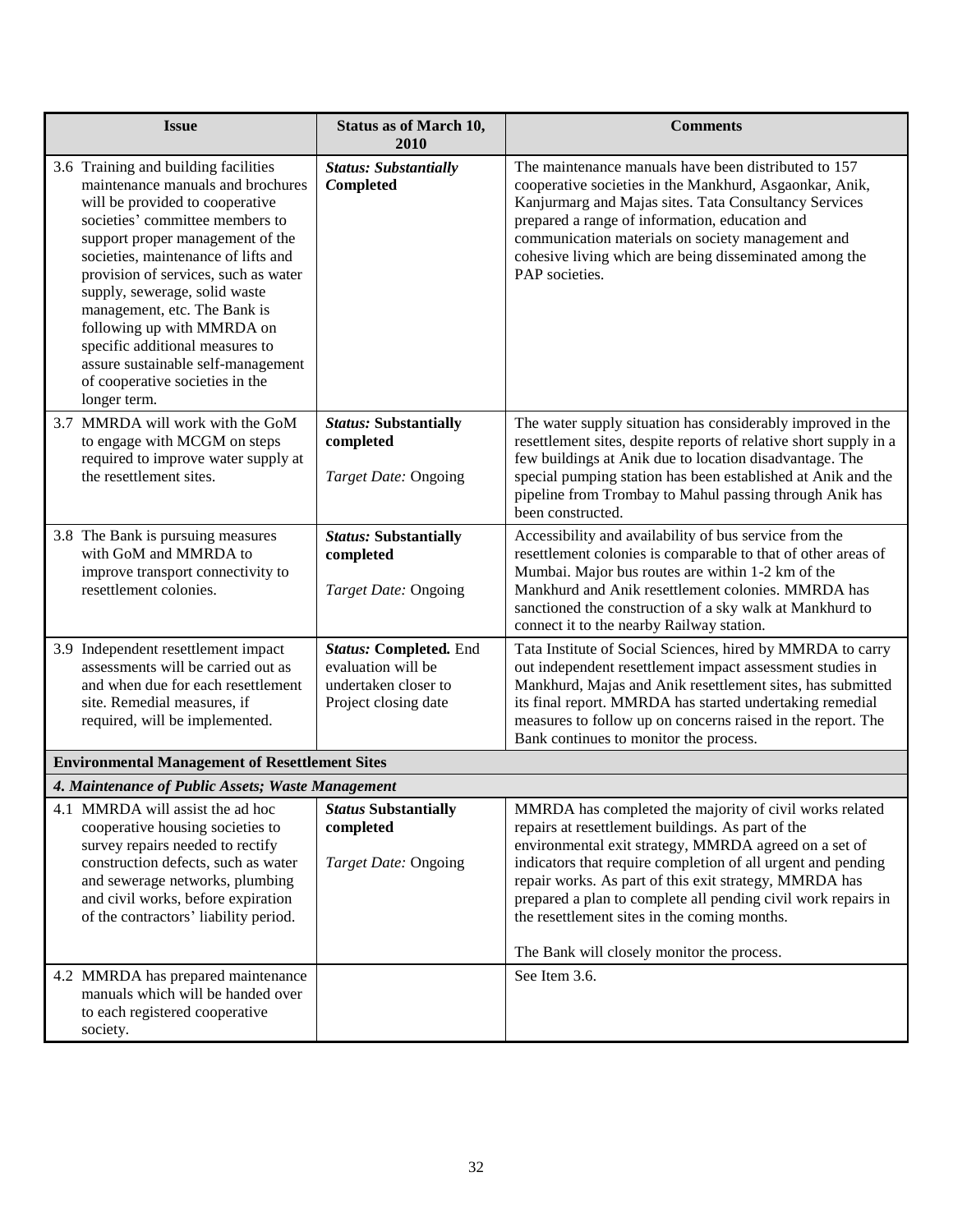| <i><b>Issue</b></i>                                                                                                                                                      | <b>Status as of March 10,</b><br>2010                                    | <b>Comments</b>                                                                                                                                                                                                                                                                                                                                                                                                                                                                                                                      |
|--------------------------------------------------------------------------------------------------------------------------------------------------------------------------|--------------------------------------------------------------------------|--------------------------------------------------------------------------------------------------------------------------------------------------------------------------------------------------------------------------------------------------------------------------------------------------------------------------------------------------------------------------------------------------------------------------------------------------------------------------------------------------------------------------------------|
| 4.3 MMRDA is liaising with MCGM to<br>provide necessary community<br>facilities, including tree plantation.                                                              | <i>Status:</i> In progress<br><i>Target Date: Ongoing</i>                | MMRDA prepared environmental management action plans<br>for resettlement sites with the help of professional<br>consultants; a plan was implemented at Kanjurmarg on a<br>pilot basis and is being replicated in other sites with the help<br>of NGOs. The action plans focus on environmental issues,<br>such as solid and liquid waste management, other activities<br>that have implications for community health, and tree<br>plantation in resettlement sites. The Bank will continue to<br>monitor the progress on this issue. |
| 4.4 Concerned Ward Offices will be<br>asked to route solid waste collection<br>vehicles to the resettlement sites for<br>the timely collection and disposal of<br>waste. | <b>Status: Substantially</b><br>completed<br><i>Target Date: Ongoing</i> | Further to MMRDA's dialogue with MCGM, the latter<br>started regular garbage pickup from resettlement sites.<br>MMRDA and MCGM are in dialogue to ensure the transfer<br>of R&R sites to MCGM.<br>The Bank will continue to monitor the progress on this issue.                                                                                                                                                                                                                                                                      |

# **Overall Management of R&R Implementation**

### *5. Strengthening Institutional Arrangements for R&R*

| 5.1 Day-to-day R&R management<br>(with delegated administrative and<br>financial authority) will be<br>undertaken by a Chief Officer<br>(R&R) reporting to the Project<br>Director. The R&R Chief will be<br>supported by 12 officers with<br>backgrounds in R&R management<br>and community development, data<br>base management, land acquisition,<br>environmental management, estate<br>management, public relations,<br>registration of societies, legal, etc.<br>Functions and responsibilities of<br>key officers will be documented<br>soon. Requirements for other<br>support staff will be assessed and<br>provided accordingly. The Bank<br>Task Team will work closely with<br>MMRDA to ensure that effective<br>and efficient management systems<br>are put in place. | <b>Status: Completed April</b><br>2006                            | MMRDA has maintained its strengthened R&R capacity<br>with a Chief R&R a Chief Post-Resettlement Officer,<br>additional managers, and community development<br>associates MMRDA has established a special Livelihoods<br>Cell to address income restoration issues. The earlier<br>appointed Deputy Registrar-Cooperatives continues to<br>support society registration process. The Chief-R&R<br>manages overall resettlement operations. |
|------------------------------------------------------------------------------------------------------------------------------------------------------------------------------------------------------------------------------------------------------------------------------------------------------------------------------------------------------------------------------------------------------------------------------------------------------------------------------------------------------------------------------------------------------------------------------------------------------------------------------------------------------------------------------------------------------------------------------------------------------------------------------------|-------------------------------------------------------------------|--------------------------------------------------------------------------------------------------------------------------------------------------------------------------------------------------------------------------------------------------------------------------------------------------------------------------------------------------------------------------------------------------------------------------------------------|
| 5.2 MMRDA will review and assess the<br>NGOs' capacity and future role.                                                                                                                                                                                                                                                                                                                                                                                                                                                                                                                                                                                                                                                                                                            | <b>Status: Completed</b>                                          | MMRDA has streamlined roles and responsibilities of<br>NGOs, consultants and its staff members.<br>The Bank will monitor the role of NGOs in the light of<br>agreed guidelines.                                                                                                                                                                                                                                                            |
| 5.3 MMRDA will prepare and<br>implement a training program for<br>the sensitization and skills<br>improvement of R&R staff, NGOs,<br>and others concerned with R&R<br>implementation.                                                                                                                                                                                                                                                                                                                                                                                                                                                                                                                                                                                              | <b>Status: Substantially</b><br>completed<br>Target Date: Ongoing | MMRDA has been conducting training programs on issues of<br>interest for its staff.<br>The Bank will continue to monitor the process.                                                                                                                                                                                                                                                                                                      |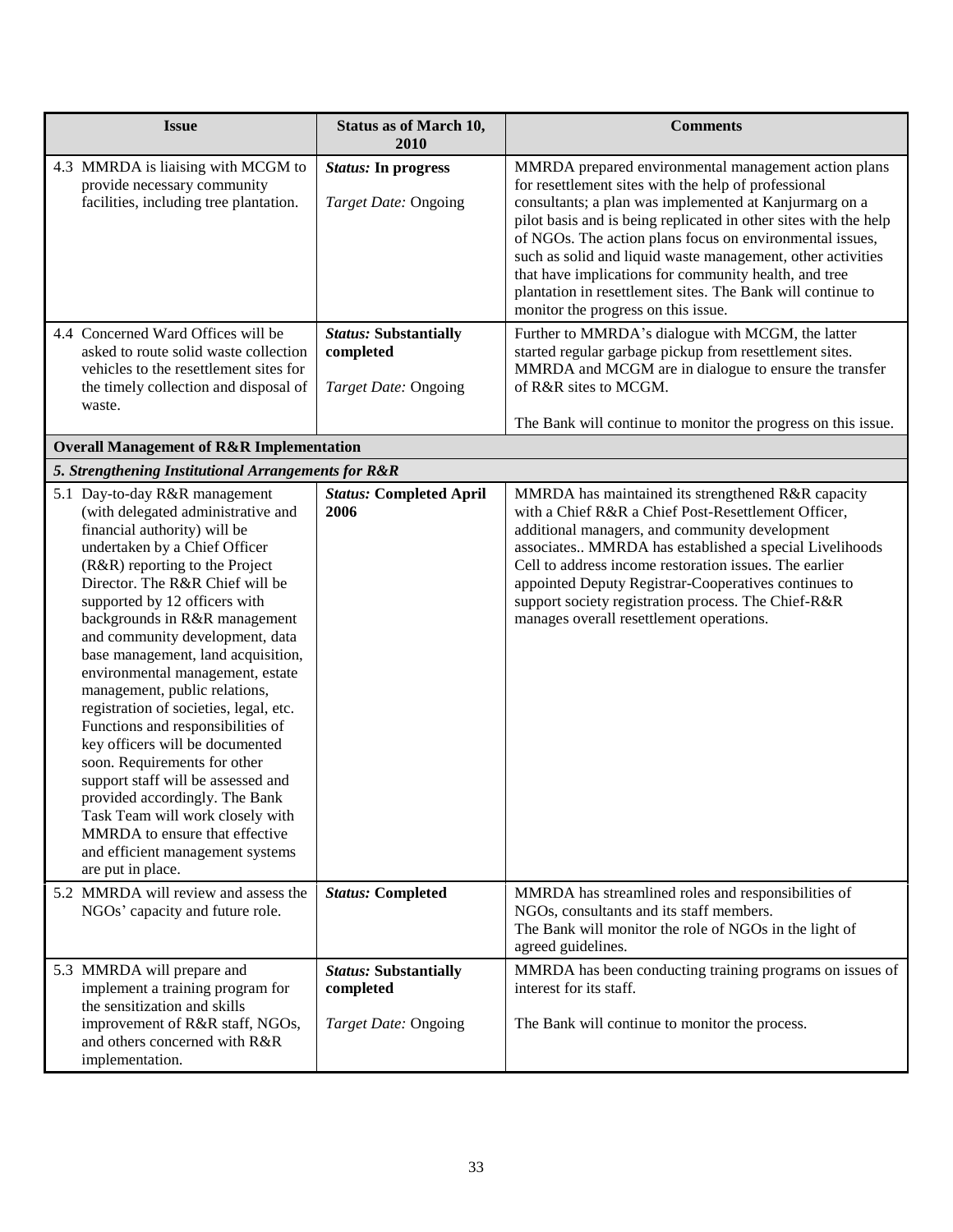| <b>Issue</b>                                                                                                                                                               | <b>Status as of March 10,</b><br>2010                             | <b>Comments</b>                                                                                                                                                                                                                                                                                                                                                                                                               |  |
|----------------------------------------------------------------------------------------------------------------------------------------------------------------------------|-------------------------------------------------------------------|-------------------------------------------------------------------------------------------------------------------------------------------------------------------------------------------------------------------------------------------------------------------------------------------------------------------------------------------------------------------------------------------------------------------------------|--|
| <b>6. Improving the R&amp;R Process</b>                                                                                                                                    |                                                                   |                                                                                                                                                                                                                                                                                                                                                                                                                               |  |
| 6.1 MMRDA will further define<br>procedures in the R&R<br><b>Implementation Manual.</b>                                                                                    | <b>Status: Completed</b>                                          | The updated R&R Implementation Manual is disclosed at the<br>PIC and uploaded on MMRDA's website.<br>No further action is required.                                                                                                                                                                                                                                                                                           |  |
| 6.2 Strengthen data base capability for<br>effective management of<br>resettlement and post-resettlement.                                                                  |                                                                   | See Items 7.1 and 7.2 below.                                                                                                                                                                                                                                                                                                                                                                                                  |  |
| 6.3 MMRDA will expedite:<br>6.3.1<br>Finalizing the draft RIP for<br>SCLR up to 45.7 meters<br>with flexibility to proceed<br>on a section-by-section<br>basis.            | <b>Status: Completed</b>                                          | The revised RIP for SCLR has been finalized and endorsed<br>by the Bank. This was disclosed on MMRDA's website and<br>in the local PIC, and was also disclosed in the Bank's<br>InfoShop.                                                                                                                                                                                                                                     |  |
| 6.3.2<br>Finalizing the draft RIP for<br>SATIS, to be submitted to<br>the Bank when railway<br>clearances are obtained for<br>the sub-project.                             | <b>Status: Not Required</b>                                       | The SATIS has been removed from MUTP as part of Project<br>Restructuring in September 2008                                                                                                                                                                                                                                                                                                                                    |  |
| 6.4 Finalizing the Vikhroli ROB draft<br>RIP.                                                                                                                              | <b>Status: Completed</b>                                          | MMRDA has submitted the draft RIP for the Vikhroli ROB.<br>This sub-project has been removed from MUTP as part of<br>Project Restructuring in September 2008; and the balance<br>PAPs will be resettled as per the agreed procedure                                                                                                                                                                                           |  |
| 6.5 Updating the baseline socio-<br>economic survey data for JVLR and<br>Jogeshwari ROBs.                                                                                  | <b>Status: Completed</b>                                          | MMRDA has completed the updating of the baseline survey<br>and the copies were submitted to the Bank. Jogeswari ROBs<br>were subsequently removed from MUTP as part of Project<br>Restructuring in September 2008; and the balance PAPs will<br>be resettled as per the agreed procedure.                                                                                                                                     |  |
|                                                                                                                                                                            |                                                                   | No further action is envisaged.                                                                                                                                                                                                                                                                                                                                                                                               |  |
| 6.6 MMRDA will improve on timely<br>reporting and the submission of<br>progress reports. The Bank Task<br>Team will work with MMRDA on<br>report content and frequency.    | <b>Status: Ongoing</b>                                            | MMRDA has been regularly sending periodic progress<br>reports to the Bank in a format provided by the Bank Team.<br>The Bank will continue to monitor the timely receipt of the<br>progress report on implementation of the Action Plan.                                                                                                                                                                                      |  |
| 6.7 MMRDA will expedite timely<br>issuance of identity cards and<br>payments of shifting allowances for<br>PAPs shifting to new resettlement<br>sites.                     | <b>Status: Substantially</b><br>completed<br>Target Date: Ongoing | MMRDA has completed issuance of 18,342 identity cards to<br>the resettled PAHs, which is 94 percent of the total PAHs<br>and 98 percent of the resettled PAHs.<br>The Bank will continue to monitor the progress on this issue.                                                                                                                                                                                               |  |
| 6.8 Road project impacts on<br>community assets will be assessed<br>and their relocation and<br>reconstruction will be synchronized<br>with the timetable for civil works. | <b>Status:</b> In progress<br>Target Date: Ongoing                | MMRDA has successfully completed relocation of a<br>majority of religious and community structures over the last<br>year, except three structures remaining along SCLR and one<br>along JVLR, through negotiations with the custodians of<br>religious structures. These structures were provided free<br>space and financial assistance for reconstruction.<br>The Bank will continue to monitor the progress on this issue. |  |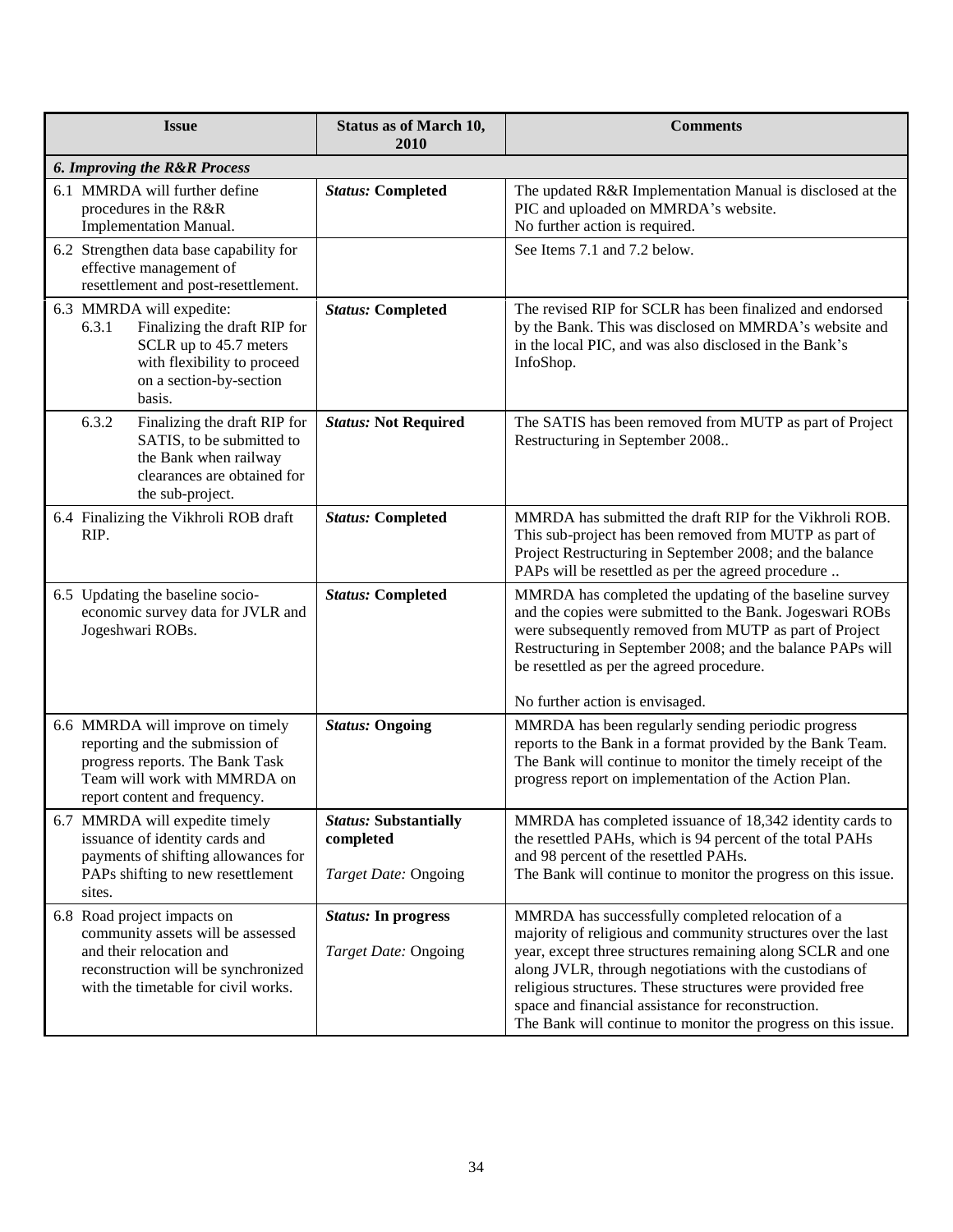| <b>Issue</b>                                                                                                                                                                                                                                                                                                                                                                                        | <b>Status as of March 10,</b><br>2010              | <b>Comments</b>                                                                                                                                                                                                                                                   |
|-----------------------------------------------------------------------------------------------------------------------------------------------------------------------------------------------------------------------------------------------------------------------------------------------------------------------------------------------------------------------------------------------------|----------------------------------------------------|-------------------------------------------------------------------------------------------------------------------------------------------------------------------------------------------------------------------------------------------------------------------|
| 6.9 The GoM will fill the post of<br>Chairman, IMP and will elaborate<br>on and clarify the IMP's role.<br>Secretarial assistance will be<br>provided to the IMP.                                                                                                                                                                                                                                   | <b>Status: Completed</b>                           | The IMP, constituted in mid-March 2006, has been actively<br>monitoring key resettlement implementation aspects.<br>No further action is required. However, the Bank will follow<br>up on the implementation of IMP decisions.                                    |
| 7. Improving Data base Management                                                                                                                                                                                                                                                                                                                                                                   |                                                    |                                                                                                                                                                                                                                                                   |
| 7.1 MMRDA is in the process of<br>procuring state-of-the-art software<br>for the management of all the R&R-<br>related data.                                                                                                                                                                                                                                                                        | <b>Status: Completed</b>                           | MMRDA has procured and installed Oracle software to<br>establish full coordination between grievance management<br>and resettlement.<br>No further action is required.                                                                                            |
| 7.2 Systems will be put in place for<br>providing inputs, updating, using<br>and retrieving various types of<br>information related to R&R and<br>post-resettlement implementation.<br>The data base will be linked with<br>family photo IDs to facilitate<br>tracking and management of the<br>process. The resettlement support<br>consultants will conduct hands-on<br>training for MMRDA staff. | <b>Status:</b> Substantially<br>completed          | MMRDA has decided to continue using its Visual-Basic and<br>Excel database while pursuing the refinement of the Oracle<br>database, in view of delays involved in operationalizing the<br>latter.<br>The Bank Team continues to monitor data management.          |
| 8. Improving Communications and Consultation                                                                                                                                                                                                                                                                                                                                                        |                                                    |                                                                                                                                                                                                                                                                   |
| 8.1 MMRDA will enhance<br>communication with PAPs and<br>improve documentation.                                                                                                                                                                                                                                                                                                                     | <b>Status:</b> In progress<br>Target Date: Ongoing | MMRDA has improved communications and consultations<br>with shopkeepers and other PAPs. The key Project-related<br>documents are now available in the PIC and on MMRDA's<br>website.<br>The Bank will continue to monitor the process.                            |
| 8.2 MMRDA will make separate space<br>arrangements for a PIC at<br>MMRDA. It will also ensure the<br>timely availability of relevant<br>documents and brochures.                                                                                                                                                                                                                                    | <b>Status: Completed</b>                           | MMRDA has closed all field level PICs in view of their<br>under-utilization and continues to manage the PIC started in<br>2006 at MMRDA. The Right to Information Act has reduced<br>the importance of the PIC.<br>No further action is required.                 |
| 8.3 The Bank Task Team will work<br>with MMRDA to assess and<br>implement training needs in public<br>consultation and communications.                                                                                                                                                                                                                                                              | <b>Status: Completed</b>                           | The Bank organized a one-day session on public consultation<br>and communications for the staff of MMRDA and NGOs in<br>February 2006. The Bank's social consultant is providing<br>technical guidance on consultations and communications on<br>a regular basis. |
| 9. Grievance Redress                                                                                                                                                                                                                                                                                                                                                                                |                                                    |                                                                                                                                                                                                                                                                   |
| 9.1 MMRDA will provide support staff<br>to the field level GRC to expedite<br>the hearing and disposal of cases<br>and to improve recording and<br>reporting of decisions.                                                                                                                                                                                                                          | <b>Status: Completed</b>                           | MMRDA provided secretarial assistance and computers to<br>the field level GRC to improve the hearing and disposal of<br>cases.<br>The progress in hearings by the senior level, which was slow,<br>has improved significantly.                                    |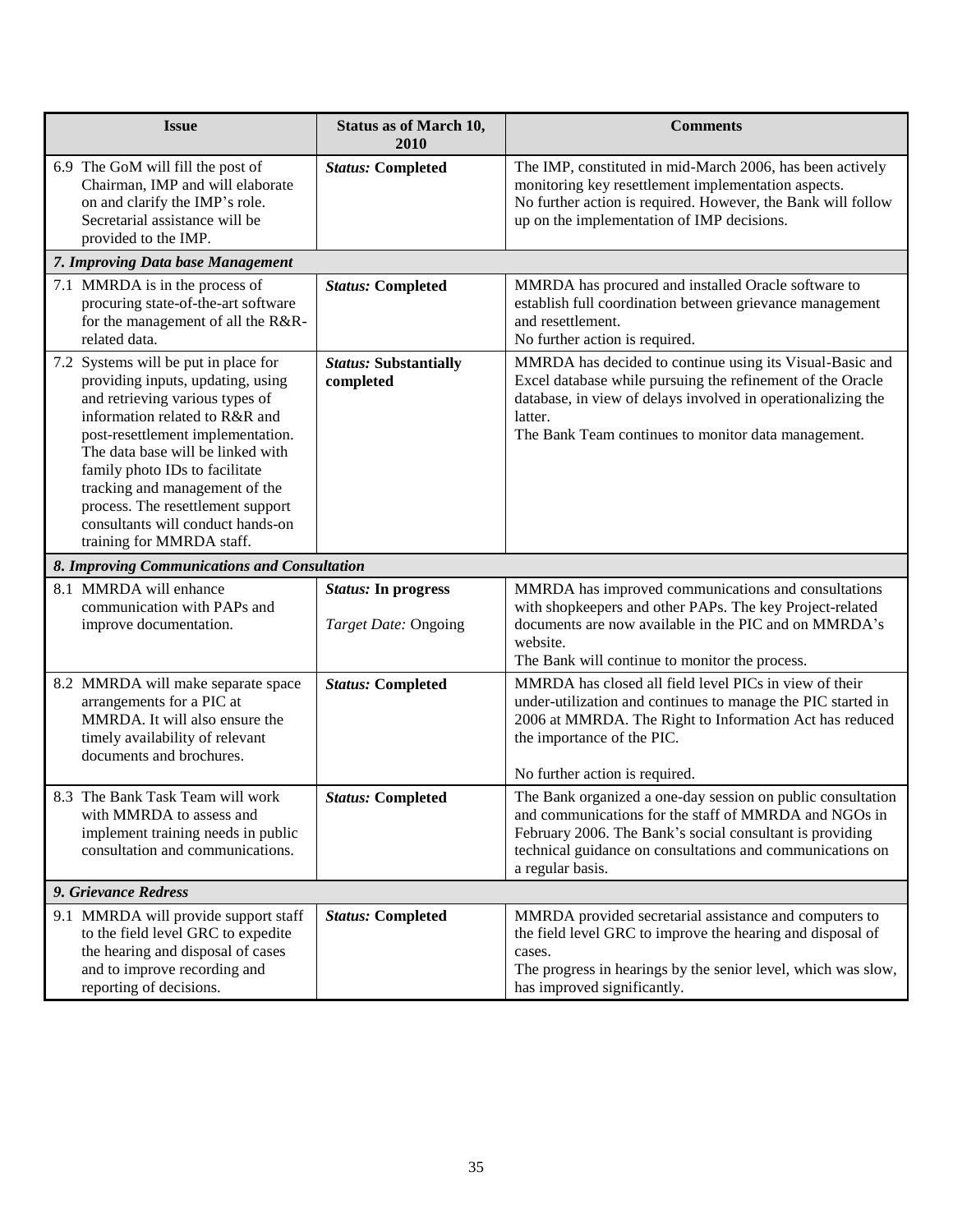| <b>Issue</b>                                                                                                                                                                                                                                                                                                                         | <b>Status as of March 10,</b><br>2010 | <b>Comments</b>                                                                                                                                                                                                                                                                                                                                                                                                                                                                                                                                                                                                                                                                                                                                                                                                                                                                                                                                             |
|--------------------------------------------------------------------------------------------------------------------------------------------------------------------------------------------------------------------------------------------------------------------------------------------------------------------------------------|---------------------------------------|-------------------------------------------------------------------------------------------------------------------------------------------------------------------------------------------------------------------------------------------------------------------------------------------------------------------------------------------------------------------------------------------------------------------------------------------------------------------------------------------------------------------------------------------------------------------------------------------------------------------------------------------------------------------------------------------------------------------------------------------------------------------------------------------------------------------------------------------------------------------------------------------------------------------------------------------------------------|
| 9.2 A separate one-page brochure on<br>the updated grievance redress<br>process will be prepared, circulated,<br>and posted on the Project website.                                                                                                                                                                                  | <b>Status: Completed</b>              | The updated grievance redress process was incorporated in<br>the Implementation Manual (Chapter 29) and disclosed in the<br>PIC and uploaded on the website. The main improvement in<br>the process was the specification of a clear timeframe for<br>registering a grievance and confirmation that the resettlement<br>of a petitioner would not be carried out before the grievance<br>process was completed. Brochures in English and Marathi<br>were printed and attached to the allotment letters/eviction<br>notices.<br>MMRDA declared a deadline (May 15, 2009) for receiving<br>grievances in view of near completion of the R&R process.<br>The GRCs are in the process of disposing of the pending<br>cases. The FLGRC has resolved 95% of cases and the senior<br>GRC level 89%.<br>No further action is envisaged.                                                                                                                             |
| 9.3 The Bank Task Team will work<br>closely with MMRDA staff to<br>evaluate the current status of the<br>system, support its revision, and<br>facilitate its effective<br>implementation.                                                                                                                                            | <b>Status: Completed</b>              | The process has been streamlined and is improving. There<br>has been a shift in MMRDA's approach to resettlement,<br>characterized by its openness to pursue negotiated solutions<br>in consultation with PAPs. MMRDA has made significant<br>progress in managing post-resettlement issues. It has<br>established field level Grievance Redress Centers at five key<br>resettlement sites to resolve site specific issues. The IMP<br>continues to undertake regular field visits to resettlement<br>sites, listen to PAPs and direct MMRDA to take remedial<br>action if and when required. The Bank has a social<br>development specialist paying special attention to MUTP<br>since March 2006. In recent months, his time spent on<br>MUTP has been reduced in view of improvement in the R&R<br>implementation quality.<br>The resettlement Impact Assessment study indicates a high<br>level of PAP satisfaction with the grievance redress process. |
| 10. Operationalization of the Implementation Manual                                                                                                                                                                                                                                                                                  |                                       |                                                                                                                                                                                                                                                                                                                                                                                                                                                                                                                                                                                                                                                                                                                                                                                                                                                                                                                                                             |
| 10.1 MMRDA will finalize the<br>Implementation Manual in<br>consultation with the Bank, GoM,<br>and consultants. The MMRDA will<br>then identify procedures specified<br>in the Implementation Manual that<br>will be used for the balance of<br>R&R activities and notify the<br>relevant agencies regarding its<br>implementation: |                                       |                                                                                                                                                                                                                                                                                                                                                                                                                                                                                                                                                                                                                                                                                                                                                                                                                                                                                                                                                             |
| 10.1.1<br>Revise and amend<br>Implementation Manual to<br>include R&R and<br>environmental procedures.                                                                                                                                                                                                                               | <b>Status: Completed</b>              | The Implementation Manual has been revised in close<br>consultation with Bank staff.<br>No further action is envisaged.                                                                                                                                                                                                                                                                                                                                                                                                                                                                                                                                                                                                                                                                                                                                                                                                                                     |
| 10.1.2<br>Finalization of<br><b>Implementation Manual</b>                                                                                                                                                                                                                                                                            | <b>Status: Completed</b>              | The Implementation Manual has been finalized taking into<br>account the Bank's comments and is now disclosed in PICs<br>and uploaded on the website.<br>No further action is envisaged.                                                                                                                                                                                                                                                                                                                                                                                                                                                                                                                                                                                                                                                                                                                                                                     |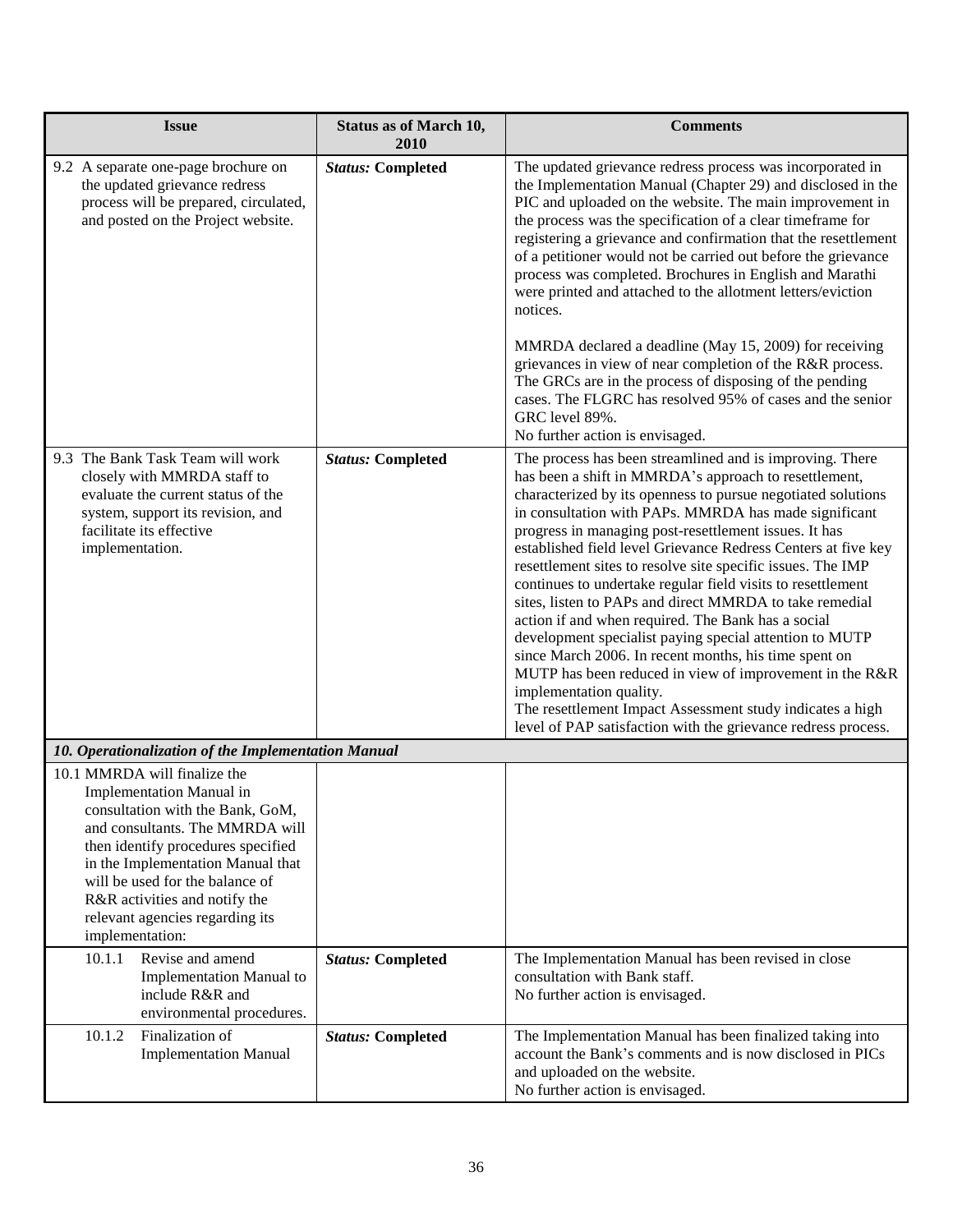| <i><b>Issue</b></i>                                                 |  | <b>Status as of March 10,</b><br><b>2010</b> | <b>Comments</b>                                                                                                                                                                                |
|---------------------------------------------------------------------|--|----------------------------------------------|------------------------------------------------------------------------------------------------------------------------------------------------------------------------------------------------|
| Operationalization of the<br>10.1.3<br><b>Implementation Manual</b> |  | <b>Status: Completed</b>                     | The Implementation Manual is being used to administer the<br>entitlements and apply procedures. The Implementation<br>Manual occasionally requires updates when new procedures<br>are adopted. |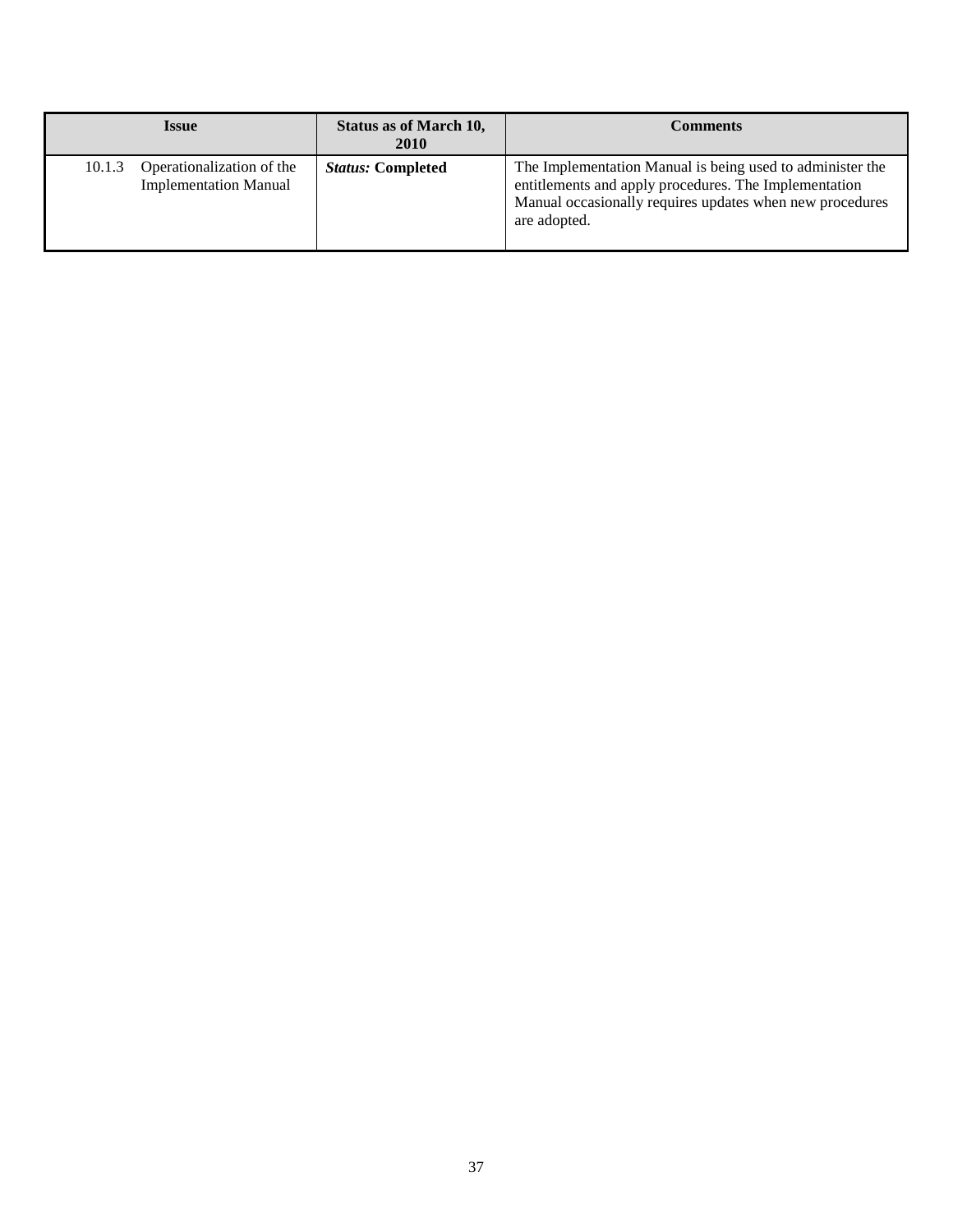# <span id="page-37-0"></span>**ANNEX 4: MUTP: STATUS OF IMPEDIMENTS AND R&R RELATED ISSUES FOR JVLR & SCLR AS OF JANUARY 31, 2010**

| <b>SN</b> | <b>Impediments</b>                                                                                                                        | <b>Location/Name</b>                                                    | Difficulties,<br><b>Challenges, Risks</b>                                                                                                                                                                                              | <b>Remedial Steps Taken/</b><br><b>Progress Made So Far</b>                                                                                                                                                                                                                                                                                                                                                                          | <b>Estimated</b><br><b>Timeframe for</b><br><b>Closure</b>                                                                                                         |  |  |
|-----------|-------------------------------------------------------------------------------------------------------------------------------------------|-------------------------------------------------------------------------|----------------------------------------------------------------------------------------------------------------------------------------------------------------------------------------------------------------------------------------|--------------------------------------------------------------------------------------------------------------------------------------------------------------------------------------------------------------------------------------------------------------------------------------------------------------------------------------------------------------------------------------------------------------------------------------|--------------------------------------------------------------------------------------------------------------------------------------------------------------------|--|--|
|           | Jogeshwari-Vikhroli Link Road                                                                                                             |                                                                         |                                                                                                                                                                                                                                        |                                                                                                                                                                                                                                                                                                                                                                                                                                      |                                                                                                                                                                    |  |  |
| 1.        | • About 250 shops<br>including about<br>180 shops with<br>area above 225<br>sq. ft including<br>20 titleholder<br>shops<br>123 households | 2000-2460 and<br>2890-3600,<br>$RHS$ , <sup>11</sup> JVLR-II<br>(Powai) | Prolonged deadlock in<br>negotiations for R&R<br>due to strong<br>resistance from owner-<br>occupants                                                                                                                                  | • Issues resolved through<br>negotiations<br>• Over 170 shops $>225$ sq. ft<br>resettled<br>• Owner occupants offered<br>equivalent shop area (even<br>when exceeding 750 sq. ft,<br>which is beyond MUTP<br>R&R Policy)<br>All shopkeepers but two<br>resettled<br>All residential PAHs<br>resettled<br>• Resettlement of only one<br>shopkeeper (tenant) and<br>reconstruction of a fuel<br>station beyond right of way<br>pending | May 2010                                                                                                                                                           |  |  |
| 2.        | 14 marble shop<br>owners                                                                                                                  | 3660-2920 RHS,<br>JVLR-II,<br>Adi<br>Sankaracharya<br>Marg              | Strong resistance from<br>marble shop owners to<br>relocation moves;<br>demand for alternative<br>land difficult to meet<br>in view of scarcity of<br>land in Mumbai                                                                   | $\bullet$<br>Issues resolved through<br>negotiations<br>• MMRDA shall provide<br>(a) equivalent shop area in<br>exchange for affected shop<br>area at Powai shopping<br>mall<br>(b) TDR <sup>12</sup> for affected land<br>area<br>(c) shop area equivalent to<br>the value of land in case of<br>fully affected land area<br>(above 80 percent) at<br>Powai shopping mall                                                           | Completed                                                                                                                                                          |  |  |
| 3.        | Transfer of $1100 \text{ m}^2$<br>of IIT Land                                                                                             | 2080-3575<br>Powai                                                      | Approval of MHRD, <sup>14</sup><br>LHS, <sup>13</sup> JVLR-II; GoI needed and MoU<br>with $\text{IIT}^{15}$ to be signed<br>and executed;<br>Challenges in inter-<br>agency coordination<br>involving IIT, GoM,<br>and GoI delayed the | • MHRD, GoI approval<br>obtained<br>• MoU for transfer of land<br>signed between MMRDA<br>and IIT-Mumbai<br>• Actual transfer of land to<br>take place after IIT relocates<br>the affected structures                                                                                                                                                                                                                                | • Transfer of IIT<br>land for civil<br>work for 30 m<br>road width and<br>for $45.7 \text{ m}$ by<br>May 2010<br>Relocation of<br>$\bullet$<br>structures (IIT) to |  |  |

<sup>11</sup> RHS: Right Hand Side of the road

 $\overline{a}$ 

<sup>12</sup> Transfer of Development Rights

<sup>13</sup> LHS: Left Hand Side of the road

<sup>14</sup> Ministry of Human Resources Development

<sup>15</sup> IIT: Indian Institute for Technology, premier technical institute managed by the Union Ministry of Human Resource Development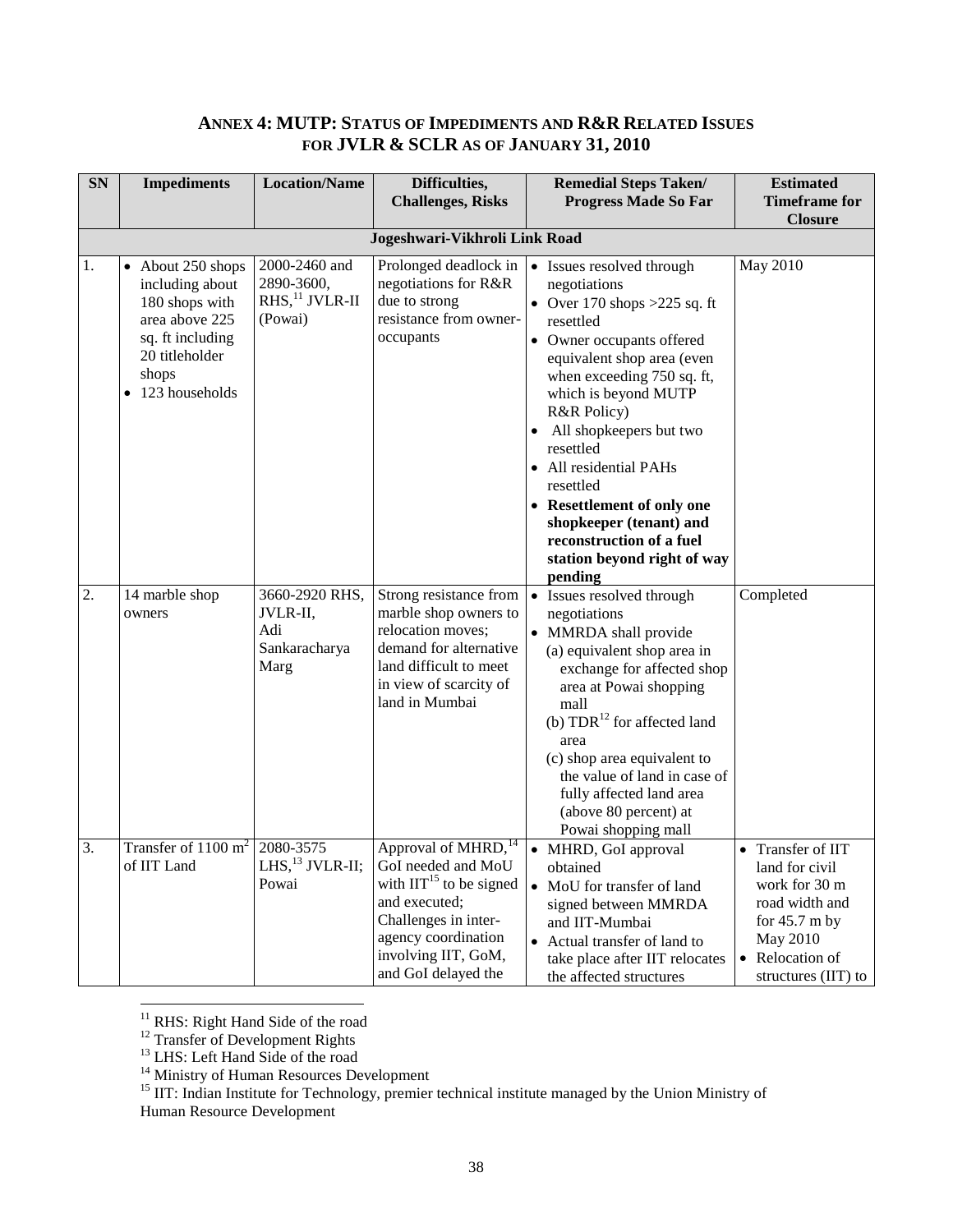| SN | <b>Impediments</b>                                                   | <b>Location/Name</b>                                                                                                                                                                                                                                                                                                                                                            | Difficulties,<br><b>Challenges, Risks</b>                                                                                                                                                                                                                                                                                                      | <b>Remedial Steps Taken/</b><br><b>Progress Made So Far</b>                                                                                                                                                                                                                                          | <b>Estimated</b><br><b>Timeframe for</b>                                                            |
|----|----------------------------------------------------------------------|---------------------------------------------------------------------------------------------------------------------------------------------------------------------------------------------------------------------------------------------------------------------------------------------------------------------------------------------------------------------------------|------------------------------------------------------------------------------------------------------------------------------------------------------------------------------------------------------------------------------------------------------------------------------------------------------------------------------------------------|------------------------------------------------------------------------------------------------------------------------------------------------------------------------------------------------------------------------------------------------------------------------------------------------------|-----------------------------------------------------------------------------------------------------|
|    |                                                                      |                                                                                                                                                                                                                                                                                                                                                                                 |                                                                                                                                                                                                                                                                                                                                                |                                                                                                                                                                                                                                                                                                      | <b>Closure</b>                                                                                      |
|    |                                                                      |                                                                                                                                                                                                                                                                                                                                                                                 | process                                                                                                                                                                                                                                                                                                                                        | • IIT has already transferred<br>land for main carriage way                                                                                                                                                                                                                                          | be done by May<br>2010                                                                              |
| 4. | Acquisition of<br>small parcels of<br>land in different<br>stretches | • Cremation<br>Ground wall,<br>80-190 RHS,<br>JVLR-I;<br>Pratap Nagar<br>• Part of Green<br><b>Field Society</b><br>compound,<br>620-1400<br>RHS, JVLR-I<br>Opp. Fantasy<br>Land<br>• Land for the<br>required<br>pedestrian<br>subway<br>staircase; 4300<br>RHS, JVLR-<br>III, Pameri<br>Nagar<br>• IES School<br>compound,<br>4080-4160<br>EHS, JVLR-<br>III, Pameri<br>Nagar | $LA16$ process has hit<br>road blocks due to<br>cumbersome legal<br>procedures, unclear<br>title in some cases, and<br>lack of coordination<br>between MSRDC and<br>MMRDA; joint<br>measurements of land<br>pending in some cases                                                                                                              | • MSRDC <sup>17</sup> plans to redraw<br>road alignment where LA<br>process remains protracted<br>(Green Field Society)<br>• LA for cremation ground<br>wall portion not needed in<br>view of plans for shifting<br>cemetery<br>• LA from IES School, for<br>PGSS dropped; alignment<br>redrawn      | Green Field Society<br>land not required;<br>Cremation place<br>wall reconstruction<br>by May 2010. |
| 5. | Relocation of<br>Religious/common<br>property structures             | • Ganesh<br>temple/<br>Condivita<br>cave; 2650-<br>2750, JVLR-<br>III; Sariput<br>Nagar<br>· Buddha<br>Temple, 370<br>RHS, JVLR-I,<br>Pratap Nagar<br>• Hanuman<br>Temple,<br>JVLR-II,<br>Powai<br>• Suvarna<br>Temple,<br>Powai, JVLR-<br>II, Powai                                                                                                                            | • Approval of $\overline{ASI}^{18}$<br>required; Difficulty<br>faced due to<br>stringent ASI<br>norms;<br>• Approval process<br>stalled due to Public<br><b>Interest Litigation</b><br>filed by NGO in<br>• Alternative<br>locations need to be<br>identified for<br>relocating temples<br>in consultation with<br>the structure<br>custodians | • MSRDC obtained ASI<br>approval; alternative land<br>identified and temple<br>relocated;<br>• Police department has<br>shifted its outpost<br>• Negotiations to shift Suvarna<br>Temple and Buddha Vihar<br>failed; road realigned<br>Mumbai High Court • Relocation of Hanuman<br>Temple under way | Relocation of<br>Hanuman temple<br>and Ganesh temple<br>by August 2010                              |
| 6. | About 150-200                                                        | 000-210 RHS,                                                                                                                                                                                                                                                                                                                                                                    | These squatters, said                                                                                                                                                                                                                                                                                                                          | MMRDA has redrawn work                                                                                                                                                                                                                                                                               | • Dropped                                                                                           |

<sup>16</sup> LA: Land Acquisition

 $\overline{a}$ 

<sup>18</sup> Archaeological Survey of India

<sup>&</sup>lt;sup>17</sup> MSRDC: Maharashtra State Road Development Corporation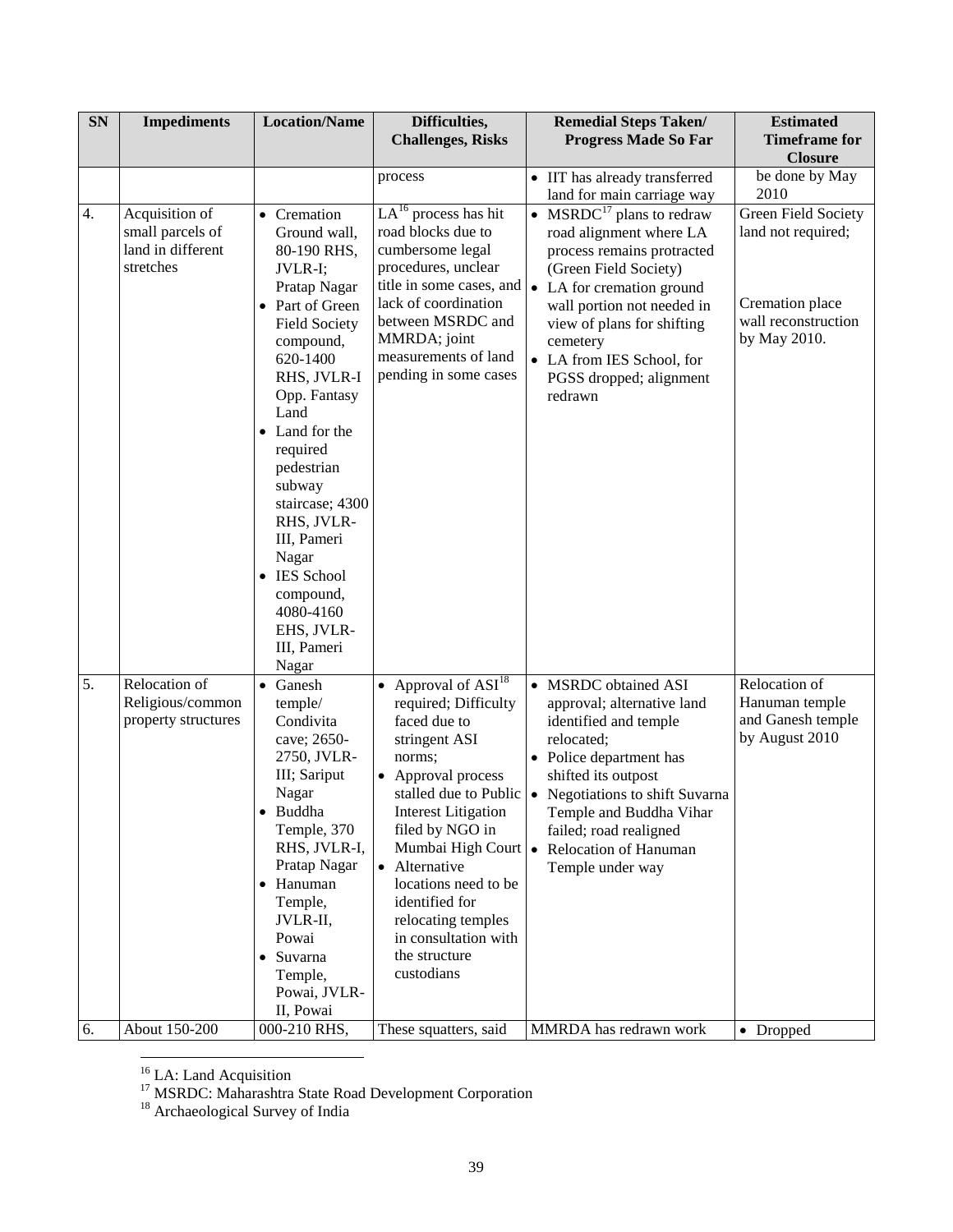| SN | <b>Impediments</b>                                                                 | <b>Location/Name</b>                                                           | Difficulties,<br><b>Challenges, Risks</b>                                                                                                                                                                                                                                                                                                                                                             | <b>Remedial Steps Taken/</b><br><b>Progress Made So Far</b>                                                                                                                                                                                                                                                                                                                                                                                                                                                                                                                                                                                                                                                                                                                                                                                                                                                                | <b>Estimated</b><br><b>Timeframe for</b><br><b>Closure</b>              |
|----|------------------------------------------------------------------------------------|--------------------------------------------------------------------------------|-------------------------------------------------------------------------------------------------------------------------------------------------------------------------------------------------------------------------------------------------------------------------------------------------------------------------------------------------------------------------------------------------------|----------------------------------------------------------------------------------------------------------------------------------------------------------------------------------------------------------------------------------------------------------------------------------------------------------------------------------------------------------------------------------------------------------------------------------------------------------------------------------------------------------------------------------------------------------------------------------------------------------------------------------------------------------------------------------------------------------------------------------------------------------------------------------------------------------------------------------------------------------------------------------------------------------------------------|-------------------------------------------------------------------------|
|    | Squatters                                                                          | JVLR-II and<br>4440-4480,<br>JVLR-I at the<br>Pipeline Bridge,<br>Milind Nagar | to be re-encroachers,<br>have to be relocated;<br>survey challenging<br>due to interference of<br>local leaders                                                                                                                                                                                                                                                                                       | plan due to difficulties in listing<br>the squatters                                                                                                                                                                                                                                                                                                                                                                                                                                                                                                                                                                                                                                                                                                                                                                                                                                                                       |                                                                         |
|    |                                                                                    |                                                                                | <b>Santacruz-Chembur Link Road</b>                                                                                                                                                                                                                                                                                                                                                                    |                                                                                                                                                                                                                                                                                                                                                                                                                                                                                                                                                                                                                                                                                                                                                                                                                                                                                                                            |                                                                         |
| 1. | 247 Shopkeepers<br>including about 140<br>large and medium<br>ones (USOA,<br>KNWA) | Kismat Nagar,<br>000-325 RHS<br><b>SCLR</b>                                    | • Shopkeepers<br>strongly resisted<br>R&R process<br>$\bullet$ Demand for <i>in-situ</i><br>scheme<br>$\bullet$ Proposed private <i>in</i> -<br>situ development<br>scheme requires<br>administrative<br>clearances<br>involving change in<br>land use regulations<br>• Final closure of<br>agreement for in-<br>situ scheme pending<br>due to internal<br>differences among<br>shopkeepers<br>(USOA) | • 40 shopkeepers resettled at<br>BKC <sup>19</sup><br>MMRDA has completed<br>negotiations with 207<br>shopkeepers (USOA and<br>KNWA) for in-situ<br>resettlement<br>• KNWA (54 shops) cleared<br>the site after signing the<br>MoU with MMRDA<br>• 85 members of the majority<br>group of USOA have signed<br>MoU with MMRDA for<br>relocation to a new shopping<br>complex at MN Nagar; have<br>started to vacate affected<br>portions of their shops<br>Another group of about 50<br>USOA (breakaway faction)<br>shopkeepers willing to join<br>private in-situ scheme; if<br>they do not, MMRDA will<br>resettle them applying the<br>procedure for failed<br>negotiations.<br>• Rest willing to relocate to<br>shops at MN Nagar, BKC<br>MMRDA has initiated LA<br>$\bullet$<br>procedure for 15 land owner<br>shopkeepers, MMRDA has<br>already recommended in-situ<br>scheme to the GoM<br>requesting change in land | • MoU with USOA<br>signed;<br>• Complete<br>resettlement by<br>May 2010 |
| 2. | 90 households of 3<br><b>MHADA</b> buildings                                       | 925-1000, Netaji<br>Nagar                                                      | • Residents<br>demanding in-situ<br>redevelopment or<br>relocation within<br><b>BKC</b><br>Success of in-situ<br>scheme depends on<br>consent of<br>households of 2                                                                                                                                                                                                                                   | use<br>$\bullet$ Negotiations for <i>in-situ</i><br>redevelopment completed<br>• MMRDA willing to<br>recommend in-situ scheme<br>Netaji Nagar MHADA group<br>has gone to Court<br>challenging the offer 360<br>square foot of floor space<br>MMRDA has served legal<br>$\bullet$                                                                                                                                                                                                                                                                                                                                                                                                                                                                                                                                                                                                                                           | $\bullet$ August 2010                                                   |

 $\overline{a}$ <sup>19</sup> Bandra Kurla Complex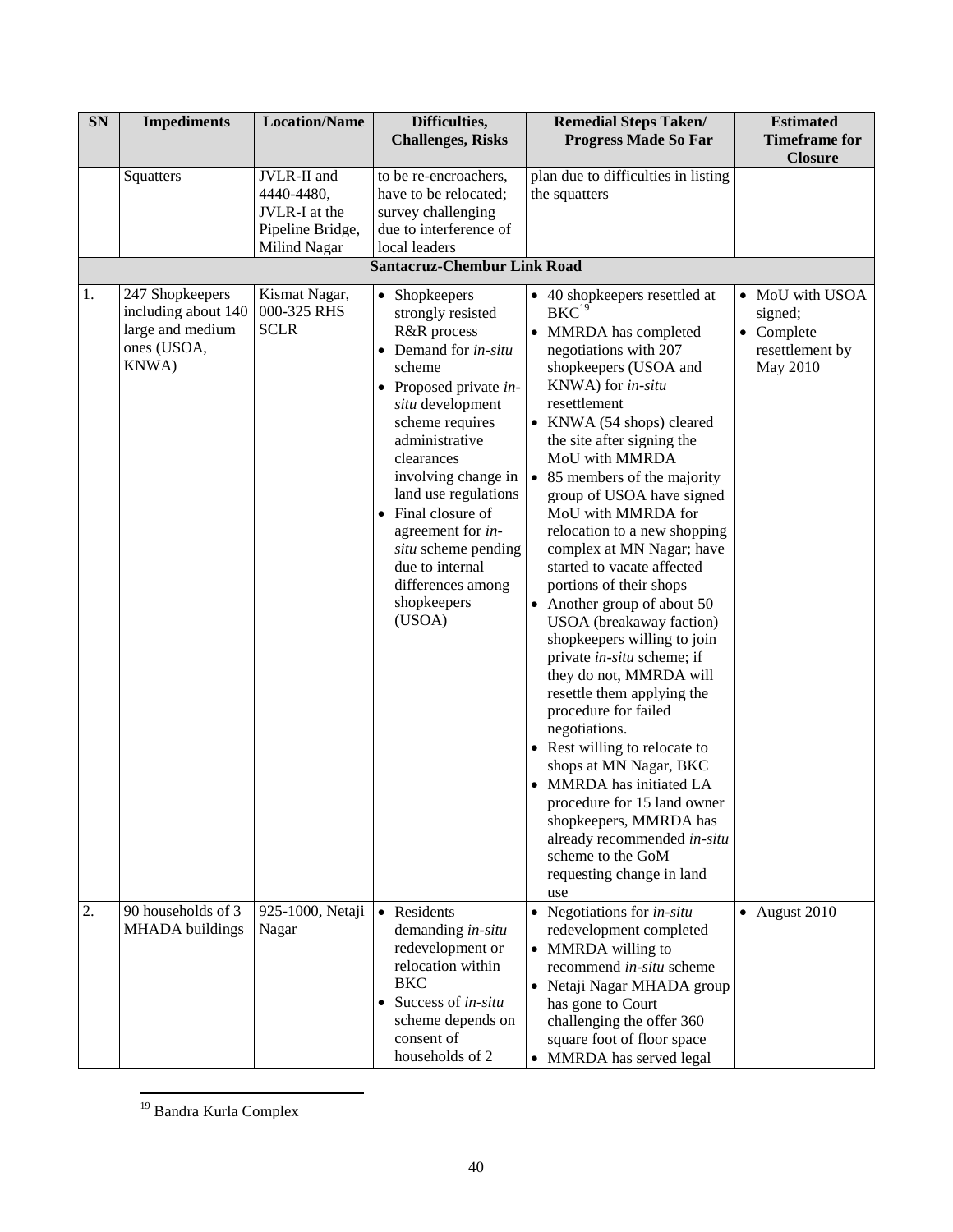| <b>SN</b> | <b>Impediments</b>                                                      | <b>Location/Name</b>                                      | Difficulties,<br><b>Challenges, Risks</b>                                                                                                                                                                     | <b>Remedial Steps Taken/</b><br><b>Estimated</b><br><b>Timeframe for</b><br><b>Progress Made So Far</b><br><b>Closure</b>                                                                                                                                                                                                                                                                                                                                                                                                                                     |
|-----------|-------------------------------------------------------------------------|-----------------------------------------------------------|---------------------------------------------------------------------------------------------------------------------------------------------------------------------------------------------------------------|---------------------------------------------------------------------------------------------------------------------------------------------------------------------------------------------------------------------------------------------------------------------------------------------------------------------------------------------------------------------------------------------------------------------------------------------------------------------------------------------------------------------------------------------------------------|
|           |                                                                         |                                                           | unaffected<br>buildings                                                                                                                                                                                       | notice for land acquisition<br>• Joint meeting among PAPs,<br>MMRDA and MHADA held<br>$\bullet$                                                                                                                                                                                                                                                                                                                                                                                                                                                               |
| 3.        | Relocation of 180<br>squatters for<br>diversion of drain<br>across road | Nagar                                                     | 1700-2125 Sawle Survey was not done<br>as part of original<br>baseline survey. Drain<br>alignment was<br>finalized after RIP was<br>prepared. Resettlement<br>of affected households<br>required negotiations | Completed in May<br>• Baseline survey carried out<br>2007<br>• PAHs resettled by MMRDA<br>following approved<br>procedure                                                                                                                                                                                                                                                                                                                                                                                                                                     |
| 4.        | About 4-5<br>structures and<br>facilities on<br>Railways land           | 2125-2500,<br>Sawle Nagar                                 | <b>MMRDA</b> cannot<br>relocate these<br>structures as these are<br>Railways property,<br>which needs to be<br>cleared for the<br>overbridge                                                                  | August 2010<br>• MSRDC has deposited<br>required amount with<br>Railways for relocation of<br>these facilities<br>• Railways' efforts underway                                                                                                                                                                                                                                                                                                                                                                                                                |
| 5.        | Relocation of about<br>260 legal residents<br>of 13 MHADA<br>buildings  | 2125-2775, Tilak<br>Nagar                                 | • Residents resist<br>relocation to any<br><b>MUTP R&amp;R</b> site<br>$\bullet$ Demand <i>in-situ</i><br>redevelopment of<br>their buildings<br>beyond road<br>alignment<br>• Initial negotiations<br>failed | • Site clearance<br>• MMRDA hired Tilak Nagar<br><b>MHADA</b> Resident<br>done for all 13<br>Association's Architect to<br>buildings;<br>prepare redevelopment plan<br>• Redevelopment scheme<br>submitted to MHADA for<br>approval<br>• MMRDA recommended<br>redevelopment scheme<br>providing additional floor<br>space (50 percent more) to<br>resident households<br>MHADA and MMRDA have<br>$\bullet$<br>agreed on lay outs; Plan<br>approved; MoU with PAPs<br>pending<br>• MMRDA giving rental<br>allowance to shift PAHs till<br>project materializes |
| 6.        | About 50<br>residential squatters                                       | 2775-3000,<br>Rahul Nagar                                 | These structures were<br>identified to be<br>relocated after final<br>alignment was shifted<br>to avoid affecting<br>Railways land                                                                            | Additional baseline survey<br>• Completed<br>$\bullet$<br>completed; allotment<br>proposal cleared; PAPs<br>shifted                                                                                                                                                                                                                                                                                                                                                                                                                                           |
| 7.        | About 40<br>shopkeepers                                                 | 3000-3200,<br>Santajog Marg                               | Shopkeepers resistant<br>to relocation to any<br><b>MUTP</b> site                                                                                                                                             | Resettlement<br>• 28 shopkeepers relocated to<br>completed in<br>BKC; rest relocated to other<br>December 2007<br>sites                                                                                                                                                                                                                                                                                                                                                                                                                                       |
| 8.        | 2 MCGM staff<br>residential<br>structures (Row<br>house, building)      | 2775-3200 Rahul<br>Nagar, /000-294<br>Panchsheel<br>Nagar | Inter-agency<br>coordination between<br><b>MCGM</b> and <b>MMRDA</b><br>required                                                                                                                              | MMRDA willing to<br>• Relocation by<br>$\bullet$<br>accommodate them in<br>May 2010<br>redevelopment scheme                                                                                                                                                                                                                                                                                                                                                                                                                                                   |
| 9.        | About 50                                                                | 000-294,                                                  | Survey carried out for                                                                                                                                                                                        | • Baseline survey started<br>• Not likely to be                                                                                                                                                                                                                                                                                                                                                                                                                                                                                                               |